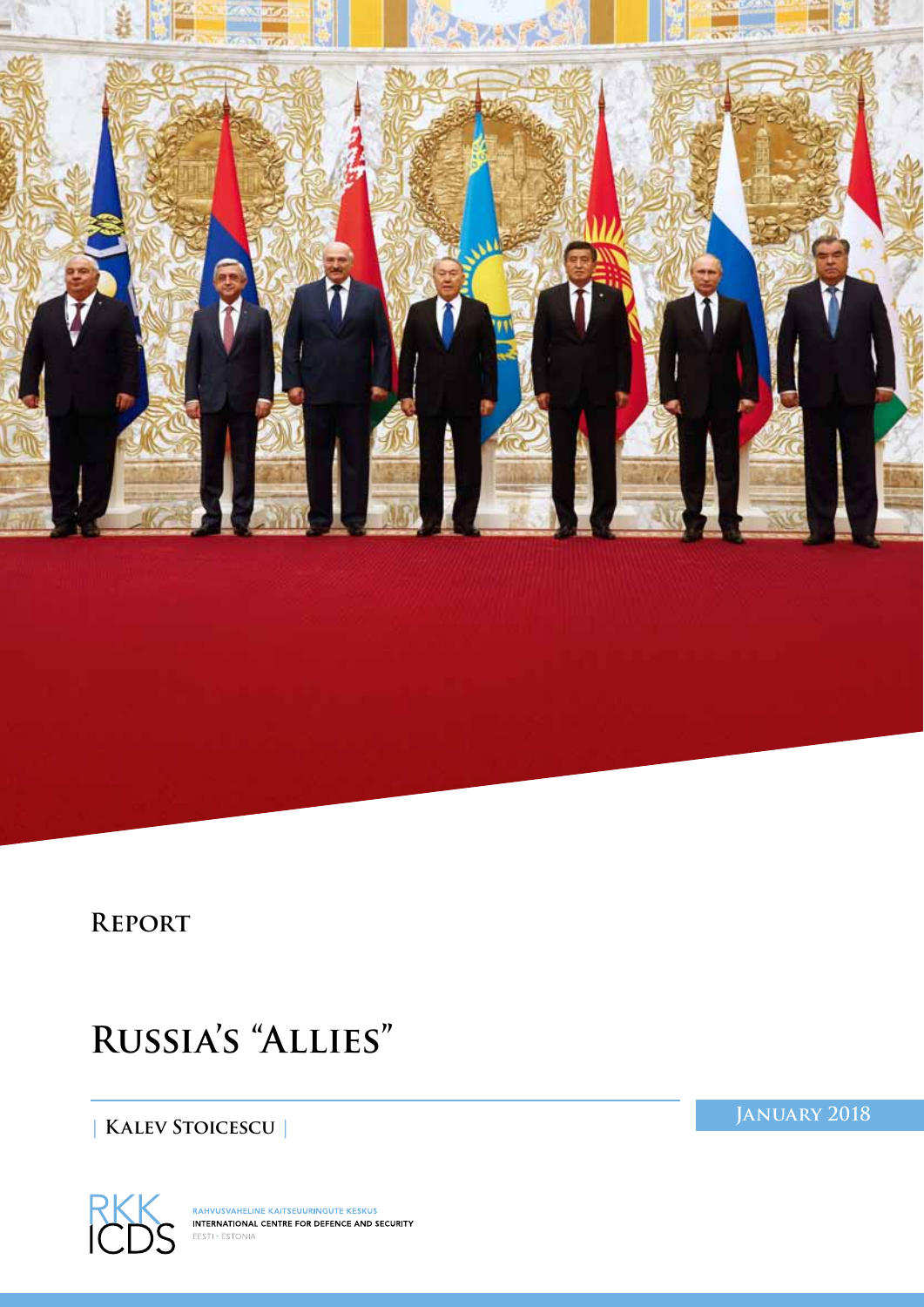

Title: Russia's "Allies" Author: Stoicescu, Kalev Publication date: January 2018 Category: Report

Keywords: international affairs & foreign policy, Russia, Armenia, Belarus, Kazakhstan, Collective Security Treaty Organisation (CSTO), Central Asia, South Caucasus

Disclaimer: The views and opinions contained in this report are those of its author only and do not necessarily represent the official policy or position of the International Centre for Defence and Security, or any other organisation.

Cover page photo: Heads of state of the Collective Security Treaty Organization (CSTO) pose for a family photo during a meeting in Minsk, Belarus, on 30 November 2017 (by Vasily Fedosenko / Reuters).

Photo on page V: Ravens flying over the Belarus national flag and emblem installed over Prime Minister's building in Minsk (by Vasily Fedosenko / Reuters).

Photo on page 40: A policeman carries national flag as he helps to arrange a polling station in a village of Targap some 100 km outside Almaty, on April 1, 2011 (AFP photo / Vyacheslav Oseledko).

ISSN 2228-0529 ISBN 978-9949-9972-3-7 (print) 978-9949-9972-4-4 (PDF)

©International Centre for Defence and Security 63/4 Narva Rd., 10152 Tallinn, Estonia info@icds.ee, www.icds.ee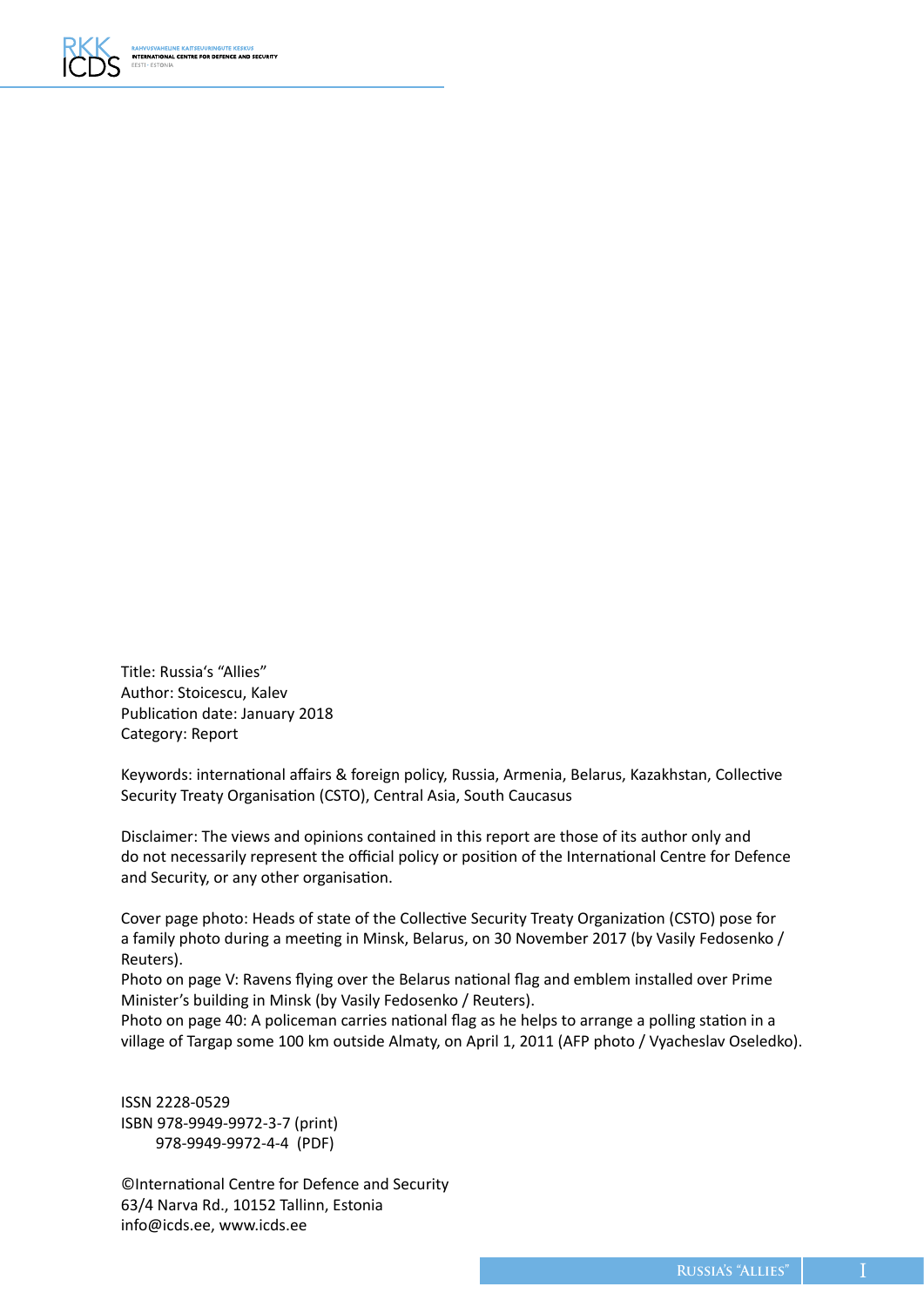### **Acknowledgments**

The author wishes to express his grateful appreciation to Mr. Jüri Luik, former director of ICDS and current Minister of Defence of Estonia, who showed particular interest in the making of the report, including by participating in the visits in Yerevan and Astana; to all the experts and policymakers in Yerevan, Astana and Minsk who took time from their busy schedules to be interviewed for this report; to the Estonian ambassadors and the staff of the embassies in Armenia (Georgia), Kazakhstan and Belarus, for the excellent organisation of the study trips, and to Eerik Marmei, Research Fellow at ICDS, for his valuable comments and suggestions to the final draft of this report.

### **About the author**

Kalev Stoicescu took a position of Research Fellow at the International Centre for Defence and Security on 11 August 2014. Among other fields, he focuses on the issues related to Russian foreign, security and defence policy as well as developments in Russia's domestic politics and economy. He served at the Ministry of Foreign Affairs from 1991-2000, including as ambassador to the OSCE and ambassador to the United States and Canada. He also was a member of the Estonian delegation in border negotiations with Russia and Latvia. He worked for the Ministry of Defence from 2002- 2014, first as head of civili-military cooperation department and then, from 2007, as counsellor on defence policy at the Estonian Embassy in Paris.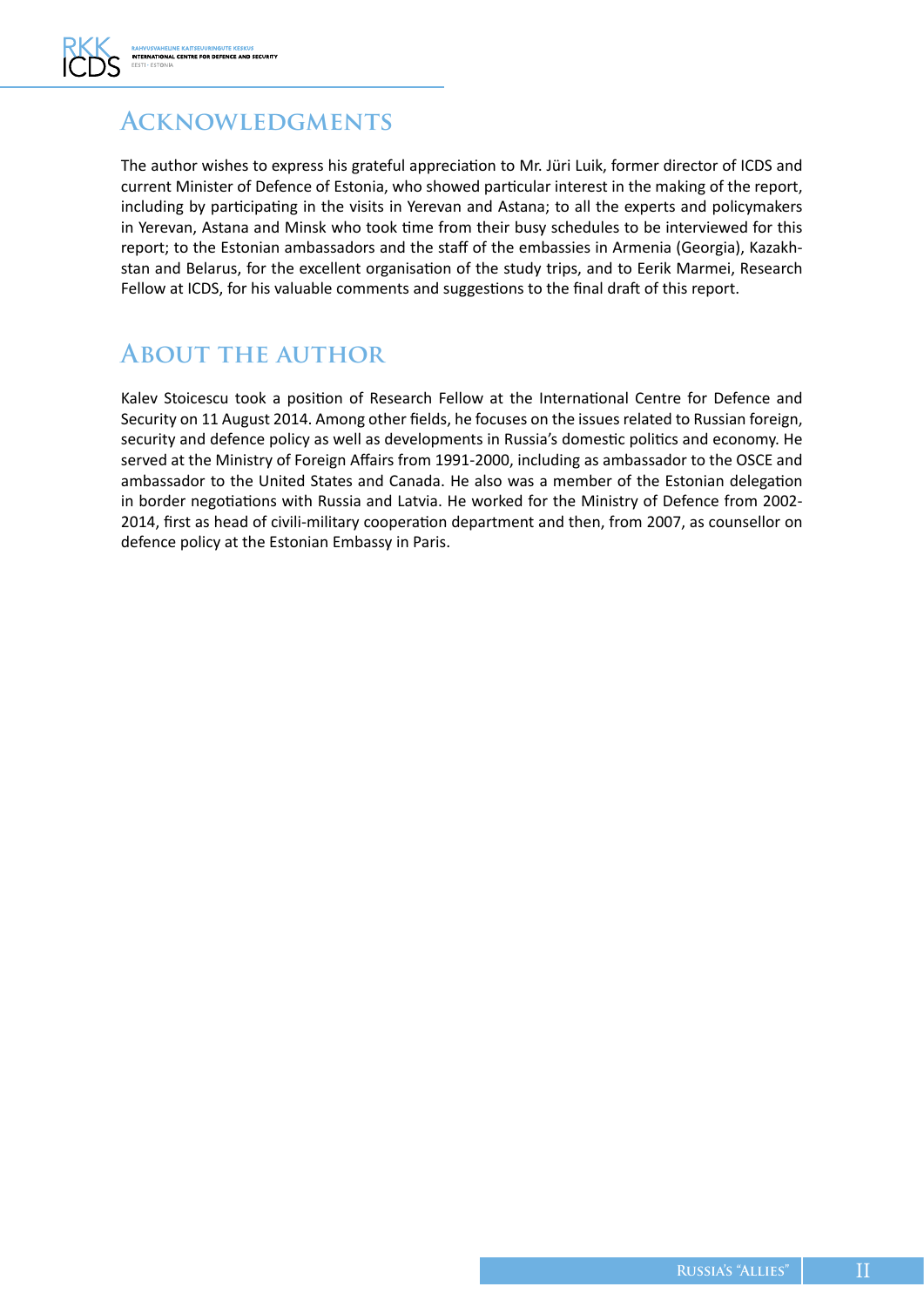# **Executive Summary**

- The West has largely neglected Russia's "allies", members of the CSTO and the EAEU, in comparison to "dissident" Ukraine and Georgia.<sup>1</sup> These countries are not "lost", as they actually seek to strengthen their sovereignty, as much as possible, avoid international isolation, and gain Western recognition and benefits through cooperation.
- Russia's irritation does not mean that the West has no right to or interest in developing relations with the Kremlin's "allies", just as Russia has bilateral relations with all NATO/EU member states. Transparent and friendly relations between the West and the "allies" offer no solid basis for Russian allegations of provoking unnecessary conflicts of interest.
- The "allies" have joined the EAEU and CSTO mainly for economic and, in Armenia's case, security reasons. Belarus and Armenia do not seek EU and/or NATO membership, while the West has no intention of inducing them to switch alliances.
- The West has to make the rules and aims of the game clear by employing effective dialogue with the "allies", and strategic communication. Inter alia, Western support for building civil societies and carrying out necessary reforms is the only way to modernisation and prosperity for the "allies".
- The EU has, since 2009, developed the Eastern Partnership (EaP), which includes Belarus and Armenia, and has adopted a Strategy for Central Asia that covers Kazakhstan and its southern neighbours. The Union agreed 20 major goals for 2020 with the EaP partners, and seeks to develop a new strategy for Central Asia.
- NATO and its member states have developed rather modest relations with Russia's "allies", which differ from country to country. Armenia has participated in NATO-led operations (KFOR and ISAF) and Kazakhstan is developing a US/UK-sponsored peacekeeping battalion, but Belarus has yet to engage in practical cooperation with the Alliance.
- Russia has been putting visibly more pressure on its "allies" since 2013, as it seeks uncontested dominance in the post-Soviet space.<sup>2</sup> In anticipation of president Putin's re-election, the Kremlin is willing to "straighten out" relations with "allies", especially Belarus. This is yet another reason to support their quest for sovereignty and, in the case of Belarus and Kazakhstan, a new national identity.
- The West can and should do more to support those so-called "allies of Russia", not just as a moral duty; Europe's security interests are at stake. Friendly neighbours, which could be more like us, members of the EU, are useful.

*The West can and should do more to support those so-called "allies of Russia", not just as a moral duty; Europe's security interests are at stake. Friendly neighbours, which could be more like us, members of the EU, are useful.* 

 $1$  In the context of the present report, the West means the EU, NATO, and their member states. The term Russia's "allies" is applied to Belarus, Armenia and Kazakhstan, which are the main subjects of this report, as well as Kyrgyzstan. The Collective Security Treaty Organisation (CSTO) was established in May 1992, and the Eurasian Economic Union (EAEU) was established in May 2014.

<sup>&</sup>lt;sup>2</sup> This does not include the Baltic states, which were illegally occupied and annexed by the Soviet Union.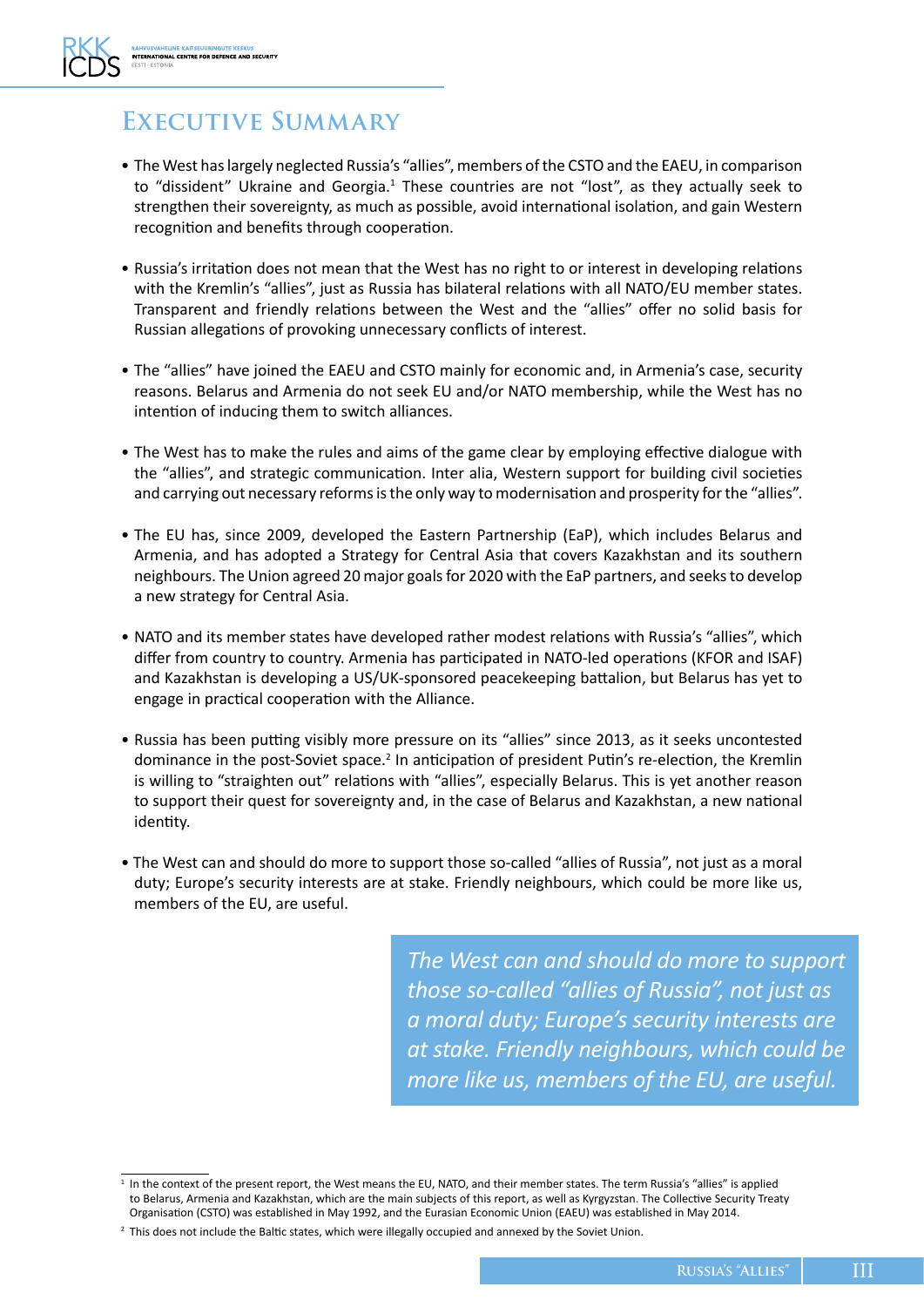

# **List of Abbreviations**

| A2/AD         | Anti-Access/Area Denial                             |
|---------------|-----------------------------------------------------|
| <b>CEPA</b>   | Comprehensive and Enhanced Partnership Agreement    |
| <b>CIS</b>    | Commonwealth of Independent States                  |
| <b>CST</b>    | <b>Collective Security Treaty</b>                   |
| <b>CSTO</b>   | <b>Collective Security Treaty Organisation</b>      |
| <b>EAEU</b>   | Eurasian Economic Union                             |
| EaP           | Eastern Partnership                                 |
| EU            | <b>European Union</b>                               |
| <b>GDP</b>    | Gross Domestic Product                              |
| <b>IPP</b>    | Individual Partnership Programme                    |
| <b>ISAF</b>   | <b>International Security Assistance Force</b>      |
| <b>KAF</b>    | Kazakhstan Armed Forces                             |
| <b>KAZBAT</b> | Kazakh Battalion                                    |
| <b>KFOR</b>   | Kosovo Force                                        |
| <b>NATO</b>   | North Atlantic Treaty Organisation                  |
| <b>OBOR</b>   | One Belt One Road                                   |
| <b>OSCE</b>   | Organisation for Security and Cooperation in Europe |
| <b>PARP</b>   | <b>Planning and Review Process</b>                  |
| <b>RADS</b>   | Regional Air Defence System                         |
| <b>SCO</b>    | Shanghai Cooperation Organisation                   |
| <b>UN</b>     | <b>United Nations</b>                               |
| <b>WMD</b>    | <b>Western Military District</b>                    |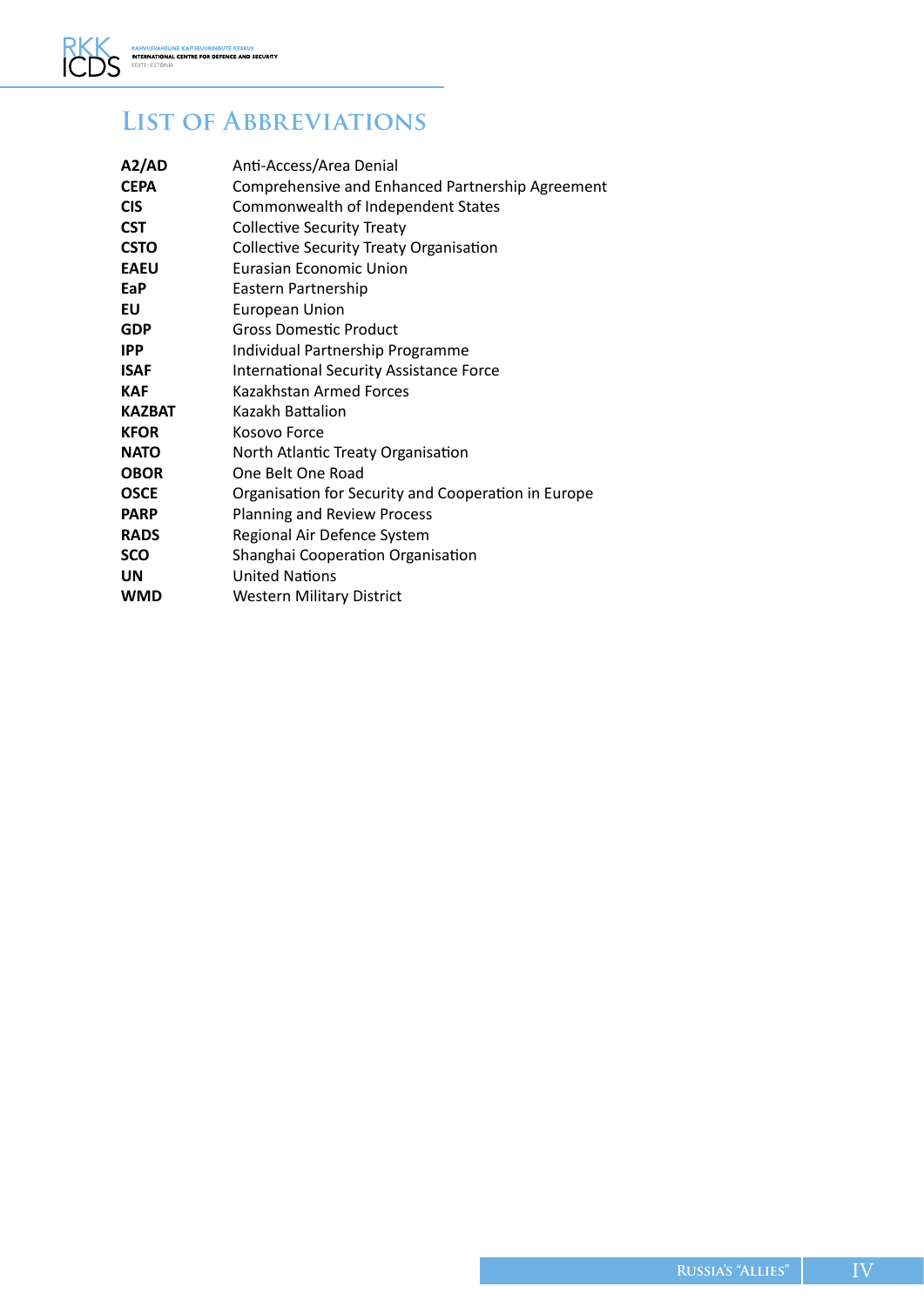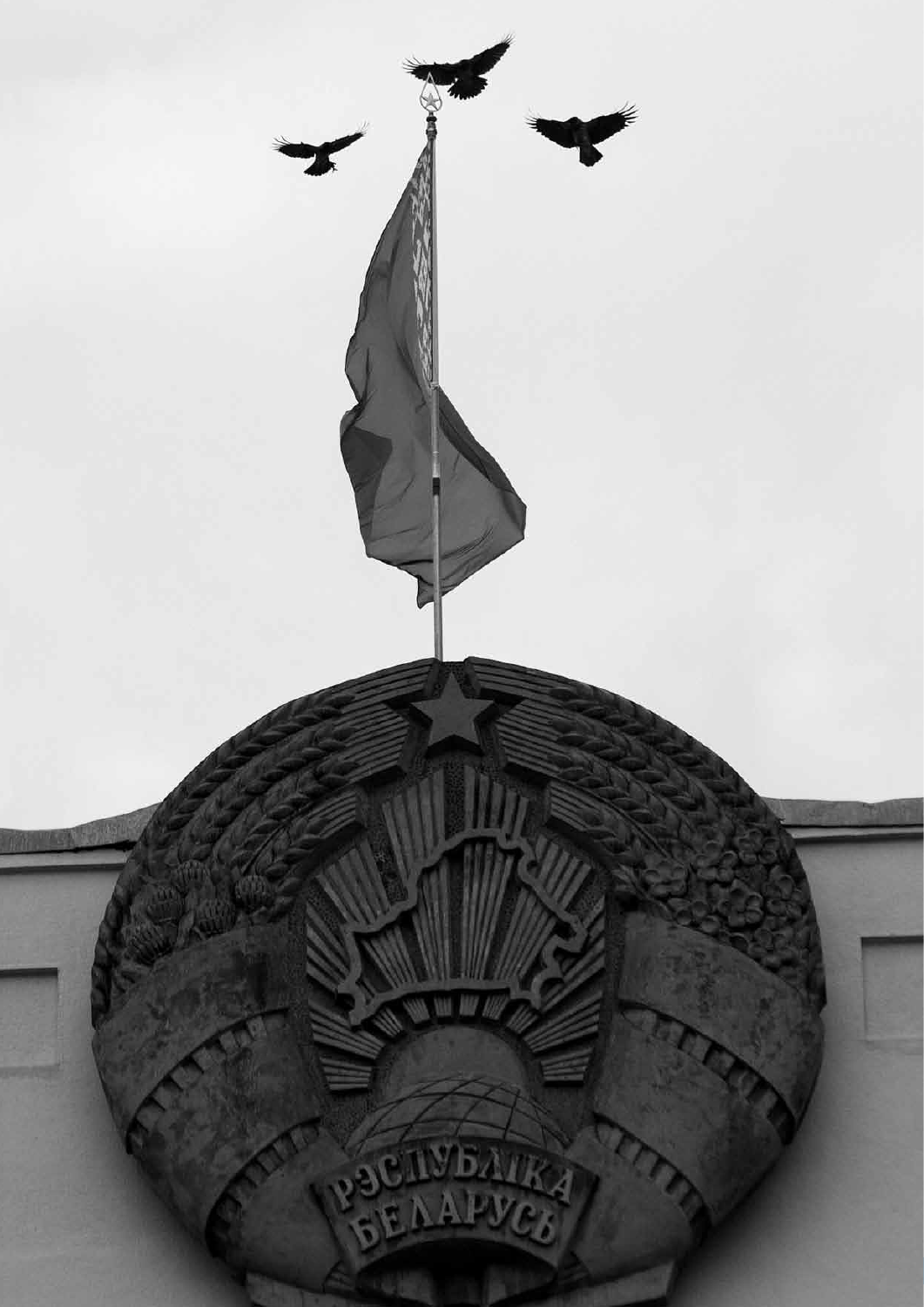### **Introduction**

Russia is determined to dominate unchallenged in the post-Soviet space. For this purpose, and in order to prevent the "defection" of potential "escapees" or even "contamination" from "coloured revolutions", Russia exerts on the respective eleven countries its soft and—eventually – hard power, including by means of sustaining old "frozen conflicts" and creating new ones, waging wars of aggression, and invading and occupying portions of their territory. 3

Each of the eleven nations has its own geographic and geopolitical, ethnic and cultural, as well as economic and political specificities, and Russia primarily addresses them bilaterally. In addition, the Kremlin created the Collective Security Treaty Organisation (CSTO) and the Eurasian Economic Union (EAEU) in order to bolster – or at least give the impression of  $$ military, political and economic integration.

Russia uses any available means against potential "escapees", like Ukraine and Georgia, and to a certain extent Moldova, as well as occasional "dissidents", like Kyrgyzstan.<sup>4</sup> These countries have inevitably attracted the interest of Western nations and organisations, as well as the media, in their struggle for political freedom and desire to follow a path towards Western democracy and prosperity.

On the other hand, Russia has an inner circle of its closest "allies", which are vital for the Kremlin's foreign and domestic interests, but have been largely neglected by the West. These crucial "allies" play the role of Russian political and military outposts and strongholds in three strategic directions – Belarus in the west, Armenia in the south, and Kazakhstan in the south-east/Central Asia.

This report explores Belarus, Armenia and Kazakhstan. These countries, especially Belarus and Kazakhstan, are still caught in the Soviet legacy that Russia glorifies and reinvigorates. Nevertheless, Russia's "allies" have the right to strengthen their sovereignty, and the West has the moral duty, and security-related interests, to help them distance themselves from this legacy.

First, the importance of the "allies" to Russia is studied, as well as Russia's relevance to them. Second, an analysis is made of Russia's actual influence and leverage in these countries. No less important is the ability and willingness of Belarus, Armenia and Kazakhstan to counteract, for their own sake, Russia's pressure, including by developing ties with the West and other countries (particularly China). Finally, following the study of each of the three countries, some conclusions are drawn and some recommendations made, concerning a desirable and realistic future approach by the West, particularly the European Union, towards Russia's "allies".

The report is based on multiple open sources of information, as well as discussions held with non-governmental and foreign representatives in Minsk, Yerevan and Astana in 2017.

### **1. The Relevance of Belarus, Armenia and Kazakhstan to Russia**

Belarus, Armenia and Kazakhstan are vital to Russia's geopolitical interests, especially regarding integration in the post-Soviet space, through bilateral ties and in the context of the CSTO and EAEU. On the other hand, the geography of the three "allies" is crucial for Russia's power projection towards Europe, Turkey and Iran, as well as China and India.

The importance of the "allies" for the Kremlin is primarily political, military and cultural. The economic dimension – in terms of Russia's

<sup>&</sup>lt;sup>3</sup> The eleven countries referred to are Belarus, Ukraine and Moldova in Eastern Europe, Armenia, Georgia and Azerbaijan in the Southern Caucasus, and Kazakhstan, Kyrgyzstan, Tajikistan, Uzbekistan and Turkmenistan in Central Asia. "Frozen conflicts" is the term applied to Transnistria in Moldova, Abkhazia and South Ossetia (which Russia has recognised as "independent states") in Georgia, Nagorno-Karabakh in Azerbaijan, and the "People's Republics" of Lugansk and Donetsk in Ukraine's Donbass region. The cases of hard power use include against Georgia in August 2008 and against Ukraine in 2014-present. The occupied territory is Ukraine's Crimea, annexed in March 2014.

<sup>4</sup> The "Tulip Revolution" in 2005, and the "Second Kyrgyz Revolution" in 2010.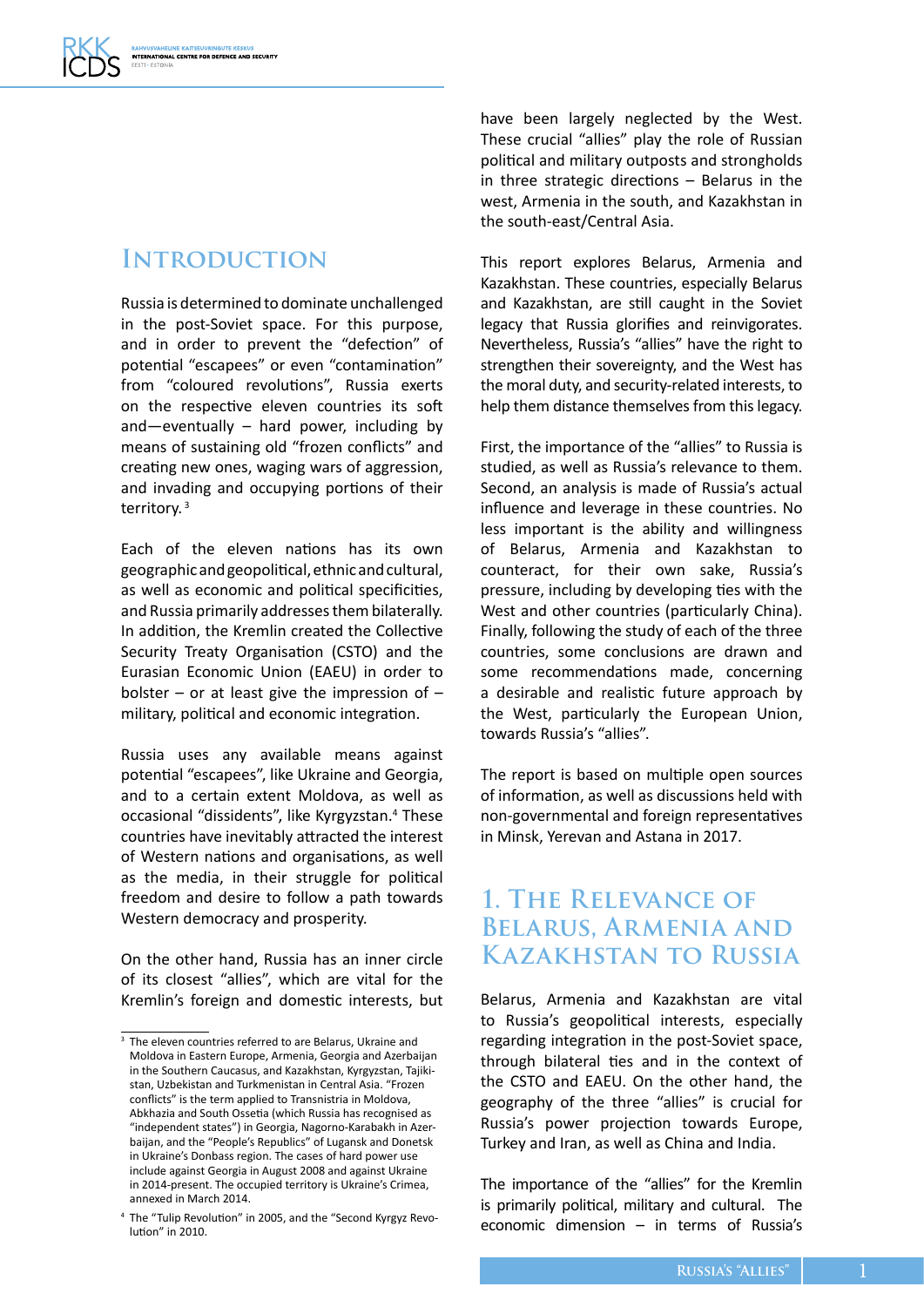expectations of gaining profit – is far less relevant, with the notable exception of Kazakhstan.

The "allies", particularly Belarus and Kazakhstan – which border Russia, contain sizeable Russian minorities and have rather weak national identities – form the core of the lost empire. In 2013, the idea that Russia would wage an undeclared war against Ukraine and Kyiv would turn its back on Moscow was unthinkable to most ordinary Russians, but the potential loss of or conflict with any Russian "ally" would be beyond their wildest fantasies.

has officially recognised the occupation and annexation of Crimea, or the "independence" of Abkhazia and South Ossetia. The Kremlin also wants the "allies" to participate in Russia's rituals of pride and power, and pay political tribute to their master. However, only the diehard pro-Russian president of Moldova, Igor Dodon, was standing behind President Vladimir Putin during the 9 May 2017 Victory Parade in Moscow.8 Presidents Lukashenko, Nazarbayev and Sargsyan were notable by their absence from Red Square.

#### **1.1 Political considerations**

Russia needs allies, like virtually any other country. The collapse of the Soviet Union and the end of the Cold War resulted in the loss of the vast majority of Moscow's previous foreign allies, whether client or occupied states, especially in Europe, including

the Baltic states. Subsequently, the CIS and the CST could not pull together the 12 former Soviet republics into a single coherent political, economic and military space, governed from Moscow. The "allies" remained within the boundaries of loyalty to the Kremlin, but some other "newly independent states", notably Ukraine and Georgia, started to "defect". 5

Consequently, Russia now has a chronic shortage of allies, even among post-Soviet states, and it needs support from its CSTO/EAEU "allies" more than ever before. The Kremlin expects them to align themselves to Russian policy on key issues related to integration and Russian-Western relations.<sup>6</sup> The "allies" can only be subservient to Russia – neutrality is not an acceptable option, according to Moscow's wellknown terms.<sup>7</sup> Nevertheless, none of the "allies"

*The Kremlin is increasingly paranoid about Western "plans" to provoke instability and topple president Putin's regime. Thus, Moscow pretends to defend its "allies" against "coloured revolutions", which might also "infect" Russia.* 

> The Kremlin is increasingly paranoid about Western "plans" to provoke instability and topple president Putin's regime. Thus, Moscow pretends to defend its "allies" against "coloured revolutions", which might also "infect" Russia. The "allies" have to play the role of cordon sanitaire, and remain stable, even if that may result in political and economic stagnation. This rationale could explain Putin's seemingly adamant patience with regard to Lukashenko, particularly after Viktor Yanukovych fled from Ukraine and Russia failed to regain control over the central government in Kyiv. The CSTO has become, in these circumstances, the gendarme of the "allies", like the Warsaw Pact in "the good old days".

> Ideally, Belarus, Armenia and Kazakhstan should become the best examples of successful integration, and encourage other post-Soviet republics to join and enjoy the benefits of the CSTO and EAEU, in exchange for their loyalty to Moscow. On the other hand, the Kremlin promotes integration by denying plans to recreate the Soviet Union. That would be impossible in its Cold War form, but the

<sup>5</sup> CST, the "Collective Security Treaty" concluded on 15 May 1992, was predecessor of the CSTO.

<sup>6</sup> For example, China can be hardly regarded as Russia's ally. The "strategic partnership" between Russia and China does not entail mutual solidarity and assistance anywhere close to the provisions that govern NATO and the EU, in spite of the close political, economic and military ties between the two countries. Russia therefore cannot count on China's support in the event of conflict with a third party, including NATO. Similar general rationales apply to other countries that cooperate with Russia for whatever purpose, e.g. Iran.

A good example is the current policy of Belarus, which often claims "neutrality" by forging good relations with both Russia and the West.

<sup>8</sup> "Moldovan President Igor Dodon attended the 9 May Victory Parade in Moscow," *moldova.org*, May 9, 2017, http://www. moldova.org/en/moldova-president-igor-dodon-attended-9-may-victory-parade-moscow-russia/ (accessed June 10, 2017).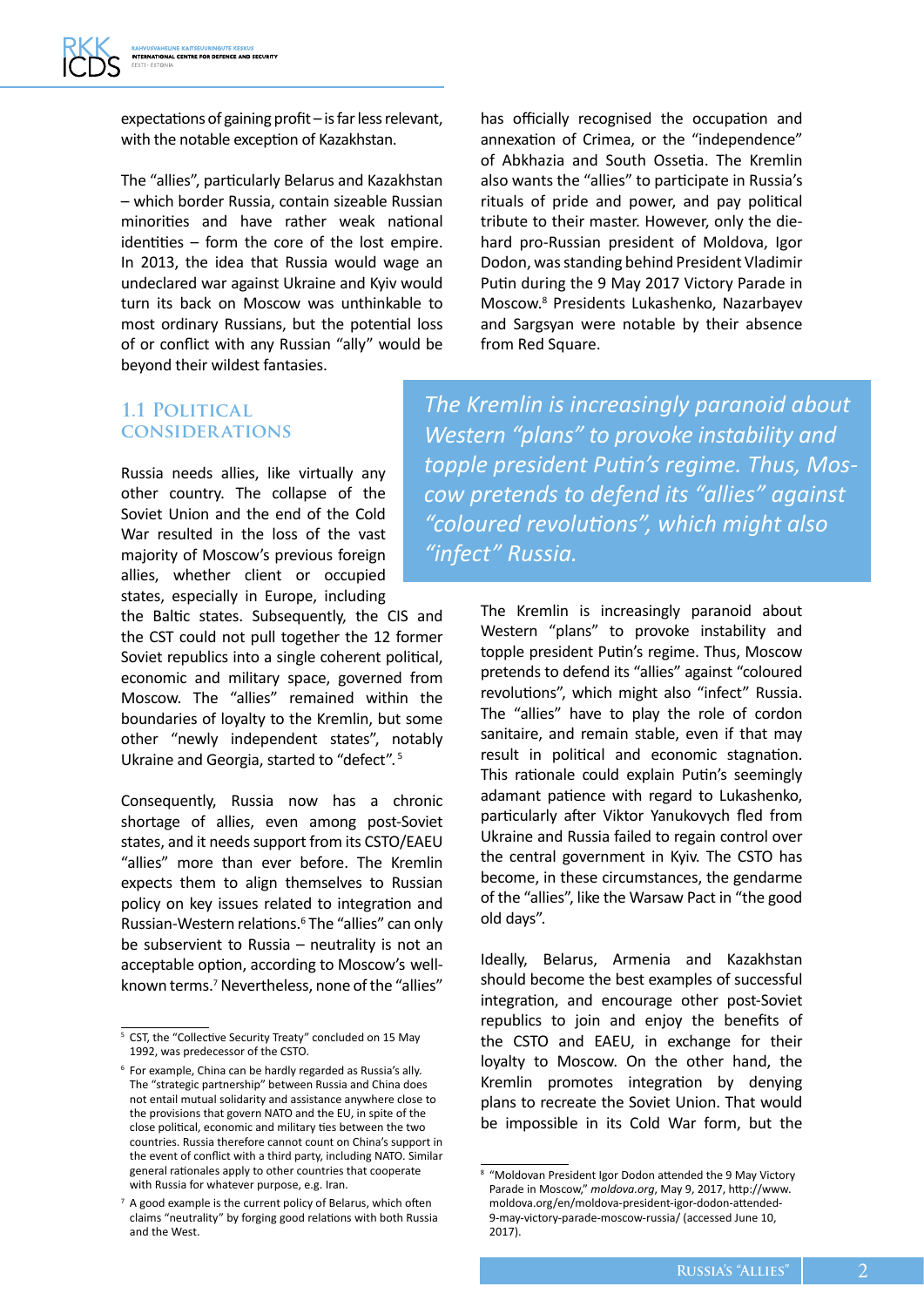Kremlin cannot deny Russia's active policy aimed at preventing all the other eleven former Soviet republics from changing their political orientation and effectively escaping Moscow's orbit. In essence, Russia makes huge efforts

*NATO and the EU have repeatedly enlarged at Russia's "expense", and both organisations keep their doors open despite the Kremlin's efforts to shut them, even in the Western Balkans.* 

> to induce its former vassals to stick together around Moscow, and thus resist both the temptations to break free and the influence of the "decadent" West and rising China.

#### **1.2 Institutional considerations**

The Russian political and military leadership is obsessed with and deeply resents the continued existence and successful transformation of NATO, which did not vanish like the Warsaw Pact after the end of the Cold War. The Kremlin is equally irritated by the European Union, which has imposed sanctions on Russia since 2014, a rather unexpected development for Moscow. In addition, NATO and the EU

have repeatedly enlarged at Russia's "expense", and both organisations keep their doors open despite the Kremlin's efforts to shut them, even in the Western Balkans.

The Kremlin therefore decided to "mirror" NATO and the EU by fostering its existing alliances and establishing new ones, in which Russia, Belarus, Armenia and Kazakhstan are supposed to constitute a monolithic platform. However, Russia has no historical experience of democracy and no intention to build up military or political and economic alliances in which the other members are anything more than Moscow's plain vassals. In addition, one cannot avoid noticing the striking mimicry in the respective English-language acronyms – CSTO/NATO and EAEU/EU – just as the clinically dead CIS makes a direct allusion to the Commonwealth made up of former British colonies. Russia pretends to "mirror" Western democratic processes

and institutions, albeit in its own way, which resembles the Soviet past.

#### **1.3 Military considerations**

Belarus, Armenia and Kazakhstan (together with Tajikistan and Kyrgyzstan) play the role of Russia's military outposts, just like Russia's own re-militarised rim of the Arctic Ocean, Kaliningrad Oblast, Crimea and the Kuril Islands, in their respective strategic directions. They are all bastions that surround the Vauban-type Fortress Russia. Armenia, separated from

Russia by Georgia and Azerbaijan, hosts a Russian military base on its territory, in addition to FSB-subordinated Russian border guards on the country's borders with Turkey and Iran.<sup>9</sup> These forces stand ready to defend Moscow's "ally" against its two arch-enemies, and are therefore not considered by the local ruling elite, and the population, as occupiers. The

*Belarus, Armenia and Kazakhstan play the role of Russia's military outposts, just like Russia's own re-militarised rim of the Arctic Ocean, Kaliningrad Oblast, Crimea and the Kuril Islands, in their respective strategic directions.* 

> same logic of a permanent presence of Russian forces applies to non-contiguous Kyrgyzstan and Tajikistan, but not to Russia's immediate neighbours, Belarus and Kazakhstan, which host only Russian military assets that are related specifically to air/missile defence and space programmes.<sup>10</sup>

> The establishment of new Russian military bases in Belarus and Kazakhstan is (geo) politically sensitive. On the other hand, Russia has repeatedly rehearsed, in regular exercises such as *Zapad* ("West") and *Tsentr* ("Centre"), the deployment of large military contingents to these countries, which does not require transit through third states or airlift. Ironically, the Baltic states and Poland, as well as Romania

<sup>9</sup> The 102nd Military Base of the Group of Russian Forces in Transcaucasia, which is located in the city of Gyumri.

<sup>&</sup>lt;sup>10</sup> In addition to Russia's interest in squeezing and keeping out US and other Western military presence in Central Asia.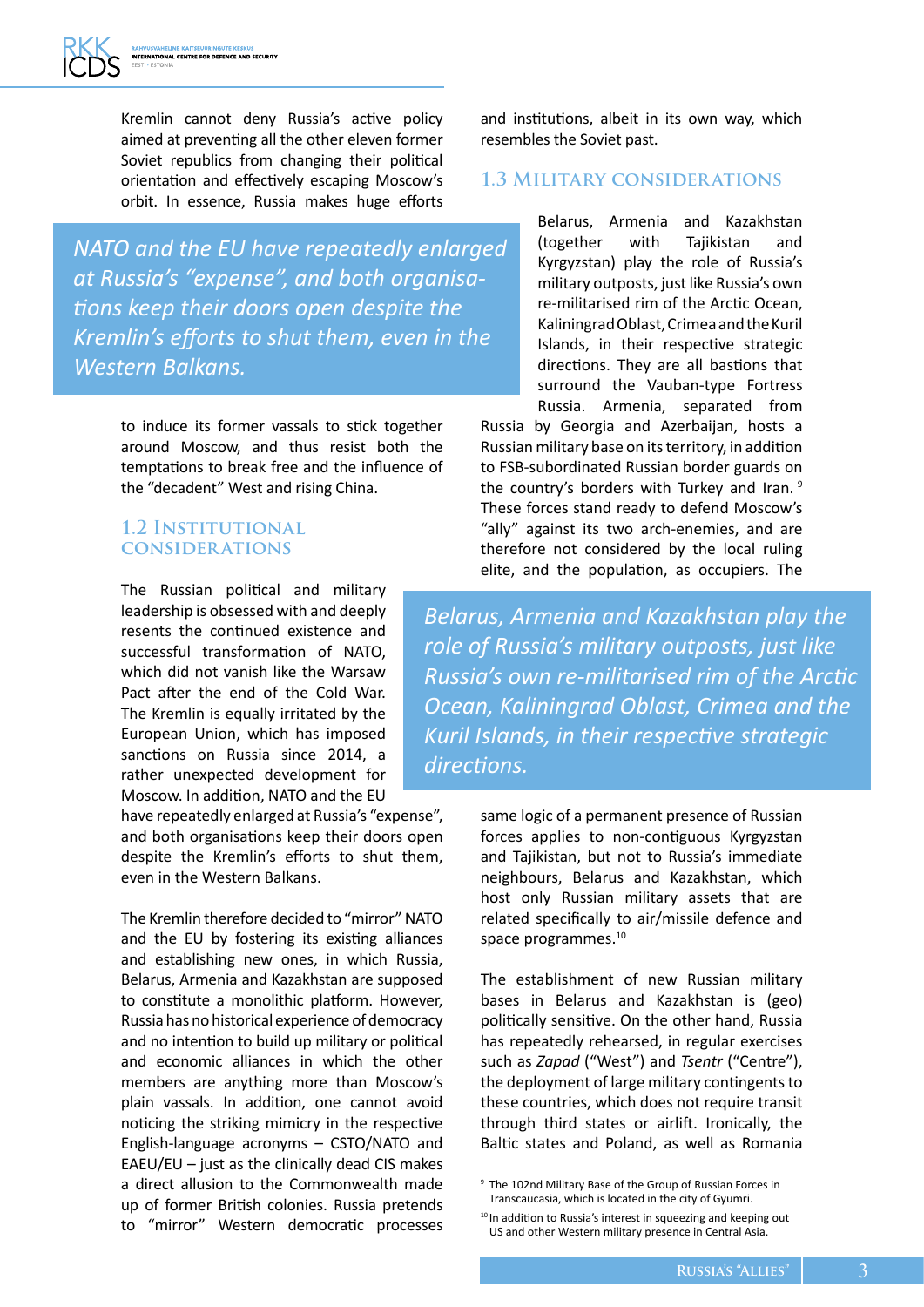

and Bulgaria, had to work hard for NATO allied troops to be deployed to their territory, but Russia's "ally" to the west, Belarus, continues to resist Moscow's pressure to deploy Russian air – and possibly ground and missile – forces to its territory. There is no doubt that Russia counts on making full use of the territory of "allies" in the event of conflict with other powers. The territory of the "allies" is what matters, because the size of their armed forces has little importance for Russia, apart from some specialised formations (especially Spetsnaz and air assault forces).

*Ironically, the Baltic states and Poland, as well as Romania and Bulgaria, had to work hard for NATO allied troops to be deployed to their territory, but Russia's "ally" to the west, Belarus, continues to resist Moscow's pressure to deploy Russian air – and possibly ground and missile – forces to its territory.*

> Arms sales by Russia to its "allies", largely at Russian domestic prices, is not about the fierce competition on the world's defence/ armaments market. It is about military integration, which keeps the "allies" away from NATO, and eventually indebted to Russia. The "allies" remain tied to Russia for decades through the maintenance and modernisation, as well as operational services of Russian-made armaments systems and equipment.

#### **1.4 Economic considerations**

Russia makes great efforts to integrate Belarus, Armenia and Kazakhstan tightly into the framework of the EAEU, including the Customs Union, thus keeping them dependent on the common market, and imposes certain restrictions on their foreign trade. Russia understands all too

well that the economic dimension cannot be underestimated, in terms of the expectations of the "allies".

On the other hand, Belarus and Armenia are a net burden for Russia, as it has to provide them

with hydrocarbons at lower prices than required from any other customers. The renegotiation of prices for oil and gas, including transit tariffs, has repeatedly provoked political crises in Russia's relations with the "allies", particularly Belarus, as well as their quest for alternative sources of supply (e.g. Iranian gas to Armenia, and even Belarus). Russia's preferred option to obtain compensation from its "allies" for the sale of cheaper hydrocarbons (and arms) is to obtain in exchange viable and profitable local enterprises (through joint ventures or takeovers) or to acquire the local network of

energy distribution and sale.

Kazakhstan, a country very rich in oil, natural gas and minerals such as uranium, holds a different position, and obviously needs no subsidies from the Kremlin. Russia has to compete with Western and Chinese corporations in the exploitation of Kazakh oil and gas fields, but it continues to control the country's oil export routes through the North Caspian pipeline. On the other hand, Russia fears losing control over

Kazakh gas exports through the Trans-Caspian pipeline.<sup>11</sup>

In addition to Soviet-era infrastructure, new energy export routes are being opened, such as Russian gas pipelines to China via Kazakhstan. China plans to launch its major One Belt One Road (OBOR) transit project, which involves both Kazakhstan and Belarus. OBOR will test the Sino-Russian partnership, while Russia has yet to figure out its role vis-à-vis the megaproject.<sup>12</sup>

*Russia's aggression against Ukraine and the subsequent revival of Ukrainian nationalism have also provoked instinctive reactions in Belarus and Kazakhstan, which seek, at the official level, to promote their own national languages and cultures.* 

<sup>&</sup>lt;sup>11</sup> The Trans-Caspian pipeline is supposed to deliver natural gas from Kazakhstan (Tengiz Field) through Turkmenistan to Azerbaijan, and further through Georgia and Turkey to Europe.

<sup>&</sup>lt;sup>12</sup> Pete Baumgartner, "China's Massive 'One Road' Project Largely Bypasses Russia, But Moscow Still On Board," *RFE/RL*, June 26, 2017, https://www.rferl.org/a/russia-china-one-belt-one-roadproject-putin-xi/28579849.html (accessed July 2, 2017).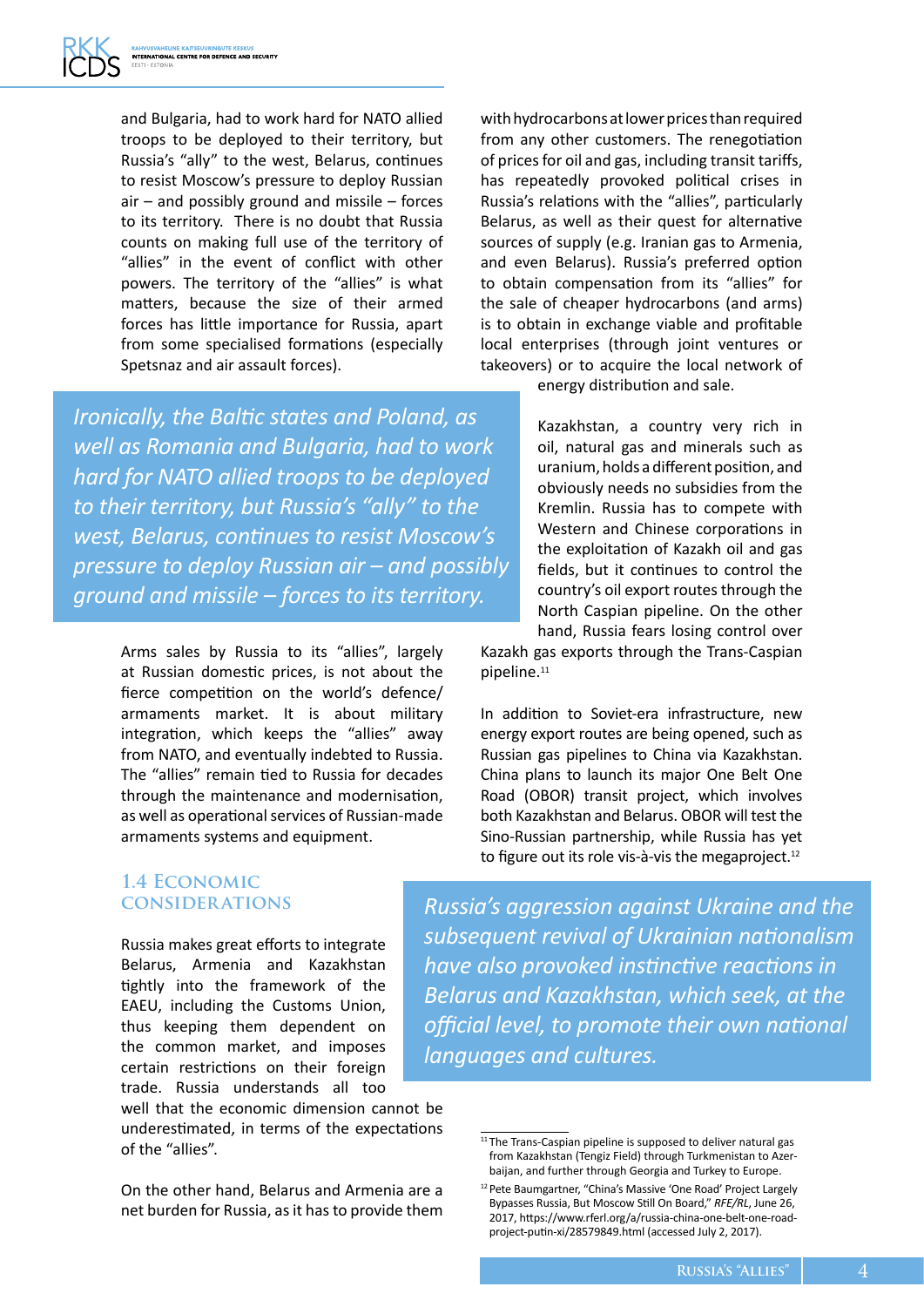#### **1.5 Other considerations**

Russia is extremely interested in the preservation of the former role of the Russian language and Russian culture, primarily in Belarus and Kazakhstan, but also in Armenia. However, Russia's aggression against Ukraine and the subsequent revival of Ukrainian nationalism have also provoked instinctive reactions in Belarus and Kazakhstan, which seek, at the official level, to promote their own national languages and cultures. Armenia, an ethnically homogeneous and ancient civilisation, is in a different position, which makes it more difficult for Russia to compete there with the local language and culture, as well as the English language and Western influence, especially in relation to the younger generations.

*Russia is determined to impose its own values on its "allies", through political and economic means, propaganda, the education of future elites, and human contacts.* 

> Nevertheless, Russia's propaganda TV channels, which are the main building blocks of the common information space sought by Moscow, are watched daily by a vast majority of the populations in the "allied" countries, including Armenia. In addition, the "allies", particularly Belarus and Kazakhstan, share with Russia a strong Soviet heritage. There are millions of Belarusians, Kazakhs and Armenians living in Russia, including as migrant workers. There are also millions of Russians living in Belarus and Kazakhstan, particularly in border areas, whom Russia treats as "compatriots". These border areas, which are heavily populated by ethnic Russians, are essentially "connection zones" that could be used by Moscow, in a worst-case scenario, in a similar fashion to the "people's republics" of Donetsk and Luhansk.

> Russia is determined to impose its own values on its "allies", through political and economic means, propaganda, the education of future elites, and human contacts. This is essential because, from the Kremlin's point of view, post-Soviet integration, including in the framework of the CSTO and EAEU, cannot be based on Western values, but only on Russian "traditional values".

### **2. Russia's Leverages**

Russia's central leverage for ensuring sufficient – if not total – control over Belarus, Armenia and Kazakhstan is the exploitation of their specific geopolitical and historical context. The Kremlin makes every effort to turn its own strategic interests into the interests of the political leaders and elites in Minsk, Yerevan and Astana by offering them (or pretending to offer) political stability, energy security and defence against perceived foreign and domestic enemies.

#### **2.1 Protector against foreign enemies**

NATO is presented by Russia – rather obviously in the scenario played out in the *Zapad 2017*

> military exercise  $-$  as the enemy, i.e. the real and only threat to president Lukashenko's regime, and the security and territorial integrity of Belarus.<sup>13</sup> Armenia's arch-enemy, Turkey, is now once again being embraced by Russia, but Moscow makes no effort to encourage and support reconciliation. Quite to the contrary, the Kremlin

helps to exacerbate relations between the two nations.14 In addition, the Kremlin uses the conflict in Nagorno-Karabakh as the main tool for keeping Armenia in Russia's orbit.15 Kazakhstan has to fear Islamic fundamentalism spreading from Afghanistan (while Russia actually supports the Taliban $16$ ) and the looming "threat" of Chinese economic expansion.<sup>17</sup>

<sup>13</sup> Mathieu Boulègue, "Five Things to Know About the Zapad-2017 Military Exercise," *Chatham House*, September 25, 2017, https://www.chathamhouse.org/expert/comment/five-thingsknow-about-zapad-2017-military-exercise (accessed September 30, 2017).

<sup>&</sup>lt;sup>14</sup> Edmond Y. Azadian, "Russia and Turkey Squeeze Armenia," *The Armenian Mirror-Spectator,* August 24, 2017, https:// mirrorspectator.com/2017/08/24/russia-and-turkey-squeezearmenia/ (accessed August 28, 2017).

<sup>15</sup> Olesya Vartanyan and Magdalena Grono, "Armenia and Azerbaijan's collision course over Nagorno-Karabakh," *Open Democracy*, July 14, 2017, https://www.opendemocracy.net/od-russia/ olesya-vartanyan-magdalena-grono/armenia-and-azerbaijan-collision-course-over-nagorno-karabakh/ (accessed July 25, 2017).

<sup>&</sup>lt;sup>16</sup> Samuel Ramani, "Understanding the Russia-Taliban Connection," *The Diplomat*, August 4, 2017, https://thediplomat. com/2017/08/understanding-the-russia-taliban-connection/ (accessed August 19, 2017).

<sup>&</sup>lt;sup>17</sup> Anuar Algamanbetov and Bakhytzhan Kurmanov, "China challenges Russian influence in Kazakhstan," *East Asia Forum*, February 28, 2015, http://www.eastasiaforum.org/2015/02/28/ china-challenges-russian-influence-in-kazakhstan/ (accessed September 2, 2017).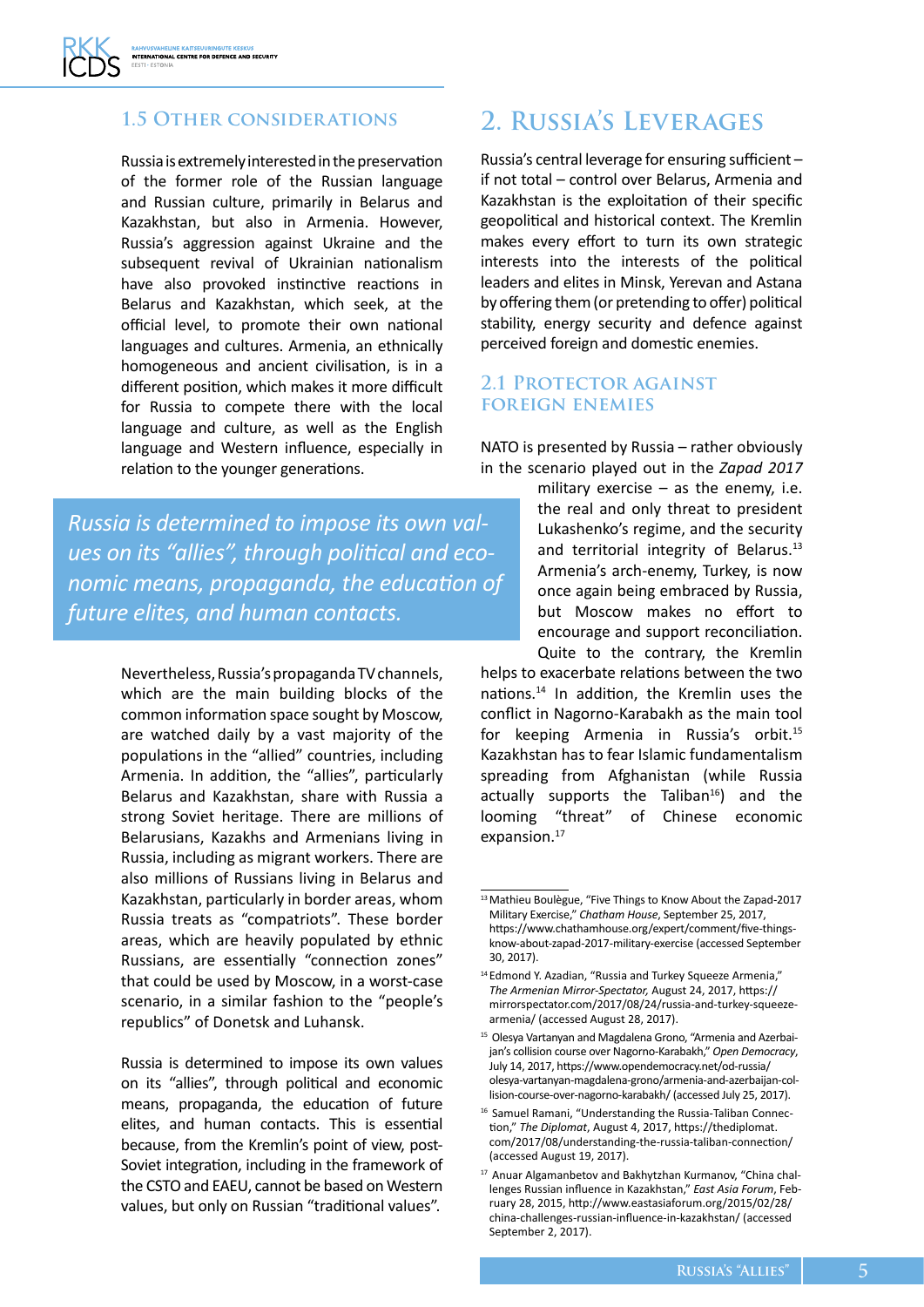The Kremlin has established bilateral joint airdefence frameworks with Belarus, Armenia and Kazakhstan.<sup>18</sup> It supplies them with more advanced weapon systems, which increases their military and economic dependence on Russia, and severely limits their potential to disobey Moscow.19 In addition, the Russiancontrolled CSTO, just like the former Warsaw Pact, is supposed to be the guardian of the limited sovereignty of Moscow's vassals, which defends them against "coloured revolutions".<sup>20</sup> Large-scale bilateral and CSTO military exercises, often bearing political slogan-like names such as "Combat Brotherhood" and "Invincible Brotherhood", have grown in size and frequency.<sup>21</sup>

The armed forces of the "allies" are not only modelled and equipped Russian-style, but almost certainly are also penetrated by the Russian special services up to the top ranks. Ukraine's experience in 2014 leaves no serious doubts that Russia must have, and should be able to manipulate, loyal or dual-loyalty high-ranking

political and military leaders in order to exert its influence in normal conditions, and take control of the situation in times of crisis.

#### **2.2 Energy supplier and source of remittances**

Belarus and Armenia are particularly hungry for cheaper Russian gas and oil,

which keep their small and outdated economies running, instead of making economic reforms, boosting entrepreneurship and attracting foreign investment. Belarus has experienced repeated political crises with Russia, over oil and gas prices, transit tariffs for oil exports and the export routes of products refined from Russian oil. However, Minsk seems to have no other viable alternatives. The recent flirting by Belarus with Iran helped to achieve a new deal with Russia, but – as expected, due to logistical difficulties and the high cost of transportation – did not result in a reliable prospect for broadening sources of supply, i.e. to even modestly endanger Russia's monopoly of gas and oil supply.<sup>22</sup> In principle, Armenia could opt for significantly more Iranian gas in order to balance its supply, but it faces pressure from Russia bordering on blackmail, and remains largely enslaved by Gazprom.<sup>23</sup> Iran  $-$  to which Russia (and China) has offered full membership of the Shanghai Cooperation Organisation, and which plays an important role in Middle Eastern affairs, including the Syria crisis  $-$  is (besides Kazakhstan) in principle the only alternative supplier of hydrocarbons for Armenia that might be politically acceptable to Moscow.

*Kremlin uses oil and gas, as well as the distribution networks of pipelines, including export transit to third countries, in order to keep Belarus, Armenia and Kazakhstan like flies entangled in a spider's web.* 

> Kazakhstan is very rich in oil and gas, but has only recently begun to modernise its oil refineries in order not to import fuel from Russia.<sup>24</sup> Virtually all oil exports from Kazakhstan pass through the Russian pipeline network, and an important pipeline for Russian oil exports to China passes through Kazakhstan.25 On the other hand, the Kremlin makes every effort to

<sup>&</sup>lt;sup>18</sup> Russia's bilateral treaties with the "allies" on joint air defence were signed in 2013, when the Kremlin was determined to accelerate post-Soviet integration in the military, political and economic spheres, including preparations for the establishment of the EAEU, and Moscow's demands – including to Ukraine – to give up association agreements with the EU, which led to the Maidan movement and related events.

<sup>19</sup> Syranush Gazanchyan, "Russia to supply Armenia, Belarus, Kazakhstan with advanced copters, air defence systems in 2017," *Public Radio of Armenia*, May 22, 2017, http://www.armradio. am/en/2017/05/22/russia-to-supply-belarus-armenia-andkazakhstan-with-advanced-copters-air-defense-systemsin-2017/ (accessed June 13, 2017).

<sup>&</sup>lt;sup>20</sup> Alexander Cooley, "Whose Rules, Whose Sphere? Russian Governance and Influence in the Post-Soviet States," *Carnegie Endowment*, June 30, 2017, http://carnegieendowment.org/2017/06/30/whose-rules-whose-sphere-russiangovernance-and-influence-in-post-soviet-states-pub-71403 (accessed July 10, 2017).

<sup>&</sup>lt;sup>21</sup> "Belarusian Troops to Participate in Exercise Vzaimodeistviye 2017." Ministry of Defence of the Republic of Belarus, October 5, 2017, accessed October 17, 2017, http://www.mil.by/en/ news/68572/.

<sup>&</sup>lt;sup>22</sup> Siarhei Bohdan, "Belarus's plan to import Iranian and Azerbaijani oil: how serious is Minsk?," *Belarus Digest*, April 6, 2017, https://belarusdigest.com/story/belaruss-plan-to-importiranian-and-azerbaijani-oil-how-serious-is-minsk/ (accessed May 12, 2017).

<sup>23</sup> "Armenia Eying Higher Iranian Gas Import," *Financial Tribune*, June 21, 2017, https://financialtribune.com/articles/energy/66905/armenia-eying-higher-iranian-gas-import (accessed July 12, 2017).

<sup>&</sup>lt;sup>24</sup> "Shymkent Oil Refinery Modernisation," Hydrocarbons-Technology, accessed September 15, 2017, http://www. hydrocarbons-technology.com/projects/shymkent-oil-refinerymodernisation/.

<sup>&</sup>lt;sup>25</sup> Arthur Guschin, "China, Russia and the Tussle for Influence in Kazakhstan," *The Diplomat*, March 23, 2015, https://thediplomat.com/2015/03/china-russia-and-the-tussle-for-influencein-kazakhstan/ (accessed September 19, 2017).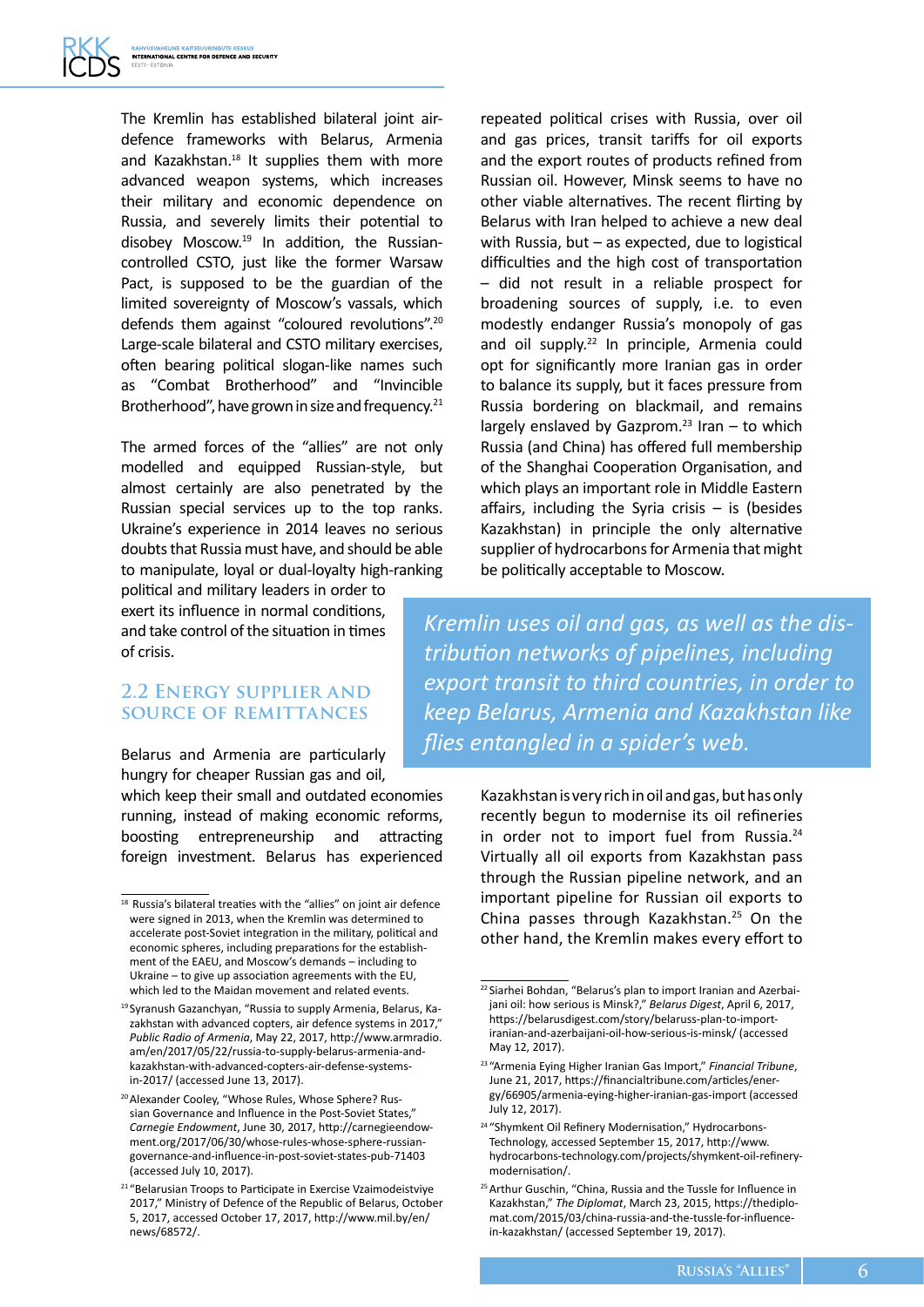prevent alternative routes, such as the Trans-Caspian pipeline to Azerbaijan.26

The EAEU – which so far has had rather damaging effects on Belarus, Armenia and Kazakhstan in their trade relations with third countries, especially their neighbours – will have to meet the expectations of net gas consumers (Belarus and Armenia) in terms of an "internal gas market", but will also need to satisfy the interests of the producers (Russia and Kazakhstan), especially by maintaining their low domestic prices.<sup>27</sup>

Thus, the Kremlin uses oil and gas (which is not only produced by Russia), as well as the distribution networks of pipelines, including export transit to third countries, in order to keep

Belarus, Armenia and Kazakhstan like flies entangled in a spider's web. For Russia, this is not strictly about business or making money – which is, however, the only reason for investments and operations in Kazakhstan by Western energy corporations. Hydrocarbons are an essential geopolitical tool, which allows the Kremlin to exert control over its key "allies".

Remittances from expatriates working in Russia are particularly relevant in the case of Armenia, where  $-$  according to some estimates  $-$  they could account for up to 20% of the country's GDP.28 The number of Belarusian and Kazakh migrant workers in Russia is far lower – relative to their population – than in the case of Armenia, but it is nevertheless important, particularly in border regions, i.e. eastern Belarus and northern Kazakhstan, which are also heavily populated by ethnic Russians.29 The present migration trends have their roots in the old Soviet migration policy, while one must also take account of the large number of Russian citizens who were born in Belarus, Armenia and Kazakhstan.<sup>30</sup>

Russia may eventually use these migrant workers as a bargaining chip, threatening to expel the illegal ones or  $-$  in addition to regular police harassment raids – reduce the rights of the legal ones. On the other hand, migrant workers also serve as an excellent platform for consolidating Russia's image and influence among "allies" as a more prosperous country, which contributes to the well-being of the "allies"' poor. However, the latter considerations depend directly on Russia's economic performance, which has been in considerable decline since 2013, and the views adopted by Russia's indigenous populations concerning migrant workers, which are often negative.31

*Nazarbayev acts far more cautiously and skilfully than the outspoken Lukashenko, but actually both autocratic leaders and their countries seek to avoid Russia's asphyxiating "affection" and the implicit trend towards isolation from the rest of the world.*

#### **2.3 Guarantor of political and social stability**

Russia's relations with many countries are highly personalised, especially in the case of autocratic states ruled by long-standing strongman figures. This applies particularly to the relationship between President Vladimir Putin and the Belarusian president, Alexander Lukashenko, as well as President Nursultan Nazarbayev of Kazakhstan. However, these personal relationships, as well as post-Soviet integration in general, are considerably more difficult than the Kremlin assumed or officially pretends to be the case.<sup>32</sup> Nazarbayev acts

<sup>&</sup>lt;sup>26</sup> Robert M. Cutler, "Kazakhstan and Azerbaijan plan an undersea trans-Caspian oil pipeline," *The Central Asia – Caucasus Analyst*, November 7, 2016, https://www.cacianalyst.org/ publications/analytical-articles/item/13407-kazakhstan-andazerbaijan-plan-an-undersea-trans-caspian-oil-pipeline.html (accessed September 10, 2017).

<sup>&</sup>lt;sup>27</sup> Arshaluys Mgdesian, "EAEU's common gas market will benefit both Belarus and Armenia: interview," *EurAsia Daily*, April 28, 2017, https://eadaily.com/en/news/2017/04/28/eaeuscommon-gas-market-will-benefit-both-belarus-and-armeniainterview (accessed May 27, 2017).

<sup>28</sup> Emil Danielyan, "Migrant Remittances to Armenia rebound in 2017," *Azatutyun*, September 9, 2017, https://www.azatutyun.am/a/28476831.html, (accessed October 14, 2017).

<sup>&</sup>lt;sup>29</sup> The population of Armenia is three million, while at least 1.5 million Armenians are migrant workers in Russia.

<sup>&</sup>lt;sup>30</sup> Olga Chudinovskikh and Mikhail Denisenko, "Russia. A Migration System with Soviet Roots," *Migration Policy Institute*, May 18, 2017, https://www.migrationpolicy.org/article/russiamigration-system-soviet-roots (accessed July 2, 2017).

<sup>31</sup> Yekaterina Sinelshikova, "Distinguishing faces: what do Russians think about migrant workers?," *Russia Beyond*, May 18, 2017, https://www.rbth.com/politics\_and\_society/2017/05/18/distinguishing-faces-what-do-russians-thinkabout-migrants 765076 (accessed June 12, 2017).

<sup>&</sup>lt;sup>32</sup> Artyom Shraibman, "The Far-Reaching Consequences of Belarus's Conflict with Russia," *Carnegie Moscow*, February 2, 2017, http://carnegie.ru/commentary/?fa=67939 (accessed March 15, 2017).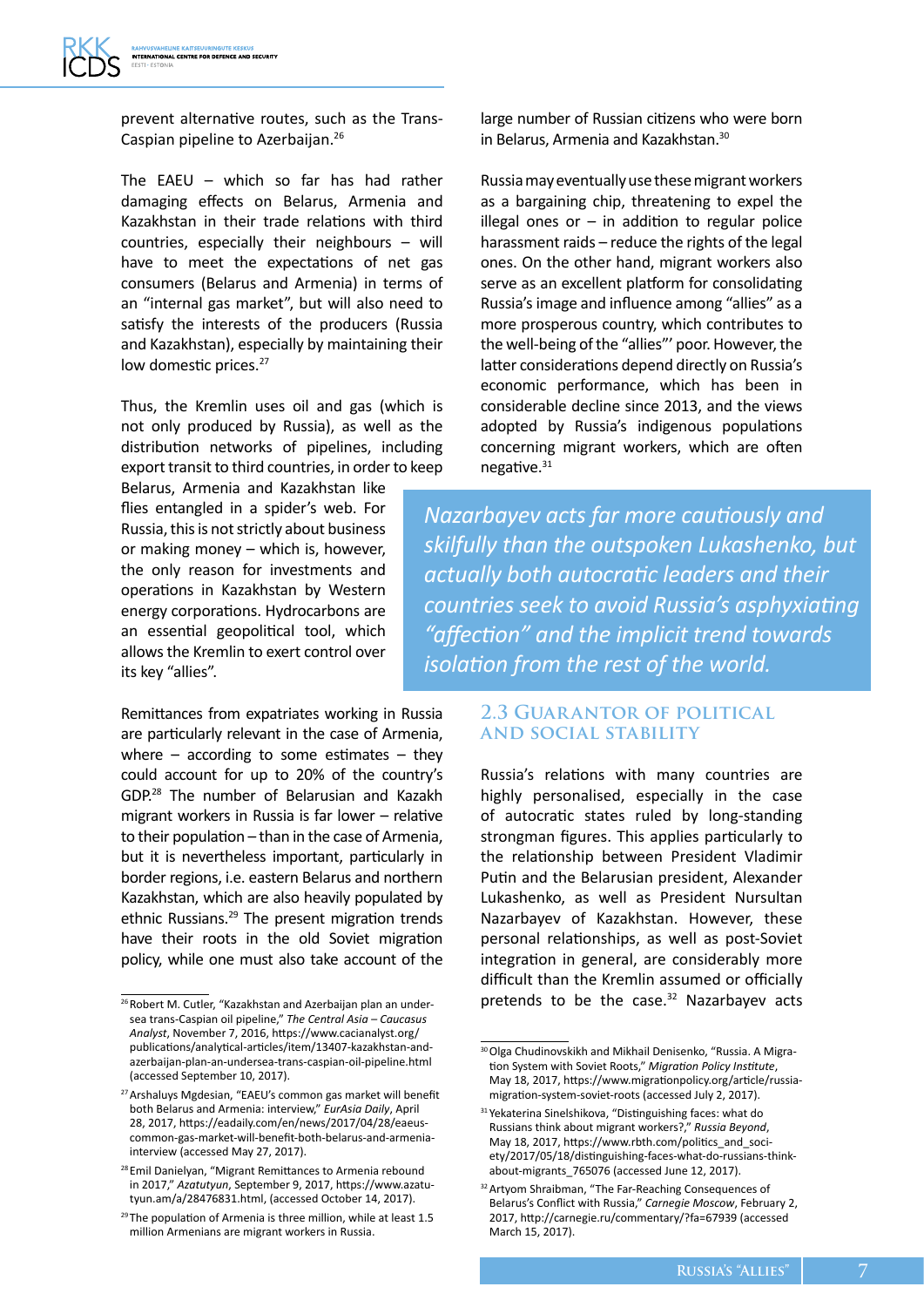far more cautiously and skilfully than the outspoken Lukashenko, but actually both autocratic leaders and their countries seek to avoid Russia's asphyxiating "affection" and the implicit trend towards isolation from the rest of the world.<sup>33</sup>

*The current top political leaders of the "allies" have strong Russian/Soviet connections and backgrounds, but in 10–15 years' time, if not sooner, a new generation of leaders should emerge – as it will in Russia.*

> Armenia is different, in the sense that its political system is not built, as in Belarus and Kazakhstan, on the personality cult of the head of state, who makes all the important decisions. Armenia's president, Serzh Sargsyan, is the third head of state since the country's independence, and has contemplated an increasingly parliamentarian system, bearing in mind the possibility that he might have to switch to the post of chief executive/prime minister. However, Armenia's executive branch is currently headed by a prime minister (Karen Karapetyan, in office since September 2016) with very strong connections to Russia, having been a long-time CEO of ArmRosGazprom, a subsidiary of Gazprom in Armenia.<sup>34</sup>

### *The CSTO is constructed and works in a very similar way to the defunct Warsaw Pact.*

The current top political leaders of the "allies" have strong Russian/Soviet connections and backgrounds, but in 10–15 years' time, if not sooner, a new generation of leaders should emerge – as it will in Russia.

### **3. The Multilayered Web of "Integration"**

President Putin has stated that it is not Russia's goal to re-create the Soviet Union.<sup>35</sup> That seems.

indeed, to be almost an impossibility, in the sense of reuniting even Belarus and Kazakhstan, and perhaps some other post-Soviet countries (e.g. Kyrgyzstan), into a single centralised or federal state. Even the Union State of Russia and Belarus continues to be, and will most probably remain, largely a fiction.<sup>36</sup> However, the consolidation of a multilayered institutional web

under Moscow's control, in addition to unequal bilateral relationships, is perfectly achievable, and that is precisely Russia's strategic aim. This web includes, most notably, the CSTO and EAEU, as well as the CIS and the Union State of Russia and Belarus. One may argue that these organisations actually do not work, have only symbolic importance and cannot replace or be more effective than bilateral relations, but they do exist, and Russia spares no effort in using them as strategic tools of integration.<sup>37</sup>

The CSTO is Russia's response to NATO's continued existence and enlargement since the end of the Cold War. However, it is constructed and works in a very similar way to the defunct

> Warsaw Pact. Collective defence against foreign "enemies" is actually – once again – of secondary importance, because the "enemies" present political and economic challenges rather than military threats. The main

collective task of CSTO members is to suppress – under Russian leadership – any "coloured revolutions", just as during the Prague Spring of 1968.<sup>38</sup> Russian leaders have even publicly admitted this task, which is also alluded

<sup>&</sup>lt;sup>33</sup> Malika Orazgaliyeva, "Nazarbayev, Putin note potential for expanding ties during Almaty meeting," *The Astana Times*, February 28, 2017, https://astanatimes.com/2017/02/ nazarbayev-putin-note-potential-for-expanding-ties-duringalmaty-meeting/ (accessed April 3, 2017).

<sup>&</sup>lt;sup>34</sup> "Gazprom Armenia, Management," Gazprom Armenia, accessed September 12, 2017, http://www.gazprom.com/ about/subsidiaries/list-items/669172/.

<sup>&</sup>lt;sup>35</sup> Allison Quinn, "Vladimir Putin: We don't want the USSR back, but no one believes us," *The Telegraph*, December 21, 2015, http://www.telegraph.co.uk/news/worldnews/vladimir-putin/12061170/Vladimir-Putin-We-dont-want-the-USSR-backbut-no-one-believes-us.html (accessed May 15, 2017).

<sup>36</sup>Anders Aslund and Andrew Huchins, *The Russia Balance Sheet* (New York: Peterson Institute for International Economics, 2009), 121.

<sup>37</sup> Simonas Klimanskis, "Eurasian Economic Union: reality or fiction?," *Delfi by The Lithuania Tribune*, November 25, 2016, https://en.delfi.lt/opinion/eurasian-economic-union-realityor-fiction.d?id=72980044 (accessed April 25, 2017).

<sup>38</sup> Joshua Kucera, "CSTO Takes Aim at Ukraine, Coloured Revolutions," *Eurasianet*, December 23, 2013, http://www. eurasianet.org/node/67897 (accessed August 7, 2017).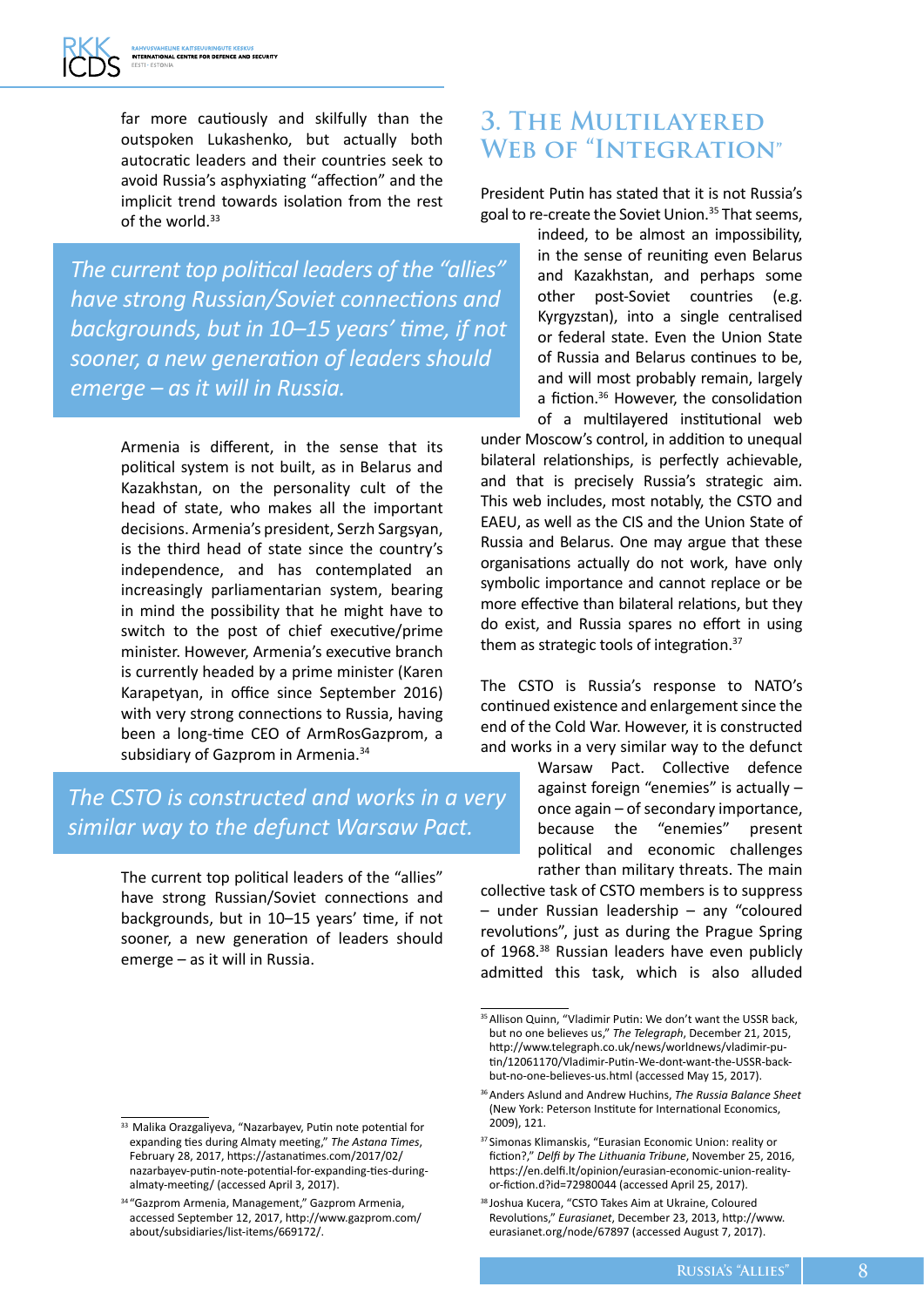to in the latest Russian foreign policy and military doctrines.39 On this basis, Russia feels entitled to claim full legitimacy for "collective interventions" in CSTO member states.

*Russia feels entitled to claim full legitimacy for "collective interventions" in CSTO member states.*

> The EAEU is to a large extent Russia's response to the EU's Eastern Partnership, in order to prevent or make politically and economically ineffective association agreements between the "allies" and the EU. It is, as conceived by the Kremlin's strategists, far more politically than economically motivated.40 On the other hand, the EAEU

*Russia aims to promote full economic and political integration in a single trade and economic space, which would allow Moscow to dictate internal EAEU rules and procedures, as well as the terms of the foreign economic policy of each member state.*

> members, other than Russia, only wish to gain economic benefits from this framework. Russia aims to promote full economic and political integration in a single trade and economic space, which would allow Moscow to dictate internal EAEU rules and procedures, as well as the terms of the foreign economic policy of each member state. Ideally, the EAEU could

work, and satisfy all sides, if Russia provided to its "allies" sufficiently cheap hydrocarbons and loans, and did not impose excessive foreign trade barriers or meddle in their internal politics. In other words, the success of the EAEU project depends entirely on Russia's economic performance, the availability

of large financial resources and a willingness to invest in the economies of "allies", and oil and gas sold at well below world market prices, as well as Moscow's readiness not to restrict excessively trade and economic relations between "allies" and third countries. However, the EAEU does not

> seem to work efficiently, because these preconditions are hardly ever met.<sup>41</sup>

The CIS – created in 1992 as the very first ersatz re-embodiment of the defunct Soviet empire – was supposed to become the framework for political,

economic and military (including common air defence etc.) integration, which should have consolidated Moscow's role as the centre of gravity in the post-Soviet space. The CIS has gained observer status at the UN, has its HQ in Minsk and organises meetings, military exercises and many other activities in different formats,

> but has nevertheless been unsuccessful, and now serves as a rather symbolic platform for engaging potential new members of the CSTO and EAEU. Some Russian observers believe that one reason for the CIS's lack of success could be that Russia perceived the post-Soviet states increasingly as separate entities, which did not form the centrepiece of the Kremlin's foreign policy.42

Russia has tried to mimic the European Union, establishing within the EAEU the Eurasian Customs Union and the Eurasian Economic Space (an internal market involving all five EAEU member states), in addition to the military muscle of the CSTO, but the forces of disintegration appear to be stronger than those of integration.<sup>43</sup>

*The small cousin is crucial to the Kremlin's attempts to impose itself in an uncontested manner and demand unconditional loyalty in the post-Soviet space.*

<sup>&</sup>lt;sup>39</sup> "Putin vows to prevent "color revolutions" for Russia and its Eurasian allies," *RT*, April 12, 2017, https://www.rt.com/ politics/384451-putin-vows-to-prevent-color/ (accessed May 4, 2017).

<sup>40</sup>Rilka Dragneva and Kataryna Wolcszuk, "The Eurasian Economic Union," *Chatham House*, May 2017, https://www. chathamhouse.org/sites/files/chathamhouse/publications/ research/2017-05-02-eurasian-economic-union-dragnevawolczuk.pdf (accessed June 20, 2017).

<sup>41</sup>Areg Galstyan, "Is the Eurasian Economic Union Slowly Coming Apart?," *The National Interest*, March 29, 2017, http:// nationalinterest.org/feature/the-eurasian-economic-unionslowing-coming-apart-19947 (accessed April 12, 2017).

<sup>42</sup>Dmitri Trenin, "Russia's Relations with the CIS Countries: Outlook for 2020," *Carnegie Moscow Center*, March 28, 2013, http://carnegie.ru/2013/03/28/russia-s-relations-with-ciscountries-outlook-for-2020-pub-51395 (accessed June 18, 2017).

<sup>43</sup> Pavel Koshkin, "Why post-Soviet integration will be a lot harder than the Kremlin thought," *Russia Direct*, February 9, 2017, http://www.russia-direct.org/analysis/why-post-sovietintegration-will-be-lot-harder-kremlin-thought (accessed March 10, 2017).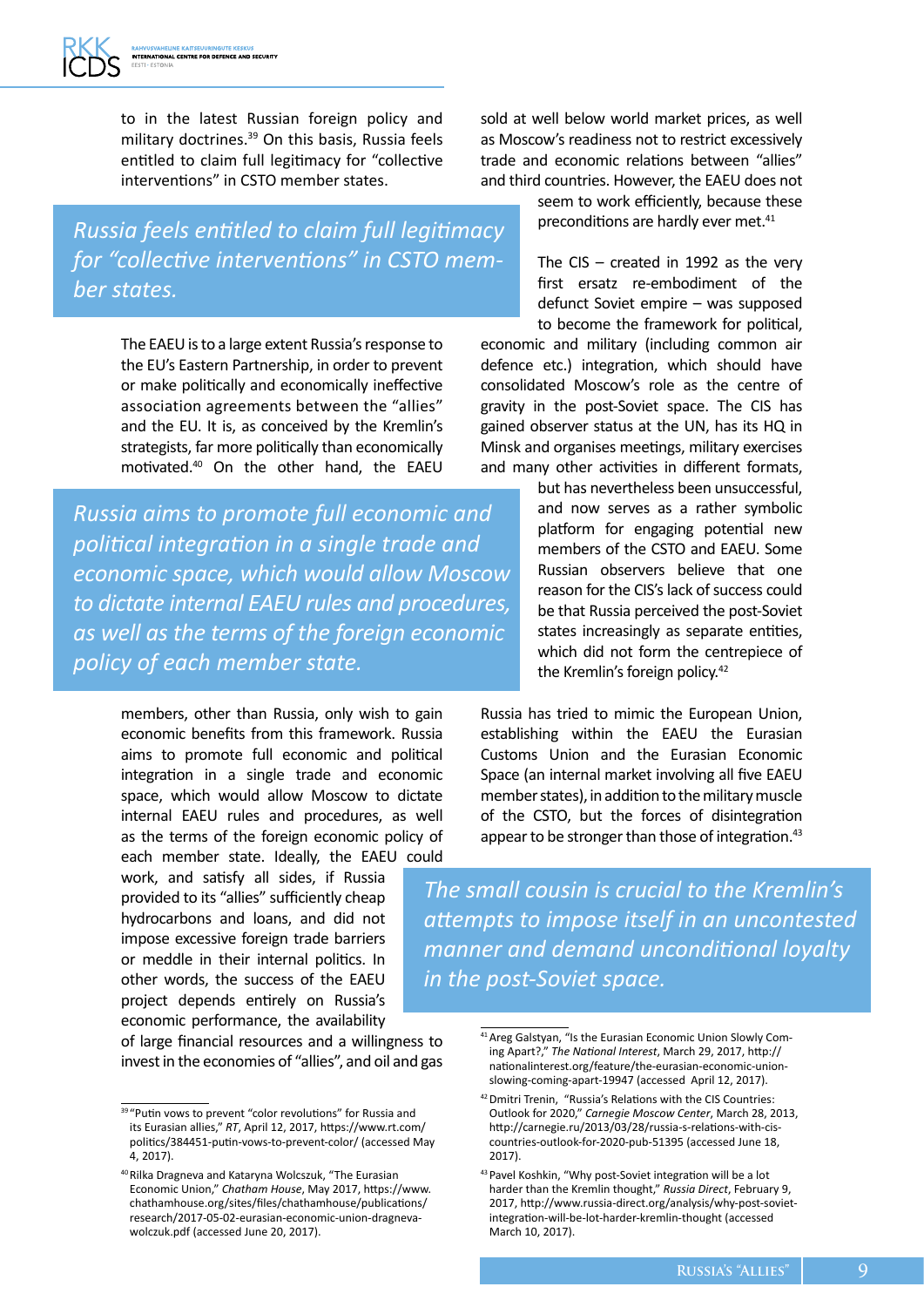### **4. Belarus: The Other Russia?**

Belarus gained its independence in 1991 by default, very much like the Central Asian states. The populations of these countries, apart from a handful of "nationalists", did not seek and were not ready for independence, as they had barely surviving national identities and no history of statehood.<sup>44</sup> This explains, at least in part, the similarity of their paternalistic regimes, relics of the Soviet past, which were until recently rather closed to the West.

Prior to the 1920s, Belarusians spoke mostly Belarusian and called themselves "locals" (*tuteishiya*). By the end of the Soviet era, the vast majority of Belarusians spoke only Russian, but called themselves Belarusians. Soviet power virtually destroyed the Belarusian national identity. That is why Soviet symbols are so hard to replace in that country – there is not much to replace them with, as the historical memory has been largely erased.<sup>45</sup>

*Belarus has realised that president Putin stands ready to use force not just against Saakashvili's Georgia, but also against eastern Slavic ethnic brethren.*

> Belarus is Russia's buffer (or what is left of it) in the West, and the indispensable ally. The small cousin is crucial to the Kremlin's attempts to impose itself in an uncontested manner and demand unconditional loyalty in the post-Soviet space. Ideally, Belarus should be the model example of post-Soviet integration, in all spheres, especially given that it constitutes together with Russia the Union State. However, ironically, the dissolution of the Soviet Union was hammered out on 8 December 1991 in Belarus, in a state dacha located in the thick Belavezha forest, just 8 km from the Polish border. In addition, allegedly the only

member of the Belarusian Supreme Soviet (parliament) who voted against the ratification of the Belavezha agreement was Alexander Lukashenko.<sup>46</sup>

Belarus is politically and militarily, as well as psychologically and symbolically, of utmost importance to the Kremlin and ordinary Russians, even though it has been a continuous economic burden and often an irritation for Russia. For the Russians, Belarus is "ours" (theirs), and there can be no other way. The present relationship between Russia and Ukraine – i.e. the *de facto*  state of war since 2014 – was inconceivable for ordinary Russians (and most Ukrainians), but a Russian-Belarusian split, of any kind, would be beyond the realms of fantasy.

However, Russia's undeclared war against Ukraine has resulted in serious impacts on Belarus, too. First, Belarus has realised that president Putin stands ready to use force not just against Saakashvili's Georgia, but also against eastern Slavic ethnic brethren, who became "fascists" literally overnight. Second,

> Minsk has not recognised the illegal annexation of Crimea, which became *de facto* – even if not *de jure* – a part of the territory of the Union State. Third, president Lukashenko has promoted relative openness and improvement in relations with Western countries and organisations, including the EU, and has

even launched a government-driven revival of the Belarusian language and culture since 2015, in order to emphasise the country's sovereignty – which inevitably annoyed the Kremlin.

Relations between Russia and Belarus remain strained following *Zapad 2017*, since neither side is willing to meet the other's demands. Minsk seeks a more balanced and flexible relationship, whereas Moscow cannot accept anything close to an equal partnership, even if that principle is enshrined in the agreements on the establishment of the Union State and the EAEU.<sup>47</sup> Russia rather deeply resents attempts by Belarus to gain more political and

<sup>44</sup>Vital Silitski, "Explaining post-Communist Authoritarianism in Belarus," in *Contemporary Belarus: Between Democracy and Dictatorship*, ed. by Elena Korosteleva, Colin Lawson and Rosalind Marsh (London: Routledge, 2003), 39-40.

<sup>45</sup> Yuri Drakakhrust, "Богдан супраць Карбалевіча: што прынесла Беларусі Кастрычніцкая рэвалюцыя?" [Bogdan against Karbalevich: what did October Revolution bring for Belarus?], *Svaboda*, https://www.svaboda.org/a/28836488. html?mc\_cid=6436aeedb6&mc\_eid=37ede26c1f (accessed November 5, 2017).

<sup>46</sup> "Why are Russian attitudes towards Belarus and Ukraine so different?" *Sputnik News*, April 4, 2015, https://sputniknews.com/ analysis/201504041020477356/ (accessed May 14, 2017).

<sup>47 &</sup>quot;Belarus demands equal rights with Russia in the Eurasian Economic Union," *Belarusian Television Channel CTV*, March 9, 2017, http://en.ctv.by/en/1489144788-belarus-demandsequal-rights-with-russia-in-eurasian-economic-union (accessed March 15, 2017).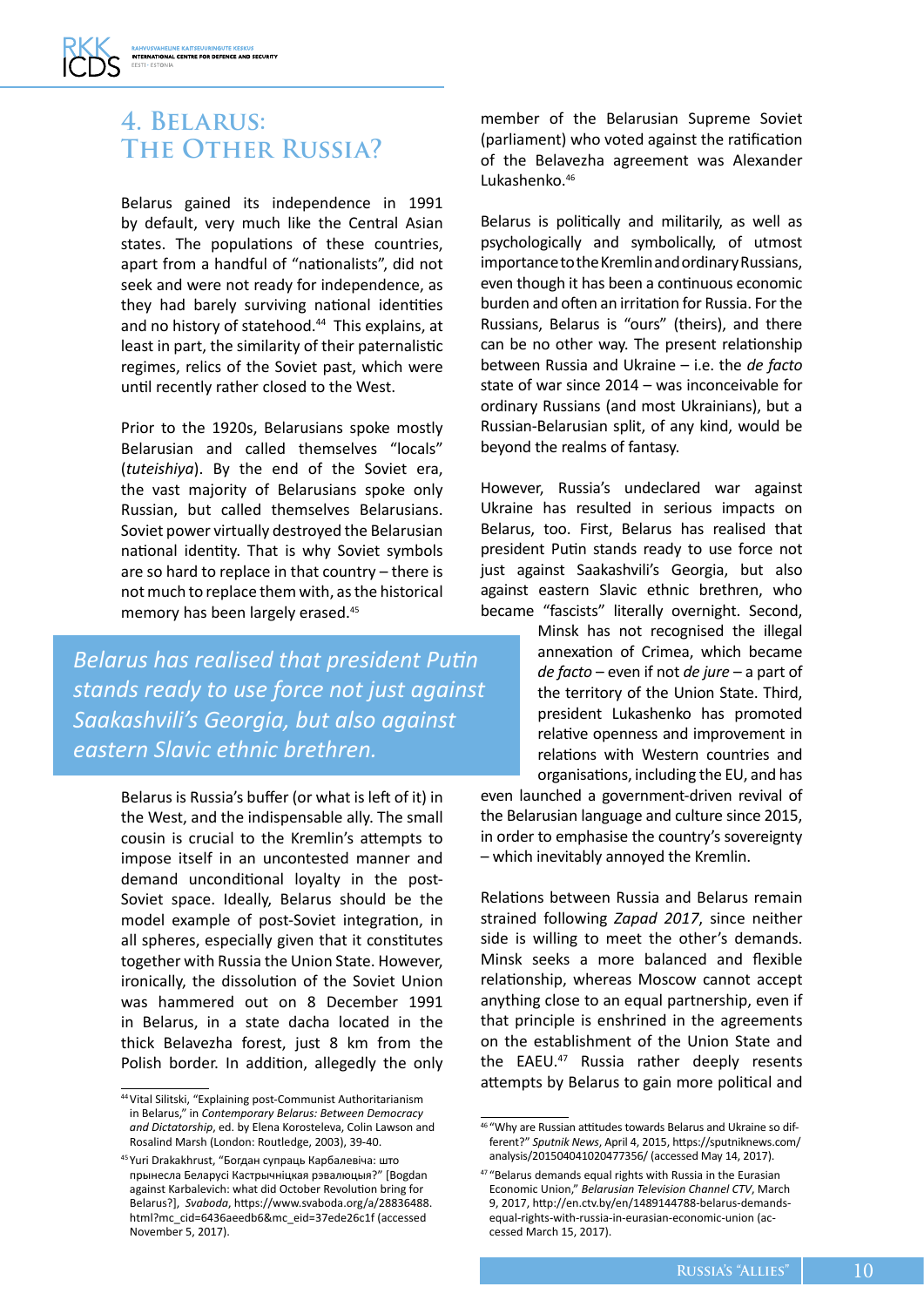economic freedom, including by improving its relations with the West and Ukraine.

#### **4.1 Military aspects**

The geographic position and territory of Belarus is extremely important to Russia. Belarus is Russia's potential military spearhead against NATO's Eastern Flank, i.e. Poland and the Baltic states, as well as Ukraine. Kyiv is much closer to the Belarusian border than the Russian, while the Belarus-Ukraine border extends hundreds of kilometres to the west of the Dnepr and the Chernobyl "Exclusion Zone".

*The territory of Belarus offers Russia the possibility to bring its ground, air and special forces, or even missile forces, much closer to the Kaliningrad Oblast, while keeping them on the territory of the Union State.* 

> The territory of Belarus offers Russia the possibility to bring its ground, air and special forces, or even missile forces, much closer to the Kaliningrad Oblast, while keeping them on the territory of the Union State. Russia has deployed to Kaliningrad Oblast its most advanced A2/AD systems, but the Kremlin is nevertheless nervous, as it acknowledges the vulnerability of

the tiny exclave – even if it is armed to the teeth.<sup>48</sup> The territory of Belarus is, in addition to the Baltic Fleet, therefore crucial in the Russian political and military mindset, and in planning the defence of Kaliningrad Oblast, as the major avenue for the deployment of Russian forces in a crisis.

These considerations are directly reflected in Russia's military exercises, including large-scale "snap"/combat-

control exercises. Russia and Belarus jointly conduct major pre-planned military exercises every two years, the alternating *Union Shield* and *Zapad*, although the latter is an integral part of  $-$  even if officially separate from – Russia's quadrennial strategic exercise

involving the whole Western Military District (WMD), including the Kaliningrad Oblast, and the Baltic and Northern Fleets.<sup>49</sup> Thus, Russia clearly regards Belarus as a *de facto* extension or part of its WMD. Notwithstanding peacetime arrangements and procedures or bilateral political relations, the Armed Forces of Belarus are expected by Moscow to be totally subordinated to the Russian command in a serious crisis or conflict with the West.

Russia and Belarus jointly operate a common regional air-defence system (RADS) that was established in 2009 and completed in 2016.<sup>50</sup> The

> RADS has its own structure of military and administrative bodies, commandand-control centres and assigned military formations and units, as well as joint procedures for air-defence combat duty, and its official commander is the head of the Belarusian Air Force and Air Defence. Russia has, since 1995, made unsuccessful attempts to recreate the Soviet Union's unified air-defence

model over the entire post-Soviet space, and had to switch to bilateral arrangements, as in the case of Belarus, which it is trying to merge under the CSTO umbrella. These processes give a hint of the stubbornness of the "allies" against subordinating their armed forces entirely or even partially to Russian command, at least in peacetime.<sup>51</sup>

*Notwithstanding peacetime arrangements and procedures or bilateral political relations, the Armed Forces of Belarus are expected by Moscow to be totally subordinated to the Russian command in a serious crisis or conflict with the West.* 

> In fact, the only permanent Russian military presence in Belarus, for the time being, is at

<sup>48</sup> Fred Kaplan, "Cold War Theater," *Slate*, May 13, 2016, http://www.slate.com/articles/news\_and\_politics/war\_stories/2016/05/our\_missile\_defense\_system\_in\_europe\_is\_ making\_russia\_nervous\_should\_it.html (accessed September 11, 2017).

<sup>49</sup>Kalev Stoicescu, "Decoding Zapad-2017," *ICDS*, September 4, 2017, https://www.icds.ee/publications/article/decodingzapad-2017/ (accessed September 4, 2017).

<sup>50</sup> "Russia, Belarus complete formation of united air defense system," *TASS* – *Russian News Agency*, April 6, 2016, http:// tass.com/defense/867811 (accessed August 11, 2017).

<sup>51</sup> Siarhei Bohdan, "Does the single air defence system bring Belarus closer to Russia?," *BelarusDigest*, April 12, 2016, https:// belarusdigest.com/story/does-the-single-air-defence-systembring-belarus-closer-to-russia/ (accessed August 12, 2017).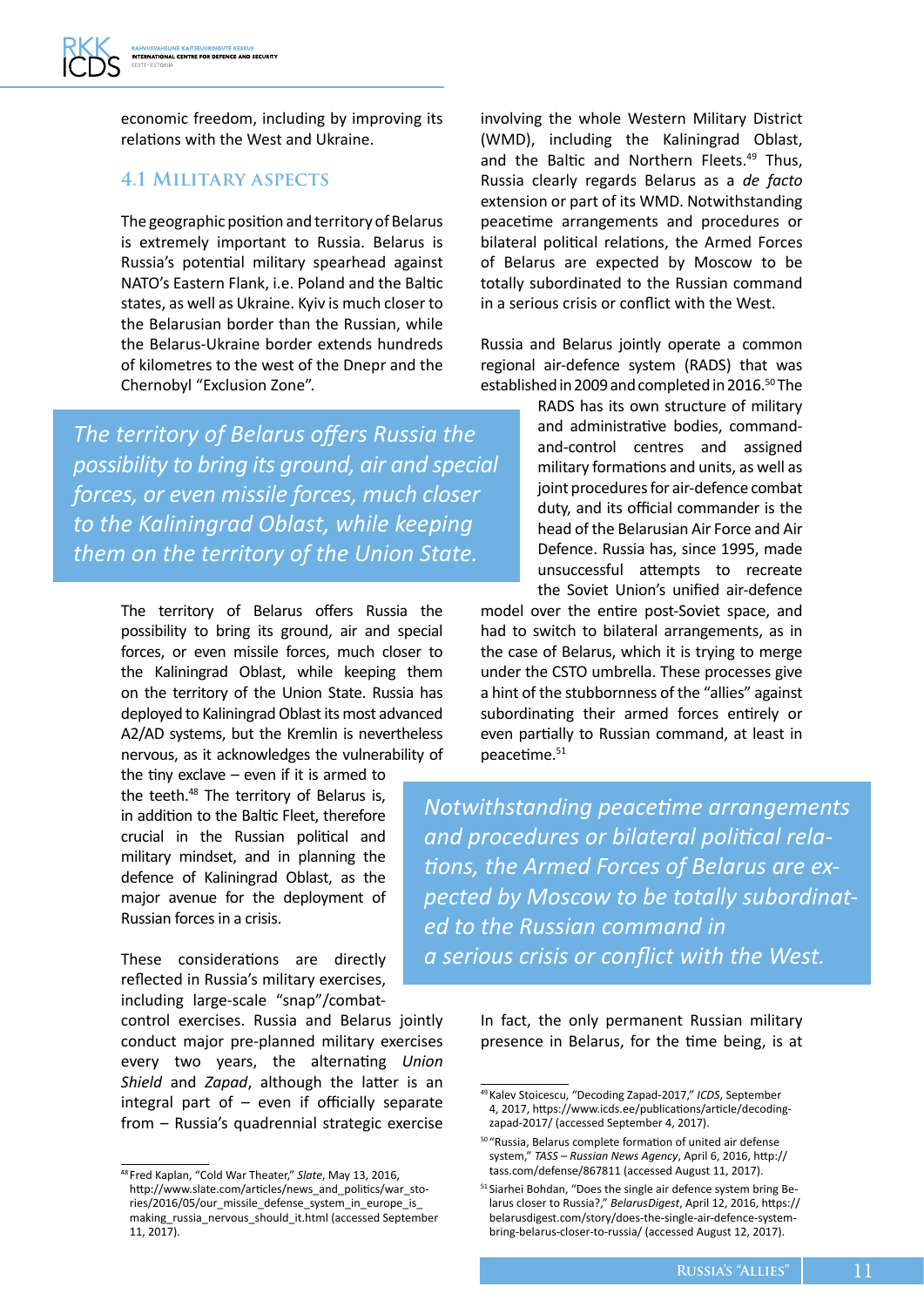

Hantsavichy Radar Station and a few other RADS-related sites and structures.52 The Kremlin has made repeated attempts, at the highest level, to reach agreement with Belarus on the use by Russia, under Russian jurisdiction, of at least one airbase in Belarus.<sup>53</sup> At the same time, from 2013 to 2015, Russia tried to "warm up" Minsk by periodically deploying four fighter aircraft and essentially imitating in Belarusian airspace NATO's Air Policing mission in the Baltic states.<sup>54</sup> However, president Lukashenko continued to reject Russia's demands, offering Belarusian air force pilots for the Russian aircraft, under Belarusian jurisdiction. Ultimately, he asked for and obtained more modern Russian equipment for Belarus, such as Su-30SM fighter aircraft and Tor-M2E surface-to-air missile systems.<sup>55</sup>

Russia was for a long time reluctant to provide Belarus with advanced surface-to-surface

and surface-to-air missile systems, such as *Iskander*-M and S-400, but it seems that Moscow has changed its mind.<sup>56</sup> The Kremlin has apparently abandoned its former plans to deploy such systems to Belarus under Russia's full control and jurisdiction, which

created friction between the two countries at the political level.

These steps, presented by Russia as friendliness and flexibility towards Belarus, are in fact purely pragmatic – advanced Russian equipment, even if belonging to and operated by the Belarusian armed forces, will guard the Union State in the west. In addition, Belarus would be continuously and increasingly tied to Russia, including by the significant debts generated by the arms transfers.

Furthermore, Russia certainly expects to take full control over the armed forces of Belarus,<sup>57</sup> including those weapon systems, in the event of military conflict with NATO or – potentially – even with Ukraine, although the latter calculation could prove more difficult to carry out, as long as Lukashenko remains in power.

#### **4.2 Economic aspects**

Belarus has taken a very slow transition path, and has modestly reorganised its Soviet-era production system, which is still dominated by large state-owned enterprises (particularly machine-building) and massive state-run farms, reminiscent of old *kolkhozes*. Small and mediumsized enterprises, including in agriculture, have no state support or private investment in order to survive successfully.<sup>58</sup> Energy and trade balances are the two major aspects that deserve a closer look in the bilateral context with Russia.

*Practically the entire domestic energy production and consumption of Belarus rely on Russia's mercy, and world market prices.* 

> Belarus is highly dependent on cheap oil and natural gas imports from Russia. In 2015, it imported 23 million tonnes of crude oil, more than half of which it refined/processed into fuel oil and diesel/gasoline for export.59 Belarus imports from Russia virtually all of the natural gas it needs for domestic consumption, of which more than 70% is used to produce electricity and heat, the rest going mainly to the industrial sector and transportation, as well as for residential use.<sup>60</sup> The "Druzhba" pipeline, which provides 20% of Germany's oil, as well as important quantities to other Central European countries, passes through Belarus, which earns revenue from transit tariffs.

<sup>52</sup>*A Volga*-type early warning radar, built in 1982 and run by the Russian Aerospace Defence Forces. See "Hantsavichy Radar Station," Wikipedia, accessed August 13, 2017, https:// en.wikipedia.org/wiki/Hantsavichy\_Radar\_Station.

<sup>53</sup> The 61st Assault Air Base in Baranavichy, Western Belarus, and possibly the 116th Guards Assault Air Base in Lida, close to the Belarus-Lithuania border.

<sup>&</sup>lt;sup>54</sup> Siarhei Bohdan, "Thwarting plans for a Russian airbase, Minsk strengthens its air force," *Belarus Digest*, October 12, 2017, https://belarusdigest.com/story/thwarting-plans-for-a-russianairbase-minsk-strengthens-its-air-force/ (accessed July 17, 2017).

<sup>55</sup> Siarhei Bohdan, "Moscow Gives Belarus Arms and Seems to Abandon Airbase Plans," *Belarus Digest*, January 12, 2016, https://belarusdigest.com/story/moscow-gives-belarus-armsand-seems-to-abandon-airbase-plans/ (accessed on August 14, 2017).

<sup>56</sup> "Belarus Plans Future Purchases of Russia's Missile Systems – Ambassador," *Sputnik News*, June 26, 2017, https://sputniknews.com/military/201706261054968240-russia-belarusiskander-purchase/ (accessed August 14, 2017).

<sup>57</sup> Ihor Kabanenko, "Zapad 2017: Lessons Learned by Russia and Implications for NATO," *Jamestown Foundation*, October 6, 2017, https://jamestown.org/program/zapad-2017-lessonslearned-russia-implications-nato/ (accessed October 15, 2017).

<sup>58</sup> "Belarus Overview," The World Bank, accessed October 10, 2017, http://www.worldbank.org/en/country/belarus/overview.

<sup>59</sup> "Belarus: Oil for 2015," International Energy Agency, accessed October 10, 2017, https://www.iea.org/statistics/statisticssearch/report/?year=2015&country=Belarus&product=Oil.

<sup>60</sup> "Belarus: Natural Gas for 2015," International Energy Agency, accessed October 10, 2017, https://www.iea.org/statistics/ statisticssearch/report/?year=2015&country=Belarus&produc t=NaturalGas.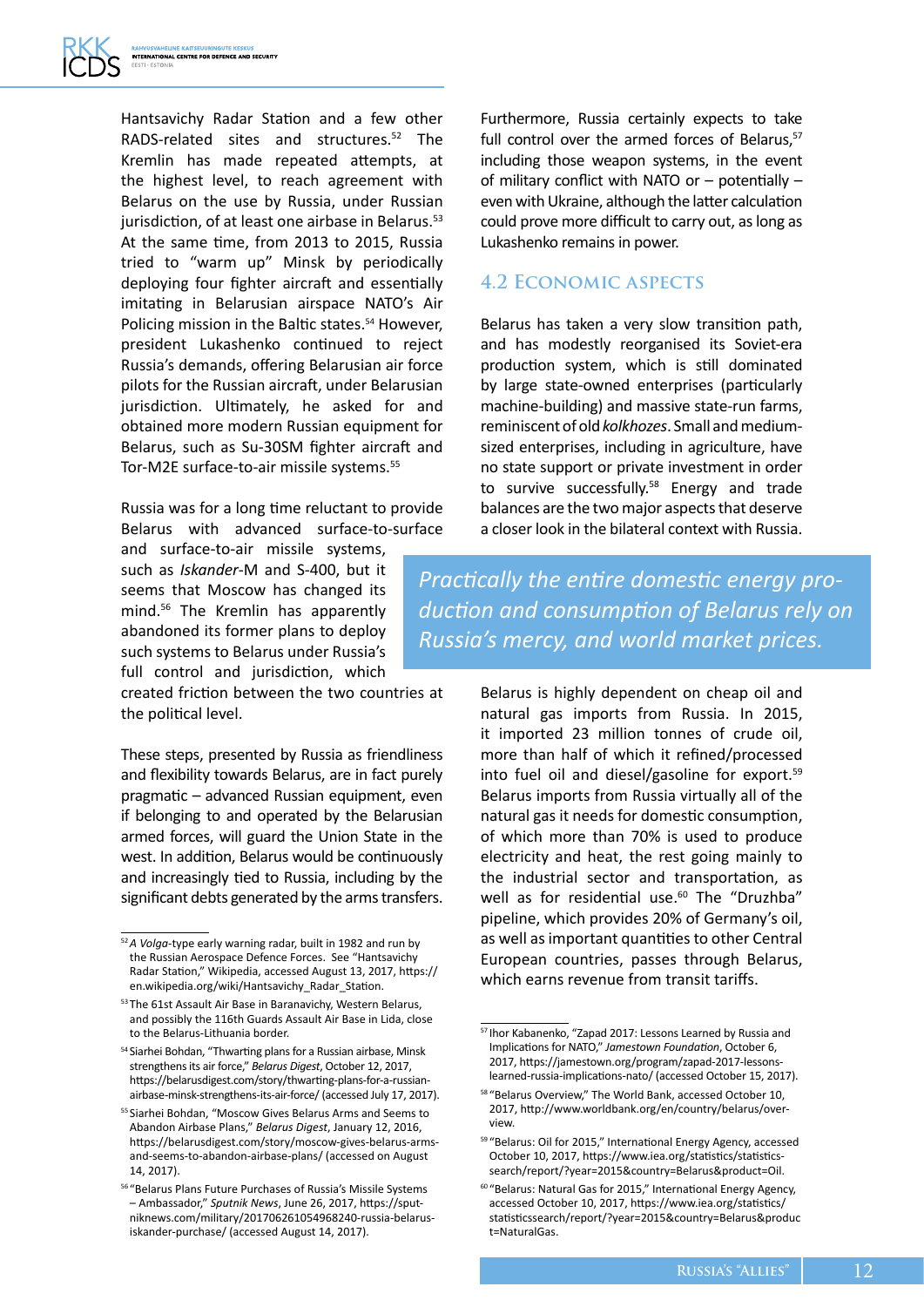Thus, practically the entire domestic energy production and consumption of Belarus – as well as the profits it earns from exports of refined hydrocarbons, and transit tariffs – rely on Russia's mercy, and world market prices. There have been repeated energy disputes between the two countries, most notably in 2004 and 2007. Russia temporarily shut down gas and/or oil pipelines in order to force Belarus to accept considerably higher prices and increasing control by Moscow over the energy distribution network in Belarus, which it achieved in November 2011 by taking full control of Beltransgaz.<sup>61</sup> Since 2014, Minsk has sought to demonstrate signs of sovereignty, but nevertheless in 2016 it asked the Kremlin to sell natural gas at the same price as it was provided to Russian oblasts adjacent to Belarus.<sup>62</sup>

On the electricity front, Belarus plans to start operating a nuclear power plant by 2020 at Astravets (Hrodna region), close to the Lithuanian border (and only 50 km from Vilnius). The 2400-MW plant is built by Russia's Atomstroyexport and financed by the Russian

government.63 Minsk needs the plant to ensure national energy security, according to president Lukashenko, following the energy dispute with Russia in 2007, but it turned out to be yet another Russian hook.<sup>64</sup> The Russian-built nuclear plant revives fears of the Chernobyl disaster, most

notably in Lithuania.<sup>65</sup> Coupled with another similar plant that Russia planned to build in Kaliningrad Oblast (at Neman, also very close

to the Lithuanian border), which has now been temporarily abandoned, the Belarusian plant is conceived to counter Lithuanian plans to build a nuclear plant at Visaginas, and compete in the EU's energy market. $66$  However, these Russian projects seem to be very politically motivated, like Nord Stream 2, and have very questionable economic prospects, in addition to environmental and safety concerns.<sup>67</sup>

Belarus also exports domestically made goods, mainly machinery and agricultural products, in addition to fuels refined from Russian oil, in order to balance its foreign trade. However, the Kremlin makes Belarus increasingly economically dependent on trade with Russia. The bilateral trade volume for the first seven months of 2017 grew by 23% compared to the same period in 2016, to a total of 17.68 billion US dollars, while exports from Belarus to Russia grew 24.4% to 7.22 billion dollars. Consequently, the Belarusian trade deficit with Russia also grew in the same period, from 2.78 billion dollars to 3.24 billion. Russia's share of Belarus's foreign trade is now around 50%

*The EU is the second-largest trading partner, and has the potential to balance Belarusian foreign trade and reduce overdependence on Russia.*

> (60% of all imports and 45% of exports).<sup>68</sup> Nevertheless, the EU is the second-largest trading partner, and has the potential to balance Belarusian foreign trade and reduce overdependence on Russia.

> Belarus remains deeply entangled in Russia's energy web, and tries to reduce its debts to Russia by exporting goods to Russia and the markets of other "allies". On the other hand, president Lukashenko is trying to avoid the fate

 $61$  "Factbox: Russia's energy disputes with Ukraine and Belarus," *Reuters*, December 21, 2012, https://www.reuters.com/ article/us-russia-gas-disputes/factbox-russias-energy-disputes-with-ukraine-and-belarus-idUSBRE8BK11T20121221 (accessed March 12, 2017).

<sup>&</sup>lt;sup>62</sup> Andrei Makhovski and Katya Golubkova, "Belarus PM wants same gas price as Russian regions," *Reuters*, December 20, 2016, http://www.reuters.com/article/us-belarus-russiaprime-minister/belarus-pm-wants-same-gas-price-as-russianregions-idUSKBN1490NJ (accessed August 15, 2017).

<sup>63</sup> "Nuclear Power in Belarus," World Nuclear, October 2017, accessed October 10, 2017, http://www.world-nuclear.org/ information-library/country-profiles/countries-a-f/belarus. aspx; "Belarus nuclear plant gets Russian credit," *World Nuclear News*, June 20, 2017, http://www.world-nuclear-news. org/newsarticle.aspx?id=13548&LangType=2057 (accessed October 10, 2017).

<sup>64</sup> "Belarus to build nuclear plant," *BBC*, October 11, 2007, http://news.bbc.co.uk/2/hi/europe/7039403.stm (accessed October 10, 2017).

<sup>65</sup> "Russian-built nuclear plant revives Chernobyl fears," *The Financial Times*, September 18, 2017, https://www.ft.com/ content/a98322de-96f7-11e7-b83c-9588e51488a0?mhq5j=e7 (accessed September 22, 2017).

<sup>&</sup>lt;sup>66</sup> Andrei Ozharovski and Charles Digges, "Lithuania seeks to severe ties with Russian nuclear plants," *Bellona*, January 11, 2016, http://bellona.org/news/nuclear-issues/2016-01-lithuania-seeks-to-sever-ties-with-russian-nuclear-plants (accessed May 10, 2017).

<sup>&</sup>lt;sup>67</sup> It seems that Russia's plans to build a nuclear power plant in Kaliningrad Oblast were suspended and replaced by the construction of a gas-powered plant. "Nuclear Power in Russia", World Nuclear Association, December 2017, accessed December, 2017, http://www.world-nuclear.org/information-library/ country-profiles/countries-o-s/russia-nuclear-power.aspx.

<sup>&</sup>lt;sup>68</sup> "Foreign Trade of Belarus in January-September 2017," Ministry of Foreign Affairs of the Republic of Belarus, accessed September 12, 2017, http://mfa.gov.by/en/foreign\_trade/.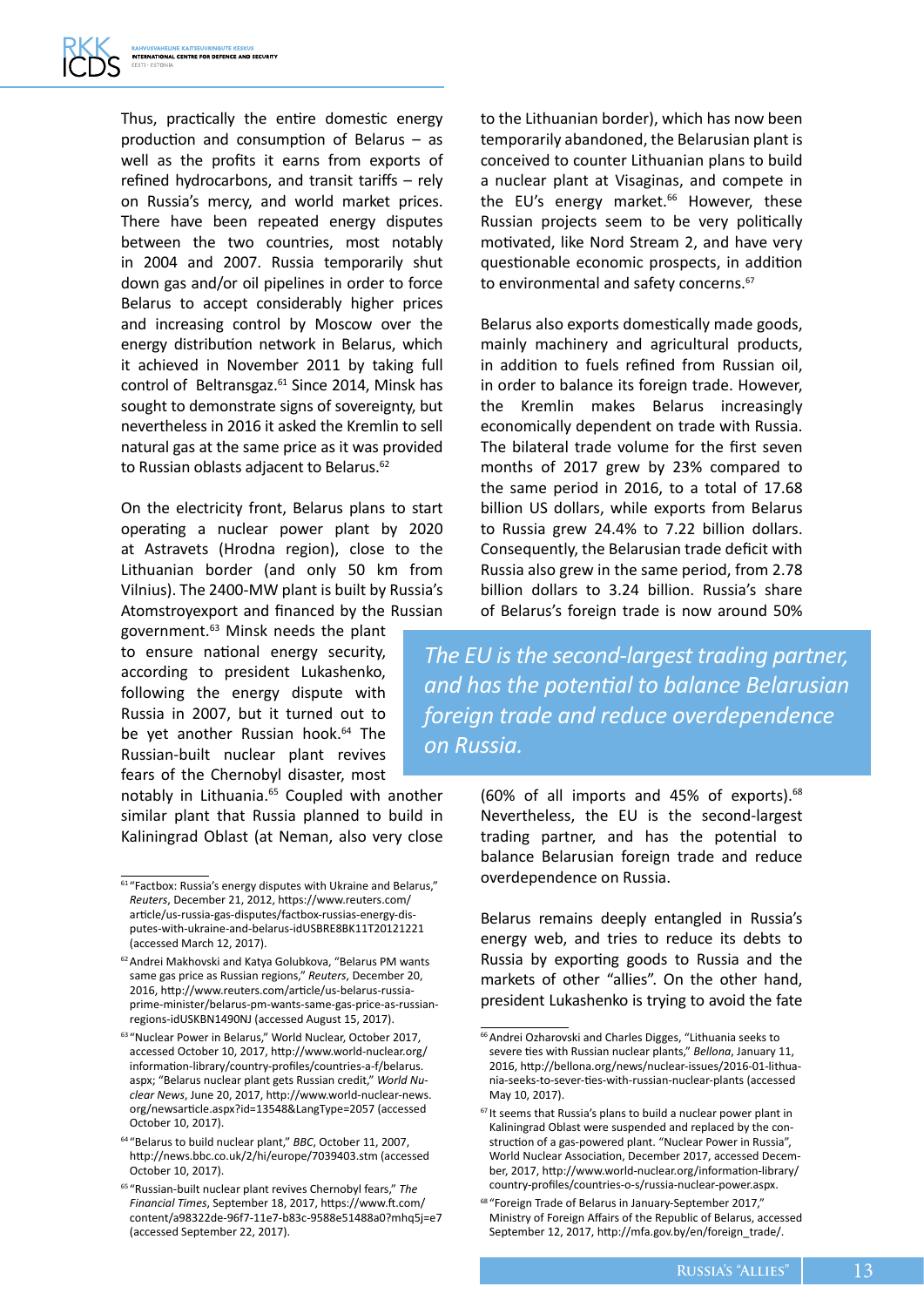of Armenia, i.e. losing, through "privatisation", virtually all the country's main enterprises and valuable infrastructure to Russia, as compensation for debts from energy and arms imports. Nevertheless, the result is likely to be the further economic "integration" of Belarus into the EAEU.

*Putin's method is the outright demonstration of power, Lukashenko's way is to acquire sufficient resources, mainly from Russia.* 

#### **4.3 Political considerations**

Relations between Belarus and Russia bear the heavy imprint of the personal relationship between the two heads of state, presidents Lukashenko and Putin. Both act according to their experience and mentality from the Soviet past, but their backgrounds – *kolkhoz* farming and the secret services, respectively – are very different, and they also seem not to have any personal chemistry. Both wish to consolidate their regimes and keep their countries stable,

*The Kremlin seems to be visibly dissatisfied with the bilateral relationship, because Belarus does not meet Russia's demands for unconditional and total loyalty.* 

> but in rather different ways. Putin's method is the outright demonstration of power, domestically and beyond Russia's borders, by all possible means, including propaganda and

military might. His language is power. On the other hand, Lukashenko's way is to acquire sufficient resources, mainly from Russia, in order to keep his antiquated and inefficient socialeconomic model running. Lukashenko's language is loyalty/friendship in exchange for resources.

The Kremlin seems to be visibly dissatisfied with the bilateral relationship, because Belarus does not meet Russia's demands for unconditional and total loyalty. Moscow is very irritated by Minsk's "inconsistences" with the Kremlin's foreign policy, as Belarus attempts to develop independent political and economic ties with its other neighbours, all of whom are Russia's

adversaries. Relations between Belarus and Ukraine, which Lukashenko continues to call a "brother nation", in contrast to Russia's political jargon of "junta" and "fascists", have had their ups and downs since 2014. Lukashenko attended the inauguration of president Poroshenko in June 2014, and made another short working

> visit to Kyiv in December 2014, but their contacts were stopped by mounting pressure from Moscow on Minsk. In addition, a planned meeting between the two presidents in late 2016 was cancelled due to opposition by Belarus at the 71st UN General Assembly to

a resolution on the human rights situation in Crimea, proposed by Ukraine.<sup>69</sup> However, presidents Lukashenko and Poroshenko finally met again, in Belarus in April 2017 and in Ukraine three months later. $70$  In a way, it seems strange that Russia's closest ally and the Kremlin's biggest enemy in the former Soviet space (or even the world, according to some opinion polls), even if neighbours and Eastern Slavic relatives, are keen to cooperate. The main factors that bring Ukraine and Belarus closer together are Russianinspired fears. The relationship between the

> two countries is very complex, but their rapprochement makes sense, because Ukraine is Belarus's secondlargest trading partner and may provide additional business opportunities for Minsk, while Kyiv is interested in continued Belarusian "neutrality" in the conflict between Russia and Ukraine.

In fact, Lukashenko has sent reassuring signals to Kyiv, also following *Zapad 2017*, that Belarus would not permit any aggressive actions against Ukraine from its territory.<sup>71</sup>

*The main factors that bring Ukraine and Belarus closer together are Russian-inspired fears.* 

- <sup>69</sup> Igar Gubarevich, "Belarus on the international stage: a Russian puppet or a skilful diplomat?" *Belarus Digest*, November 24, 2016, https://belarusdigest.com/story/belarus-on-theinternational-stage-a-russian-puppet-or-a-skillful-diplomat/ (accessed April 25, 2017).
- <sup>70</sup> Igar Gubarevich, "Belarus and Ukraine cooperate in the face of Russian pressure," *Belarus Digest*, July 27, 2017, https:// belarusdigest.com/story/belarus-and-ukraine-cooperate-inthe-face-of-russian-pressure/ (accessed July 29, 2017).
- <sup>71</sup> "President Lukashenko: Belarus won't fight against anyone if not touched," *Belarusian CTV*, September 20, 2017, http:// en.ctv.by/en/1505976516-president-lukashenko-belaruswont-fight-against-anyone-if-not-touched (accessed September 25, 2017).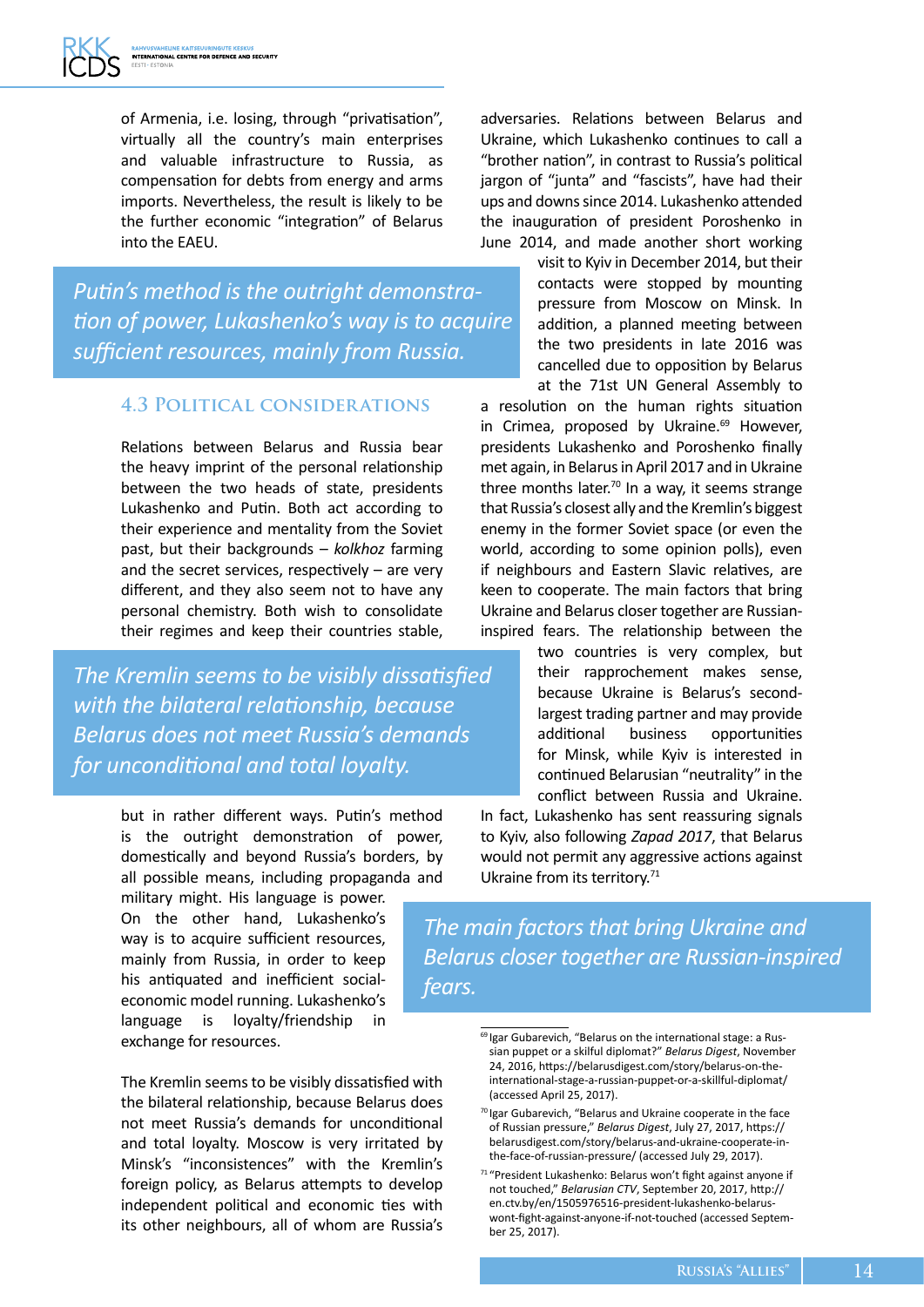Even so, Ukraine is not the most prominent irritant in Russo-Belarusian relations. Relations between Putin and Lukashenko have been constantly disturbed by their regular frictions concerning energy supply and debts, and most recently by the message stemming from *Zapad 2017*. In addition, Belarus is under growing pressure from Russia, in preparation for Putin's bid for re-election in March 2018, in order to make a show of "straightening out relations" with "allies".

*Belarus is under growing pressure from Russia, in preparation for Putin's bid for re-election in March 2018, in order to make a show of "straightening out relations" with "allies".* 

> In late August 2017, Belarus was granted 700 million dollars from Russia, but only to refinance Minsk's debts to Moscow, which is hardly a bonus to ensure Lukashenko's loyalty.72 At about the same time, Belarus found itself engaged in *Zapad 2017*, thereby becoming involved in Russia's escalatory confrontation and show of force against NATO. Lukashenko subscribed, in March 2017, to the scenario for *Zapad*, which essentially simulated a Russian invasion of Belarus, and an eventual change of regime in Minsk.73 Hence, it came as no surprise that the two presidents observed the exercise separately – for the first time – each in his own country. In addition, on 16 September 2017, a Belarusian journalist, Dzyans Ivashin, published a list of 137 Russian agents of influence operating in

Belarus, which included high-ranking Belarusian military personnel.<sup>74</sup> It is unlikely that the timing – during *Zapad*  2017 – was accidental, or that such a list could have been released without Lukashenko's permission. Furthermore, on 13 October 2017, the Belarusian presidential press office made a statement concerning the dismissal

of the leadership of the country's top security agency, the Operations and Analysis Centre

(OAC), which was supervised by the president's eldest son, Viktor.<sup>75</sup>

The post-*Zapad 2017* period of visible mutual discontent resulted in a visit by Chechen leader Ramzan Kadyrov to Minsk on 25 September 2017, but not in substantive contacts between Lukashenko and Putin.<sup>76</sup> It seems that Kadyrov's visit to Minsk did not produce the results expected by Putin, and the subsequent brief exchange between Lukashenko and Putin in

> Sochi, on 11 October 2017, prompted Lukashenko to take immediate action in the OAC, as mentioned above. Kadyrov certainly did not go to Minsk on his own initiative or without Putin's authorisation. In fact, it would be fair to assume that he played the role of Putin's specially selected messenger,

who presented to Lukashenko the conditions for "straightening out" bilateral relations.

No one other than the Chechen leader could probably have delivered the Kremlin's demands in better terms, which most likely included the permanent deployment of Russian forces to Belarus (in "response" to NATO's Enhanced Forward Presence), and the redirection of Belarusian-refined fuel oils through the Russian railway system to the ports of Ust-Luga and St Petersburg on the Gulf of Finland. In addition, Russia might be interested in "privatising" the Naftan refinery in Polotsk, which exports oil products through the Baltic ports. Thus, Russia's demands are obviously aimed at subduing Minsk, as well as cutting its foreign

*Russia's demands are obviously aimed at subduing Minsk, as well as cutting its foreign trade relations and increasing tensions with Belarus's neighbours.* 

<sup>72 &</sup>quot;Russia is to give Belarus USD 700 million to repay debt," *Charter 97*, August 22, 2017, https://charter97.org/en/ news/2017/8/22/260535/ (accessed September 2, 2017).

<sup>73</sup> Andrew Wilson, "Is Russia Practicing a Dry Run for the Invasion of Belarus," *Foreign Policy*, September 18, 2017, http:// foreignpolicy.com/2017/09/18/is-russia-practicing-a-dry-runfor-an-invasion-of-belarus/ (accessed September 20, 2017).

<sup>74</sup>Konrad Muzyka, "Go West," *IHS Jane's International Defence*, November 1, 2017.

<sup>75 &</sup>quot;Meeting with representatives of power structures," President of Belarus, October 13, 2017, accessed October 15, 2017, http://president.gov.by/ru/news\_ru/view/soveschanie-17303/; Yanina Sokolovskaya, "Лукашенко: ОАЦ контролирует мой старший сын. И по закону ему подконтрольна верхушка спецслужб" [Lukashenko: My son controls the OAC. The top ranks of special services are subordinated to him according to law], TUT. BY, June 18, 2013, chttps://news.tut.by/politics/353683.html (accessed May 20, 2017).

<sup>76</sup>On 11 October 2017, president Lukashenko took part in a session of the Eurasian Supreme Economic Council in Sochi, Russia. President Vladimir Putin held several bilateral meetings with heads of states of "allies", but Lukashenko was not among them, and allegedly they only talked in passing.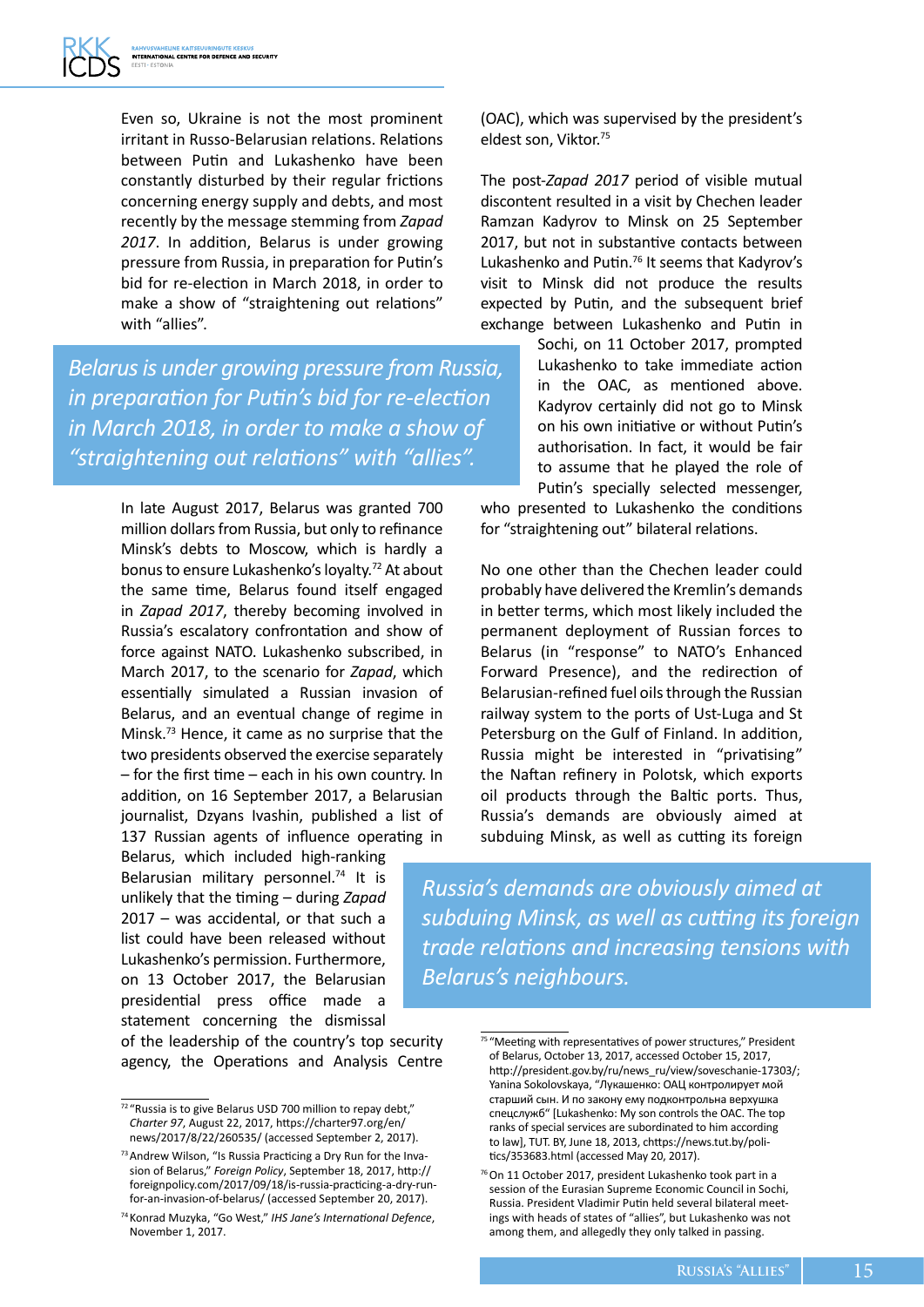trade relations and increasing tensions with Belarus's neighbours.

Kadyrov's visit may also have served as additional psychological pressure on Lukashenko, by magnifying his fears of potential Russian invasion or plots by the secret services. Last but not least, Kadyrov reminded Lukashenko – by his own example – that one may not enjoy a state within a state (i.e. limited sovereignty), and Russia's financial favours, without unconditional loyalty and support for the Kremlin's geopolitical games. Belarusian-Russian relations may once again become more difficult, if there is no agreement on the volume of oil exports to Belarus in 2018 (it currently stands at 24 million tonnes), and the acceptance by Belarus of Russia's "integration projects".

Russia's pressure on Belarus, in the context of *Zapad 2017* and thereafter, did not improve Moscow's relations

with Minsk – quite the contrary – but it did succeed in significantly weakening the prospects for Belarus to improve relations with the West and Ukraine. Belarus must therefore show consistency in its approach towards the West, in the framework of the EU's Eastern Partnership. The EU must also show greater interest in Belarus, both politically and economically. It has launched cross-border cooperation projects

*Belarus plays the role of Russia's "ally" with increasingly visible aversion. Minsk does not wish to engage in or bear the economic costs of Russia's adventurous and perilous geopolitical games and confrontation with the West.* 

> (Poland–Belarus–Ukraine and Latvia–Lithuania– Belarus), but the sums allocated are rather modest (53 million euro between 2007 and 2013).77

> Belarus plays the role of Russia's "ally" with increasingly visible aversion. Minsk does not wish to engage in or bear the economic costs of Russia's adventurous and perilous geopolitical

games and confrontation with the West.<sup>78</sup> On the contrary, it has taken certain steps to improve relations with the EU, including five-day visafree entry upon arrival through Minsk airport, which prompted Russia's countermeasure of establishing frontier controls on the border with Belarus.79 In addition, Belarus aims to strengthen its sovereignty and improve its international image by promoting dialogue between Russia and the West. At the last UN General Assembly, the Belarusian foreign minister proposed a new "Minsk format" for dialogue between Russia and NATO, to which Russian foreign minister Sergei Lavrov responded by denouncing NATO's "new Cold War". Neither have the Minsk negotiations and agreements so far been productive in helping to resolve the situation in "separatist" Donbass.

*Finally, NATO is not a taboo for the "allies"– not even for Belarus, any more.* 

> Finally, NATO is not a taboo for the "allies" – not even for Belarus, any more. NATO has frozen its cooperation with Russia, but not with the "allies", which did not go unnoticed in Minsk, or Yerevan and Astana. In fact, in 2017 Belarus has taken some relatively courageous steps: president Lukashenko met several US congressmen, who were attending the OSCE Parliamentary Assembly in Minsk in July, and invited them to

> > observe *Zapad 2017*, and in December the Belarusian capital hosted a large conference on "International Security and NATO". Thus, relations between Russia's "allies" and NATO can and should be expanded and improved. After all, unlike Russia, Belarus does not see a threat in NATO and its exercises.<sup>80</sup>

 $\overline{77}$  "EU Projects with Belarus," EU Delegation to Belarus, April 12, 2017, accessed May 14, 2017, https://eeas.europa.eu/delegations/belarus/947/eu-projects-belarus\_en.

 $78$  Exemplified by the refusal of Belarus to join Russia in adopting counter-sanctions against the West, preferring to profit from the continued re-export of Western food products to Russia.

<sup>79</sup> "Russia Establishes Security Zone on Belarusian Border," *RFE/ RL*, February 1, 2017, https://www.rferl.org/a/russia-belarusborder-security-zone/28273799.html (accessed March 1, 2017).

<sup>80 &</sup>quot;NATO drills pose no threat to Minsk - Belarusian Defense Ministry," *TASS*, August 29, 2017, http://tass.com/defense/962555 (accessed September 1, 2017).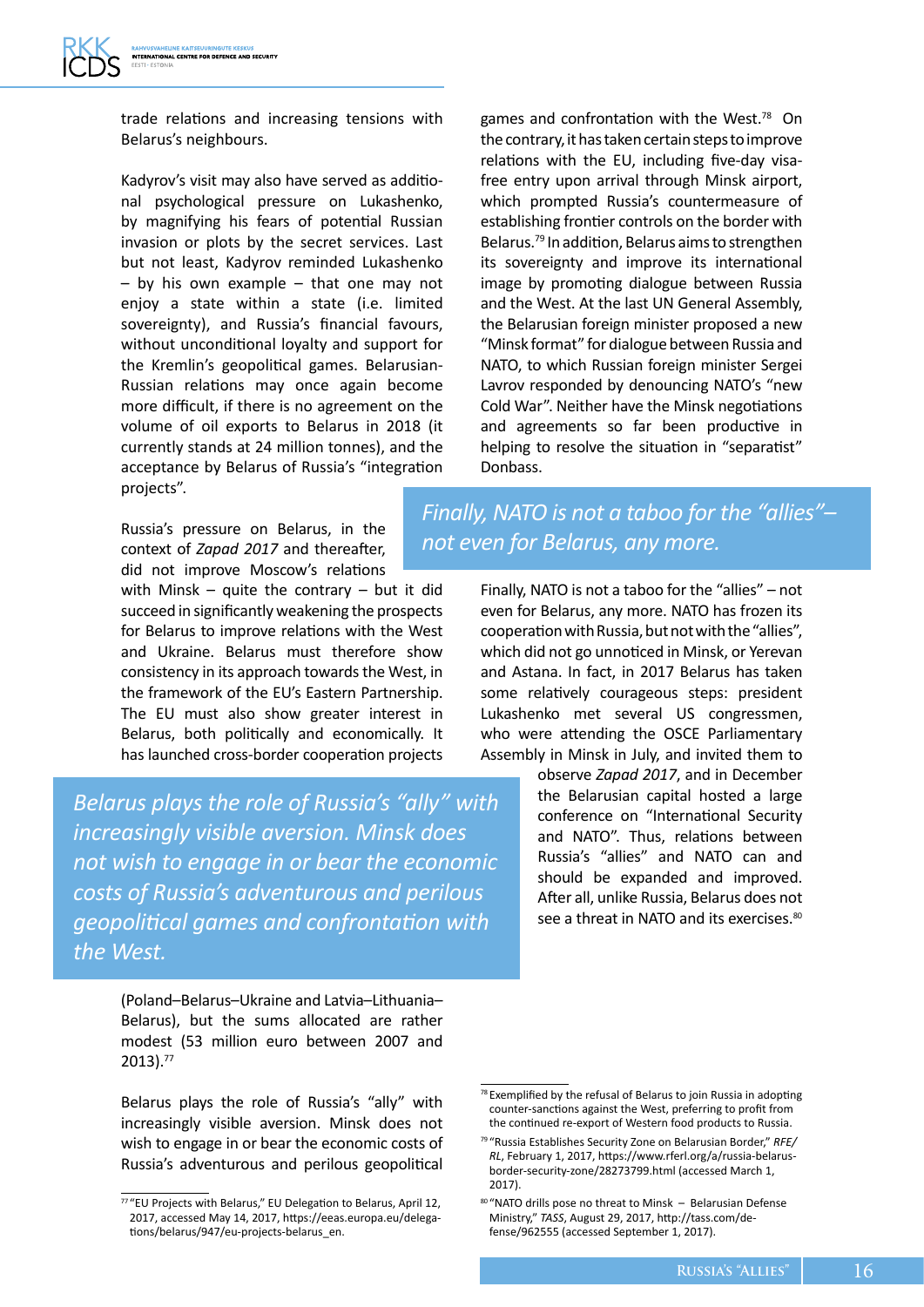### **5. Armenia: The PRISONER OF THE** CAUCASUS<sup>81</sup>

The Kremlin seems to consider Armenia to be a Kaliningrad-like outpost (exclave) in the troubled Southern Caucasus, even if it is clearly not Russian in terms of ethnicity and composition of population, language, culture or religion.82

*Armenia remained a Russian hostage after the collapse of the Soviet Union solely because of its history and geography.*

> Armenia remained a Russian hostage after the collapse of the Soviet Union – once dubbed "the prison of nations", like the Tsarist Empire  $$ solely because of its history and geography. In this sense, Armenia is both an exception and a counter-example to the general assumption that a country has to border Russia and/or have a relatively sizeable Russian minority in order to be manipulated or politically harassed by the Kremlin.

> The Armenian Genocide of 1915–7 is the central and essential modern historical event that has inflicted a perpetual trauma on Armenians at home and abroad.<sup>83</sup> It arguably cost the lives of 1.5 million Armenians, and led to an exodus and the emergence of most Armenian diaspora communities around the world. It is constantly commemorated – like the Jewish Holocaust – and highlighted, even provoking political disputes abroad.<sup>84</sup> The eternal memory of those events and the implicit fear of Turkey push Armenia into the arms of its Christian "protector".

On the other hand, Turkey's brother nation, Azerbaijan, is in direct conflict with Armenia over the disputed region of Nagorno-Karabakh, and some other small adjacent territories. The Armenians are seemingly better fighters, but the comparative size of Azerbaijan (in terms of population, the economy – including oil wealth – and armed forces, including similar weapons provided by Russia) leaves Armenia no choice other than a military alliance with Moscow,

> including the presence of Russian armed forces on its territory. Moscow has no interest in a lasting resolution of the Nagorno-Karabakh conflict, as long as the conflict keeps Armenia under its tutelage, and allows Russia to contain Turkish and Iranian influence in the

Southern Caucasus. Thus, the Kremlin skilfully and ruthlessly exploits Armenia's security concerns about its neighbours, Turkey and Azerbaijan.

Armenia is perhaps the least important of Russia's "allies" considered in this report, as it has very little economic appeal and significance for the EU and other Western nations, and is virtually unable to escape Russia's dominance. It is, nevertheless, interesting to take a closer look at Armenia's situation and efforts to break free and build relations with the West, within Yerevan's rather limited room for manoeuvre.

#### **5.1 Military considerations**

Military cooperation between Armenia and Russia consists of bilateral agreements on the Russian military presence in Armenia, including the base in Gyumri and the FSB-subordinated border guards, as well as the joint air defence of Armenia's airspace and Armenia's membership of the CSTO.

Gyumri, Armenia's second-largest city and close to the Turkish border, hosts a 5,000-strong Russian garrison. The Russian forces in Gyumri belong to the Group of Russian Forces in Transcaucasia, which is practically a part of Russia's Southern Military District.<sup>85</sup> The

<sup>81</sup> The title of a poem by Alexander Pushkin (Russian: *Кавказский пленник*), first published in 1821. Leo Tolstoy published in 1872 a novella with the same title, based on a real incident in his life while he was serving in the Russian military. Finally, in 1967, an iconic Soviet comedy was released with a similar title (English: *Kidnapping, Caucasian Style*).

<sup>82</sup> The total population of Armenia is three million, of which 98.1% are Armenians and only 0.4% Russians. Armenian is a separate branch of the Indo-European languages, and has its own unique script. The Armenian Apostolic Church, the oldest Christian state religion, dating from the early 4th century, is part of Oriental Orthodoxy, to which the Russian Orthodox Church is not affiliated.

<sup>83</sup> It should be noted that Turkey does not accept the term "genocide", and not all EU/Western countries have officially recognised these historic events as genocide.

<sup>84</sup> E.g. in 2016 the French parliament criminalised denial of the Armenian Genocide, in addition to the Jewish Holocaust, causing tensions in Franco-Turkish relations.

<sup>85</sup> The military base consists of three mechanised infantry, one artillery and one anti-aircraft missile regiments. Units of fourthgeneration MiG-29 fighter jets are also deployed in the region. The Russian base has about 100 T-72 tanks, around 150 BMP-2 and BTR-70/80 armoured vehicles, BM-21 Grad and BM-30 Smerch multiple rocket launchers, a battalion of S-300V and Buk-M1 air-defence systems, and Mi-24 and Mi-8 helicopters. "Operational Group of Russian Forces in the Transcaucasus," Global Security, accessed May 14, 2017, https://www.globalsecurity.org/military/world/russia/ogrv-transcaucasus.htm.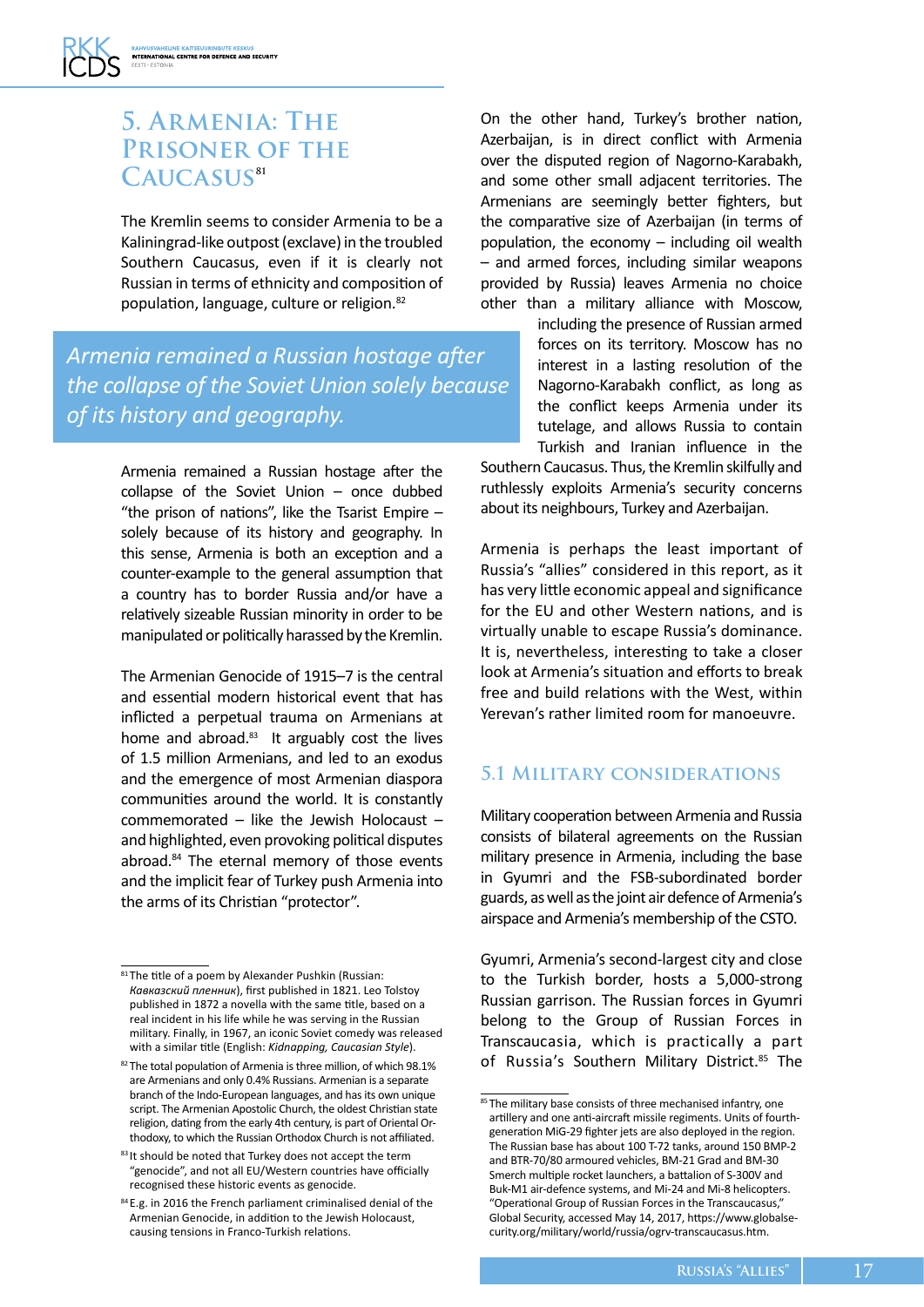permanent deployment of forces in Armenia follows the same logic adopted by Russia in the case of other non-adjacent CSTO or CIS allies like Kyrgyzstan and Tajikistan. On the other hand, Armenia has a more difficult geography, which – combined with the state of Russo-Georgian relations since 2008 – makes the rotation and resupply of the Russian contingent possible only by air.<sup>86</sup>

*The permanent deployment of forces in Armenia follows the same logic adopted by Russia in the case of other non-adjacent CSTO or CIS allies like Kyrgyzstan and Tajikistan.*

> As early as 2010, presidents Medvedev and Sargsyan extended the Russia-Armenia defence agreement (initially signed in 1995) for the period 2020-44.87 Moscow promised Armenia more modern military equipment, mostly similar to the equipment of the

Russian forces in Gyumri (including modernised Mig-29 fighter aircraft and S-300 air-defence missile systems). The Russian Border Service of the FSB in Armenia (about 4,500 strong, deployed in Gyumri, Armavir, Artashat and Meghri) is responsible, along with

Armenian border guards, for the protection of the southern borders of Armenia, and regular joint drills are conducted.<sup>88</sup> In fact, the whole structure and organisation of the Soviet-era border guard system along Armenia's border with Turkey (330 km) and Iran (45 km) is well preserved.<sup>89</sup>

Russia sells military equipment to both Armenia and Azerbaijan, which provoked resentment among Armenians, especially after renewed hostilities and casualties in April 2016 around Nagorno-Karabakh, the fiercest fighting since 1994.<sup>90</sup> Moscow sells to the two rival countries mostly similar equipment, but in far larger quantities to Azerbaijan, which has the financial resources to pay, than to Armenia, which

> remains increasingly indebted to Russia, in spite of bartering its enterprises and infrastructure with Russian oligarchs and state-owned companies.<sup>91</sup> Russia reassures Yerevan that it will fulfil its obligations to defend its "ally". In October 2013, the chief commander of Russia's 102nd military base, Andrey Ruzinsky, was quoted in the Russian

media as saying: "If Azerbaijan decides to restore jurisdiction over Nagorno-Karabakh by force, the [Russian] military base may join in the armed conflict in accordance with the Russian Federation's obligations within the framework of the Collective Security Treaty Organisation".92

*In July 2017, Vladimir Putin ratified a bilateral deal with Yerevan that envisages the creation of joint Russian-Armenian military forces.*

> In July 2017, Vladimir Putin ratified a bilateral deal with Yerevan that envisages the creation of joint Russian-Armenian military forces, including a joint command, whose leader is appointed by the Supreme Commander of the Armenian Armed Forces (president Sargsyan), in agreement with the Supreme Commander of the Russian Armed Forces (Putin).<sup>93</sup> In December 2015, Russian defence minister Sergei Shoygu and his Armenian counterpart, Seyran Ohanyan,

<sup>86 &</sup>quot;Georgian MoD Refutes Claim of Russian Military Hardware Transit to Armenia," *Sputnik News*, March 23, 2017, https:// sputniknews.com/europe/201703231051873729-georgiamod-hardware-russia/ (accessed April 1, 2017).

<sup>87</sup> Breffni O'Rourke, "Russia, Armenia Sign Extended Defence Pact," *RFE/RFL*, August 20, 2010, https://www.rferl.org/a/Russian\_President\_Medvedev\_To\_Visit\_Armenia/2131915.html (accessed March 12, 2017).

<sup>88 &</sup>quot;New head of Russian border guards in Armenia appointed," *Arka News Agency*, March 9, 2015, http://arka.am/en/news/ politics/new\_head\_of\_russian\_border\_guards\_in\_armenia\_appointed/ (accessed May 15, 2017); "Russian, Armenian Border Guards Hold Joint Drills Near Iran's Border," Sputnik News, July 10, 2017, https://sputniknews.com/ military/201707101055407837-russia-armenia-joint-borderdrills/ (accessed August 10, 2017).

<sup>89 &</sup>quot;Major-general Biryukov became Head of Russia's FSB Border Guard Command in Armenia," *RIA Novosti*, November 26, 2014, https://ria.ru/defense\_safety/20141126/1035307367. html (accessed June 10, 2017).

<sup>90 &</sup>quot;Russia says won't halt arms sales to arch-foes Armenia and Azerbaijan," *Reuters*, April 9, 2016, https://www.reuters.com/ article/us-nagorno-karabakh-russia-arms/russia-says-wonthalt-arms-sales-to-arch-foes-armenia-and-azerbaijan-idUSKC-N0X60DS (accessed June 10, 2017).

<sup>&</sup>lt;sup>91</sup> "Russian Arms Sales to Armenia Won't End Disparity with Baku," *ANCA*, August 16, 2016, https://anca.org/russian-armssales-to-armenia-wont-end-disparity-with-baku/ (accessed August 20, 2017).

<sup>92 &</sup>quot;Russian military base may interfere in case of Azerbaijan's provocation," *Armenpress*, October 31, 2013, https://armenpress.am/eng/news/738459/russian-military-base-may-interfere-in-case-of-azerbaijan%E2%80%99s-provocations.html (accessed May 10, 2017).

<sup>93 &</sup>quot;Putin Ratifies Deal on Joint Russian-Armenian Military Units," *RFE/RL*, July 27, 2017, https://www.rferl.org/a/russiaarmenia-joint-military-units/28643630.html (accessed July 29, 2017).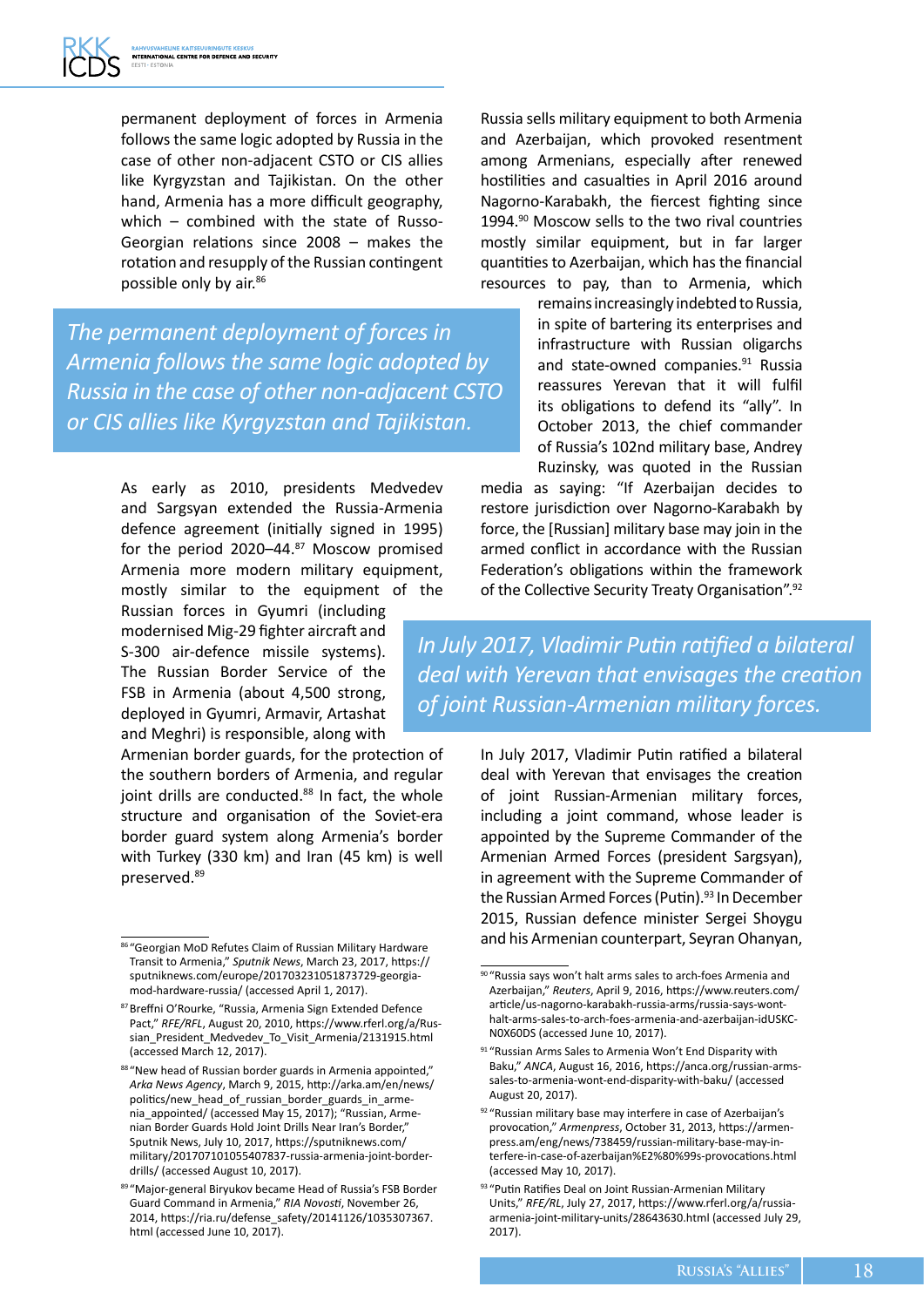signed an agreement to form a Joint Air Defence System in the Caucasus, which was approved by Armenia's National Assembly in June 2016 by a vote of  $102-8$ .<sup>94</sup> Thus, the Kremlin has successfully taken effective control of the armed forces of this "ally".

The A2/AD effect, especially in Armenia, cannot be effectively achieved without shortrange mobile ballistic missile systems such as *Iskander*-M. Despite Moscow's claims that it refuses to sell, or restricts the sale of, *Iskander* systems to its "allies", there are multiple reports of such systems deployed in Armenia, and even being shown in parades.<sup>95</sup>

Thus, Russia has continuously increased its control over the Armenian armed forces and guarding Armenia's borders with Turkey and Iran. There are no Russian forces in Nagorno-Karabakh, but the Russian presence in Armenia is sufficient to suggest on whose side the Kremlin stands. In addition, the fact that Russia sells arms, in large quantities, to both Armenia and Azerbaijan, raises the appetite of both conflicted neighbours for an endless "restoration of regional balance". A Russian "peacekeeping" force in or around Nagorno-Karabakh (discussed below) could allow Russia also to gain a foothold on the territory of Azerbaijan through the back door, but this seems not to be agreeable to Baku. The Russian military presence in Armenia also acts as leverage against Georgia.

#### **5.2 Economic considerations**

With a population of only three million, Armenia is the poorest of Russia's "allies".<sup>96</sup> Its export capacity is very limited (mostly to Russia), particularly minerals, tobacco, brandy, and aluminium foil processed at a factory owned by the Russian oligarch Oleg

Deripaska.<sup>97</sup> The foreign trade deficit is very large (almost 80%, or 1.4 billion US dollars in 2016), mainly due to imports of hydrocarbons, as well as most commodities, from Russia. Russian natural gas is twice as expensive (330 dollars per 1,000 cubic metres) as the nominal import price, because the joint-stock local enterprise, Gazprom Armenia, adds the same amount to Armenia-end customers, for its own profit, as Gazprom takes from the Armenian government. The Kremlin manages to constrain Yerevan by manipulating Armenian oligarchs to continue to buy Russian gas. Nevertheless, there is also a trade scheme with Tehran – the importation of Iranian gas and export of surplus electricity – which Armenia seeks to expand. This scheme, and Armenia's efforts to find other alternatives for natural gas supply, including from Turkmenistan, has currently reduced gas prices in the country.<sup>98</sup>

The minimum wage in Armenia is around 100 euro, while the average monthly wage is no more than 300 euro.<sup>99</sup> About one-third of the country's population lives below the official poverty line. The cheap labour force may be therefore attractive for investors, but Armenia's industrial and service sector base is very weak, and widespread corruption is a major disincentive to investment. In fact, even Armenians abroad (from a worldwide diaspora of six to seven million) are reluctant to invest in their homeland, with a few exceptions. $100$ Rather, Armenia is a major exporter of migrant workers, mostly to Russia (estimates vary between 1.5 and 2.5 million), whose remittances to their families and relatives are a major factor in social stability (or just basic subsistence) and represent some 20% of the country's GDP.

<sup>94 &</sup>quot;Armenia Ratifies Agreement of Joint Air-Defence System with Russia," *Reuters*, June 30, 2016, http://www.reuters.com/article/us-armenia-russia-defence/armenia-ratifies-agreementon-joint-air-defense-system-with-russia-idUSKCN0ZG2AS (accessed May 17, 2017).

<sup>95 &</sup>quot;Whv Russia restricts sales of Iskander missile systems to its closest partners," *Sputnik News*, September 3, 2017, https:// sputniknews.com/military/201709031057046466-iskanderexports-prospects-analysis/ (accessed September 30, 2017); "Armenia displays new missiles at Independence Day Parade," The Armenian Weekly, September 22, 2016, https://armenianweekly.com/2016/09/22/armenia-displays-new-missiles-atindependence-day-parade/ (accessed September 10, 2017).

<sup>96 &</sup>quot;Armenia GDP," Trading Economics, accessed November 10, 2017, https://tradingeconomics.com/armenia/gdp.

<sup>97</sup> "Armenia," OEC, accessed June 12, 2017, https://atlas.media. mit.edu/en/profile/country/arm/; "Armenal," RUSAL, accessed September 19, 2017, https://rusal.ru/en/about/9/.

<sup>98</sup>William Powell, "Armenia Eyes Turkmen Gas," *Natural Gas World*, October 23, 2017. https://www.naturalgasworld.com/ armenia-eyes-turkmen-gas-56230 (accessed October 25, 2017).

<sup>99 &</sup>quot;Armenia Minimum Wages," Trading Economics, accessed November 10, 2017, https://tradingeconomics.com/armenia/ minimum-wages.

<sup>100</sup> The exceptions include an Argentinian Armenian, Eduardo Ernekian, who invested heavily in Yerevan's international airport, vineyards and IT companies, and a couple of Russian Armenians who have invested in infrastructure (the allegedly pro-Western Ruben Vartanyan) and electricity networks and real estate (the pro-Russian Samuel Karapetyan, arguably the richest Armenian in Russia).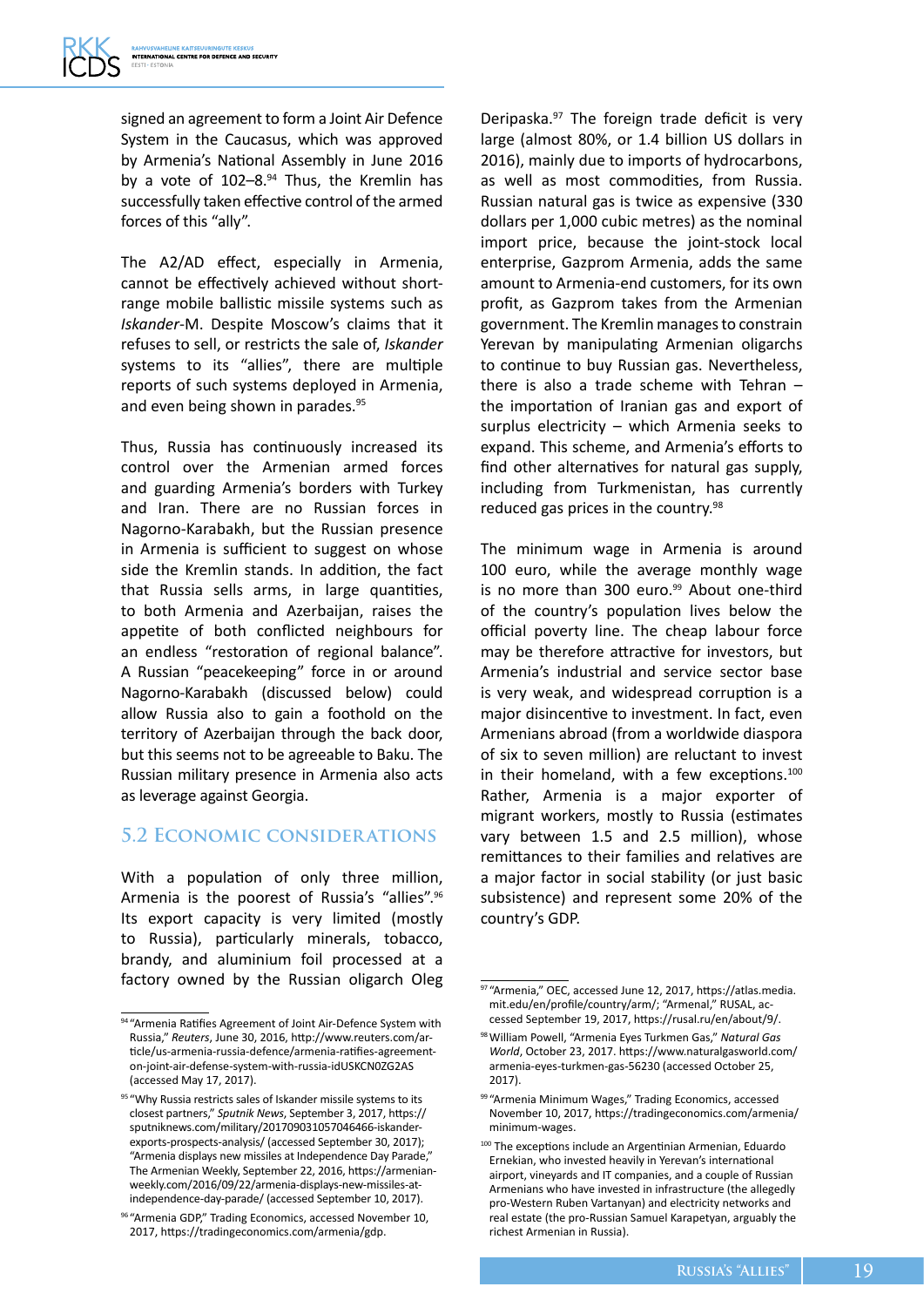

Local (and Russian) oligarchs are the virtual rulers and owners of Armenia's economy and politics. A corrupt system keeps Armenia closely tied to Russia, but the biggest problem seems to be the lack of vision (even compared to Kazakhstan).101 Arguably, it is easier for foreigners to invest in Armenia, but only in nonmonopoly sectors, e.g. IT, which do not harm the interests of oligarchs. The IT sector is developing quite quickly, compared to other sectors, but the overall domestic economic environment in Armenia will probably slow the process down.

*Russia-friendly and corrupt local politicians are the perfect tools for securing Armenia's continued gravitation in the Kremlin's orbit.* 

#### **5.3 Political considerations**

Russia-friendly and corrupt local politicians are the perfect tools for securing Armenia's

continued gravitation in the Kremlin's orbit. In fact, Moscow does not face serious Western political competition in Armenia, unlike in Georgia or even – to some extent – Azerbaijan. Armenians are, in general, no big fans of Russia, but most of them nevertheless feel constrained to show their loyalty to Russia, mainly because of the Nagorno-Karabakh issue. This issue forms the core of Armenia's domestic politics and its sense of security (or lack of it). Even

the Armenian diaspora in the West (mostly in the US, the UK, and France) does not seem to disapprove of or question Yerevan's alliance with Moscow.

*Armenians are, in general, no big fans of Russia, but most of them nevertheless feel constrained to show their loyalty to Russia, mainly because of the Nagorno-Karabakh issue.* 

Armenia, unlike Belarus and Kazakhstan, has not been ruled since independence by a lifetime autocrat, but rather by a succession of oligarchs (Serzh Sargsyan, in office since 2008, is the country's third president). Armenia has taken certain steps towards a more parliamentoriented political system, but the local political stage is dominated by the president's ruling party (the Republican Party), just like its big brother's "United Russia". Armenians call it a "semi-democratic system". Nevertheless, civil society and the information space are not

> suppressed as in Russia. There are a number of opposition- and/or Westernminded NGOs and media channels, which  $-$  strangely  $-$  seem to live and act as if in a parallel world that does not seriously concern or interfere with the country's political and economic

direction, the realm of the oligarchs. Armenia's leaders probably do not see the need to wipe out all types of (democratic liberal) opposition, because they simply do not feel threatened.

*There are a number of opposition- and/or Western-minded NGOs and media channels, which – strangely – seem to live and act as if in a parallel world that does not seriously concern or interfere with the country's political and economic direction, the realm of the oligarchs.* 

> Russian TV channels (i.e. Kremlin propaganda) are accessible to and watched daily by a large majority of Armenians, which also helps to maintain their knowledge of the Russian

> > language. However, Armenians are not Russified, unlike most Belarusians and Kazakhs. Russian is increasingly a foreign language in Armenia, and it already faces serious competition from English, especially in terms of elite schools (which are preparing the next generation of leaders), as well as street advertising, use of the internet etc. Russia's chief propagandists,

Dmitry Kisselyov and Vladimir Solovyov, have complained about the decreasing use and visibility of the Russian language in Armenia, but there is very little that the Kremlin can do, especially to induce Armenian children to

<sup>101</sup> David Petrosyan,"Oligarchy in Armenia," *Caucasus Analytical Digest*, July 17, 2013, 11, http://www.css.ethz.ch/content/ dam/ethz/special-interest/gess/cis/center-for-securities-studies/pdfs/CAD-53-54-11-18.pdf (accessed September 1, 2017).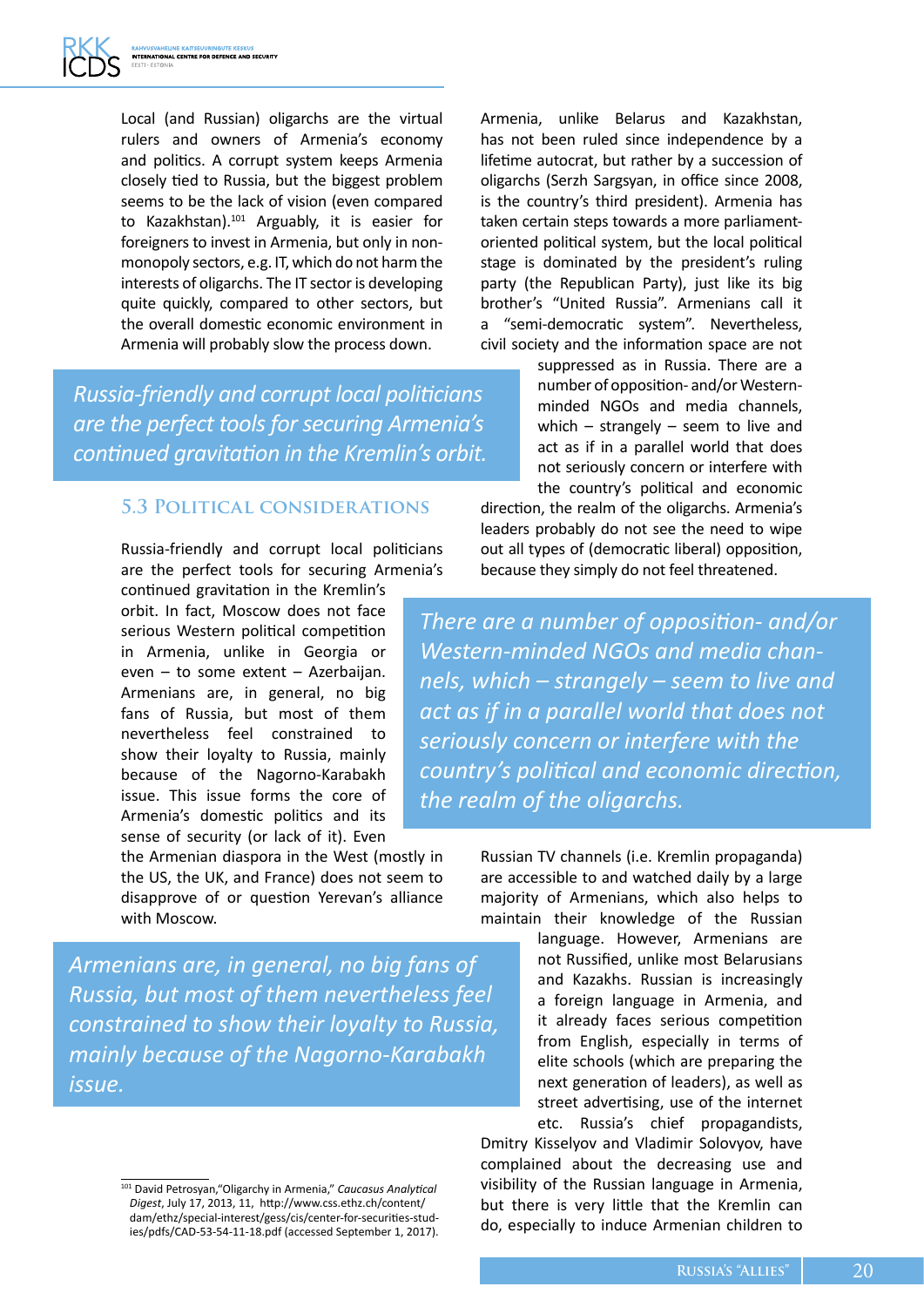study in Russian-language schools, which has never occurred, even in Soviet times.102

*The EU and its individual member states are by far the biggest investors and donors in building Armenia's civil society and infrastructure, but there are very few visible signs, which in turn allows many Armenians to assume, wrongly, that Russia is the country's real and main supporter.* 

Nagorno-Karabakh, but soon abandoned the idea<sup>104</sup> because of anticipated opposition from

> Azerbaijan. Formally, a compro-mise deal between Armenia and Azerbaijan depends on their ability to redraw the boundary around Nagorno-Karabakh, in order to return certain areas to Azerbaijan but retain a land corridor to Armenia (which is an absolute condition for Yerevan, but seems not to be agreeable to Baku). The deep mistrust and enmity of the two sides, as well as the traditional approach of the "elephant in the room" (Russia), hardly promises a future win-win deal and a

final resolution of the conflict.

#### The West is quite prudent in showing its interest and influence in Armenia, limited though it is, presumably in order not to antagonise, and potentially provoke yet another dispute or "conflict of interests" with, Russia. The EU and its individual member states are by far the biggest investors and donors in building Armenia's civil society and infrastructure, but there are very few visible signs, which in turn allows many Armenians to assume, wrongly, that Russia is the country's real and main supporter. It seems that Russia does not object to the rather generous Western aid offered to Armenia, as long as this is done "quietly", which allows the Kremlin to take the credit. $103$

#### \*\*\*

Nagorno-Karabakh is a very different type of "frozen conflict" in the post-Soviet space, comparable in some ways to "separatist" Donbass rather than to Transnistria, Abkhazia or South Ossetia. There are no Russian

troops in the area, which is  $-$  like Armenia  $$ ethnically homogeneous, but Russia benefits directly from the conflict, and therefore has no reason to seek a lasting resolution that could diminish its future influence over both parties. Following the briefly renewed fighting in 2016, Russia proposed that a peacekeeping force be deployed to the "disputed border region" of

### **6. Kazakhstan: The Stan With a Vision**

Kazakhstan occupies the vast steppes of Central Asia between China, Russia, the Caspian Sea and the other post-Soviet *stans*. Hence, it stands as a huge buffer between Russia and the Islamic fundamentalism spreading further south, particularly in Afghanistan, but also on China's old and renewed commercial routes to Europe and the Middle East. The Western interest seems to be largely limited to Kazakhstan's rich oil and natural gas resources in the Caspian Sea basin.

*Russia's powerful linguistic, cultural and mental, political and economic grip on Kazakhstan seems to be loosening slowly, but irreversibly.* 

> At the time of the Soviet Union's collapse, Kazakhstan was on the verge of losing almost entirely its national identity and the majority status of the indigenous population, the Kazakhs. The northern regions (oblasts) of the country were virtually Russified, and were separated by large and almost uninhabited portions of territory from the Kazakh-inhabited south. Nevertheless, the demographic and cultural situation has changed dramatically in recent decades. The country's capital, and hundreds of thousands of ethnic Kazakhs, moved north,

<sup>102 &</sup>quot;The use of Russian language in Armenia," *Eritasard*, http:// eritasard.am/news/en/74920 (accessed April 3, 2017).

<sup>103</sup> The EU has provided 473 million euro to some 25,000 Armenian businesses since 2009.

<sup>&</sup>quot;EU is helping businesses grow in Armenia," EEAS, October 26, 2017, accessed November 1, 2017, https://eeas.europa. eu/delegations/armenia/34555/eu-helping-businesses-growarmenia\_en.

In addition, the US has invested heavily in Armenia's hydroelectricity sector, without much visibility.

<sup>104 &</sup>quot;Idea to Send Peacekeepers to Nagorno-Karabakh Out of Agenda – Russian Envoy," *Sputnik News*, June 30, 2016, https://sputniknews.com/europe/201606301042202109 peacekeepers-karabakh-russia/ (accessed March 12, 2017).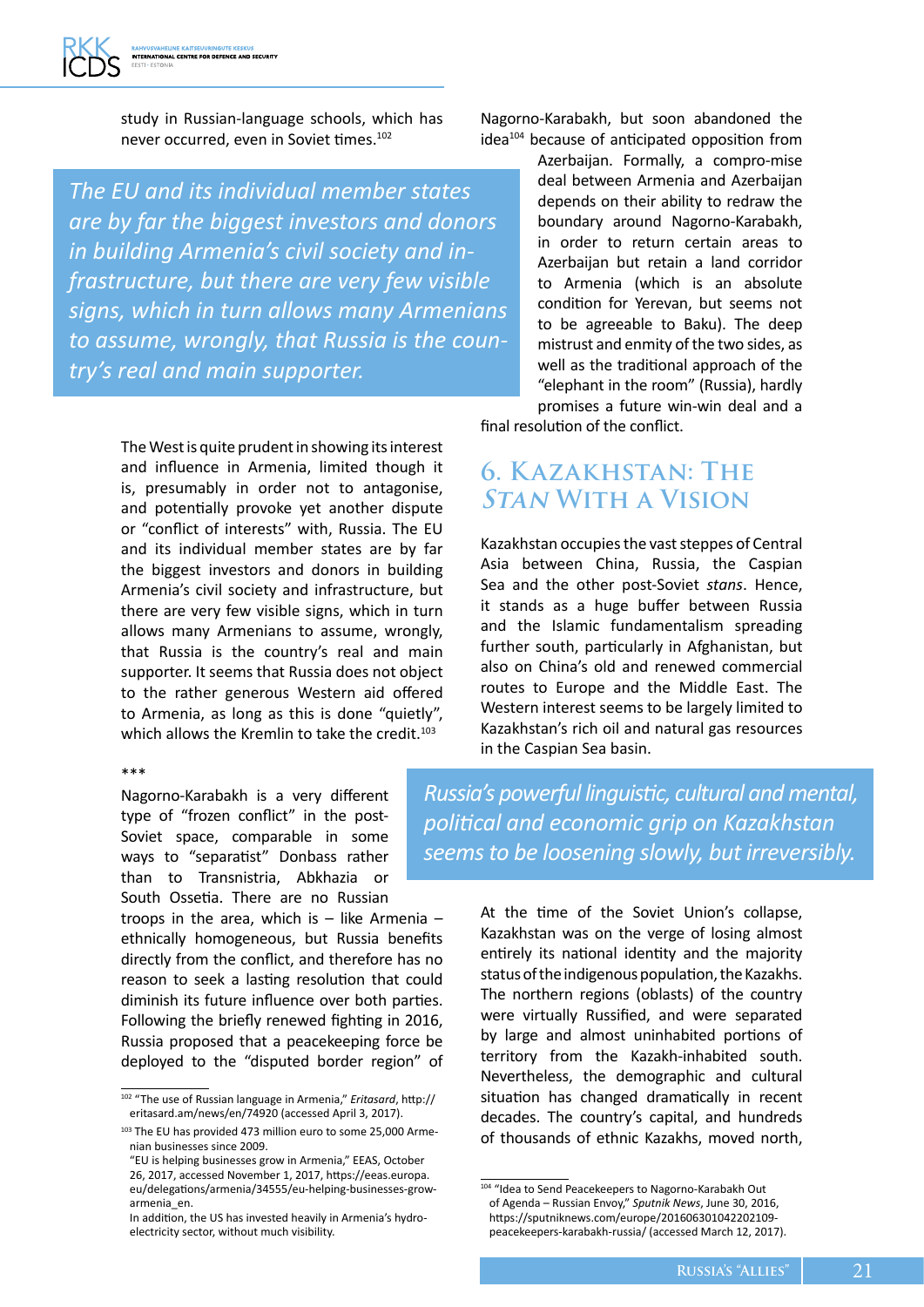the proportion of Kazakhs in the country's multiethnic population rose to two-thirds, and the Kazakh language – soon to be written again in Latin script – has experienced a governmentdriven revival.

Russia's powerful linguistic, cultural and mental, political and economic grip on Kazakhstan seems to be loosening slowly, but irreversibly. Russia faces increasing competition from China's economic expansion, and – most importantly – from Kazakhstan's own desire to come out of Moscow's shadow. The biggest and richest post-Soviet *stan* by far has a president with a vision, who wishes to strengthen the country's sovereignty and skilfully balances the interests of Russia, China and the West in the region.

*Kazakhstan has the potential to be attractive to the Western world beyond making big money in the country's oil-and-gas sector and the extraction of minerals.* 

> Kazakhstan has the potential to be attractive to the Western world beyond making big money in the country's oil-and-gas sector and the

extraction of minerals. Apart from other business and investment opportunities, e.g. in the construction sector and infrastructure, the West could become a far more active political and cultural actor in Kazakhstan, which would also serve the purpose of strengthening its economic interests in Central Asia.

#### **6.1 Some general considerations**

Kazakhstan initiated the establishment of the EAEU, an idea suggested by President Nursultan Nazarbayev as early as 1994, and it is the key member of CSTO in Central Asia. The Shanghai Cooperation Organisation (SCO), established in 2001, has significantly enlarged, but its focus continues to remain on Central Asia, particularly Kazakhstan, as the playground for competing interests and eventual cooperation between Russia and China.106

The SCO framework will not be sufficiently effective, in the long run, to maintain the status quo, i.e. to keep the five Central Asian republics in Moscow's orbit in an unchallenged manner. China is, for now, politically cautious, but its growing economic power and interest

> in the region, combined with Russian economic decline/stagnation, leaves little room for misjudging future developments.107 Russia is therefore forced to use any leverage that could consolidate its status of "protector" of Kazakhstan, and somehow subtly maintain Kazakh suspicions about China's "hidden agenda", including the

OBOR project.108 In fact, China enshrined the OBOR in the Communist Party constitution in October 2017, which shows that the project

*The SCO framework will not be sufficiently effective, in the long run, to maintain the status quo, i.e. to keep the five Central Asian republics in Moscow's orbit in an unchallenged manner.* 

Kazakhstan, a country as big as Western Europe and with a total population comparable in size to that of the Netherlands, is vital to Russia's political interests. It is the only Central Asian post-Soviet republic that borders Russia, and it is larger and richer (but far less populous) than the other four post-Soviet *stans* combined.<sup>105</sup>

is at the heart of China's foreign policy and international development strategy.<sup>109</sup>

 $105$  Kazakhstan: population (est.) – 18 millions; GDP (est.) – 460 billion US dollars; and area - 2.75 million km<sup>2</sup>. Uzbekistan, Turkmenistan, Kyrgyzstan and Tajikistan combined: population (est.) – 51.8 millions; GDP (est.) – 283.4 billion US dollars; and area – 1.28 million km². See: "World Factbook, 2016," CIA, accessed September 5, 2017. https://www.cia.gov/library/ publications/the-world-factbook/.

<sup>106</sup> Mathieu Duchatel, François Godement, Kadri Liik, Jeremy Shapiro, Louisa Slavkova, Angela Stanzel and Vessela Tcherneva, "Eurasian Integration: Caught between Russia and China," *European Council on Foreign Relations*, June 7, 2016, http:// www.ecfr.eu/article/essay\_eurasian (accessed April 13, 2017).

<sup>107 &</sup>quot;Chinese Influence in Central Asia: on the Rise," *Foreign Brief*, July 29, 2016, http://www.foreignbrief.com/asia-pacific/china/ china-russia-central-asia-great-game (accessed July 17, 2017).

<sup>108</sup> Raffaello Pantucci,"China's Place in Central Asia," *Eurasianet*, June 20, 2016, http://www.eurasianet.org/node/79306 (accessed May 20, 2017).

<sup>109</sup> Cobus van Staden, "One Belt One Road and East Africa: Beyond Chinese Influence," *Jamestown Foundation*, November 10, 2017, https://jamestown.org/program/onebelt-one-road-east-africa-beyond-chinese-influence/?mc\_ cid=77110365ef&mc\_eid=37ede26c1f (accessed November 15, 2017).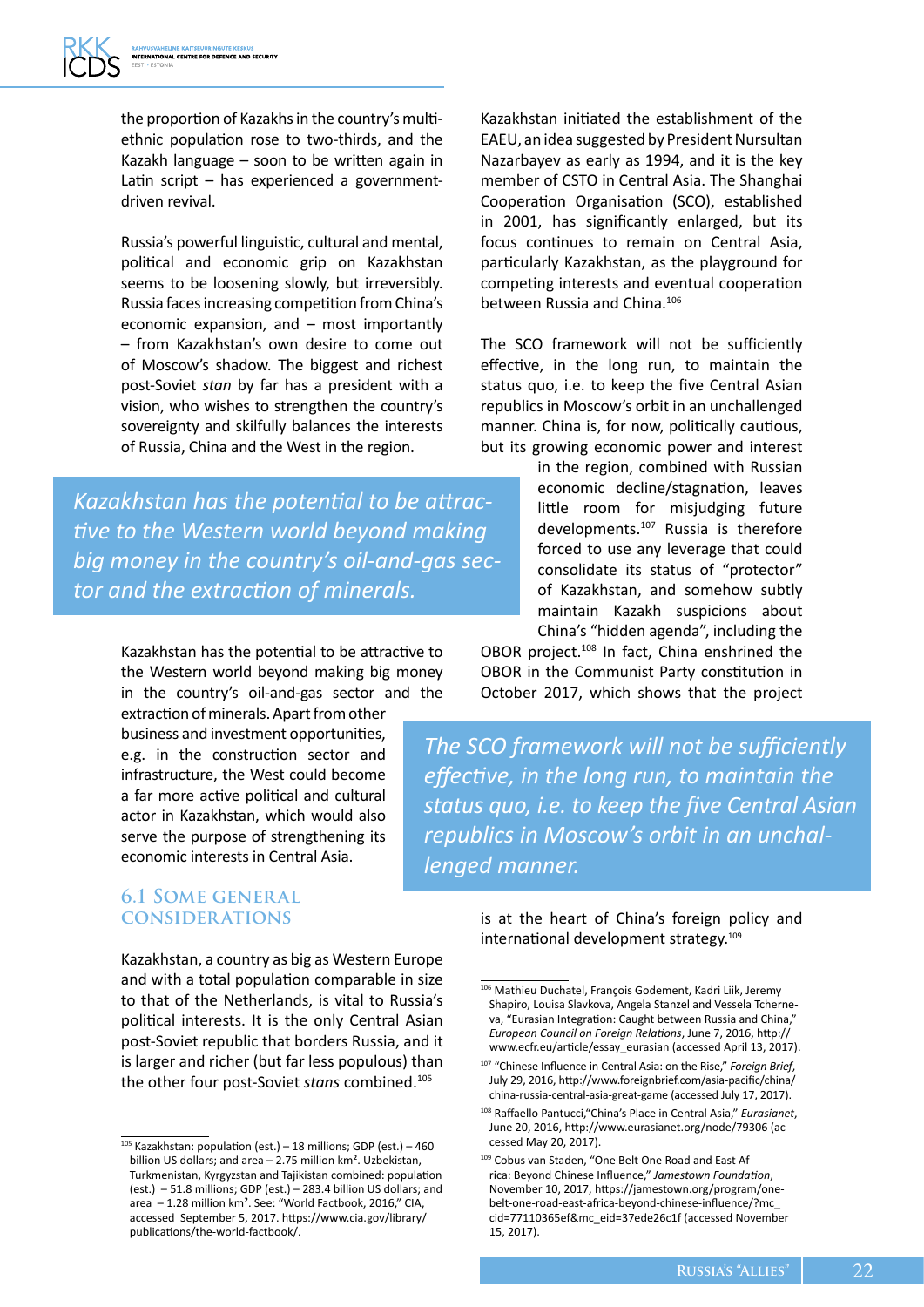The United States and the EU have no apparent particular political interests in Kazakhstan, and Central Asia as a whole, as there is no sign of coherent Western policies (strategies, doctrines) in that respect. However, Western (mainly American, Dutch and British) business

*Western business interests in Kazakhstan allow the Kazakh authorities to pursue more successfully their "multi-vector" foreign policy, which promotes the country's prestige and world/regional status, and offers some room for manoeuvre vis-á-vis Russia and China.*

> interests in Kazakhstan allow the Kazakh authorities (i.e. president Nazarbayev and his administration) to pursue more successfully their "multi-vector" foreign policy, which promotes the country's prestige and world/ regional status, and offers some room for manoeuvre vis-á-vis Russia and China.

> The central feature of Kazakhstan's state order and ambitions is president Nazarbayev (aged 77), the "father" of the emerging modern Kazakh nation.110 He is not just another Central Asian dictator, but a rather skilful politician who is also respected by Vladimir Putin. He seems to know, all too well, how not to antagonise Russia, and to respect China and attract the West. He aims to consolidate, as much as possible, the future of Kazakhstan as a wealthy and open country, in which its many nationalities live in harmony while the indigenous Kazakhs remain the uncontested masters. However, following the death of Uzbekistan's long-time dictator Islam Karimov in September 2016, the issue of post-Nazarbayev succession and continuation of his vision/policy became prominent, even if not openly discussed in the country.

#### **6.2 Petro-economy**

The energy sector dominates Kazakhstan's economy, especially the export of oil and natural gas from the North- and Pre-Caspian basins.111 The country is dependent on revenue

from oil and gas sales for up to 70% of the state budget, as in the case of Russia.

Before the illegal annexation of Crimea by Russia, and the collapse in oil prices, president Nazarbayev launched "systemic reforms"

> and proposed development targets to transform and modernise the rentier state's economy by 2050. The economic crisis that emerged in 2014 hastened the need for reform, but the realisation of Nazarbayev's platform continues to hang on the country's oiland-gas sector and revenues. Thus, oil and gas are Kazakhstan's fortune and misfortune.

Where there is plentiful oil and gas, there are always wealthy business partners swarming around. The world's largest oil-and-gas companies have invested heavily and are now the main shareholders, in control of various oil- and gas-field consortia.112 However, the main pipeline for Kazakh oil exports, the Caspian Pipeline Consortium (CPC), is fully controlled by Russia, which may at any time use it as political leverage.<sup>113</sup> The Trans-Caspian Oil Transportation System, a proposed project to transport Kazakh oil through the Caspian Sea to Baku in Azerbaijan, and on to the Mediterranean and/or Black Sea coast, could certainly be a challenging alternative to the CPC, but Russia is doing everything possible to prevent alternative routes that it cannot control.

#### **6.3 Military aspects**

Kazakhstan Armed Forces (KAF) are small compared to the country's size, at just under 40,000 personnel – a mere shadow of the huge former Soviet contingent in the country.<sup>114</sup> The size and composition of the KAF clearly reflects the country's strategic rationale  $-$  it does not make sense to build up significantly larger and better-equipped armed forces that would nonetheless never be able to defend the

<sup>&</sup>lt;sup>110</sup> He holds the official title "Leader of the Nation".

<sup>111</sup> The Kashagan and Tengiz fields have estimated reserves of 22 billion barrels of oil, while the Karachaganak gas condensate field contains some 1.2 trillion cubic metres of natural gas and one billion tonnes of condensate and crude oil.

<sup>112</sup> Chevron, Exxon Mobil, Royal Dutch Shell, Eni, Lukoil, Total, China National Petroleum Corporation and Inpex, as well as Kazakhstan's state-owned oil-and-gas company, KazMunayGas.

<sup>&</sup>lt;sup>113</sup> A consortium and a pipeline to transport oil from the Tengiz, Kashagan and Karachaganak fields to the Novorossiysk-2 Marine Terminal on Russia's Black Sea coast.

<sup>114</sup> The ground forces have some 20,000 personnel, the air force 12,000, and the navy 3,000, which is about one-tenth in terms of personnel and equipment of the former Soviet contingent in Kazakhstan.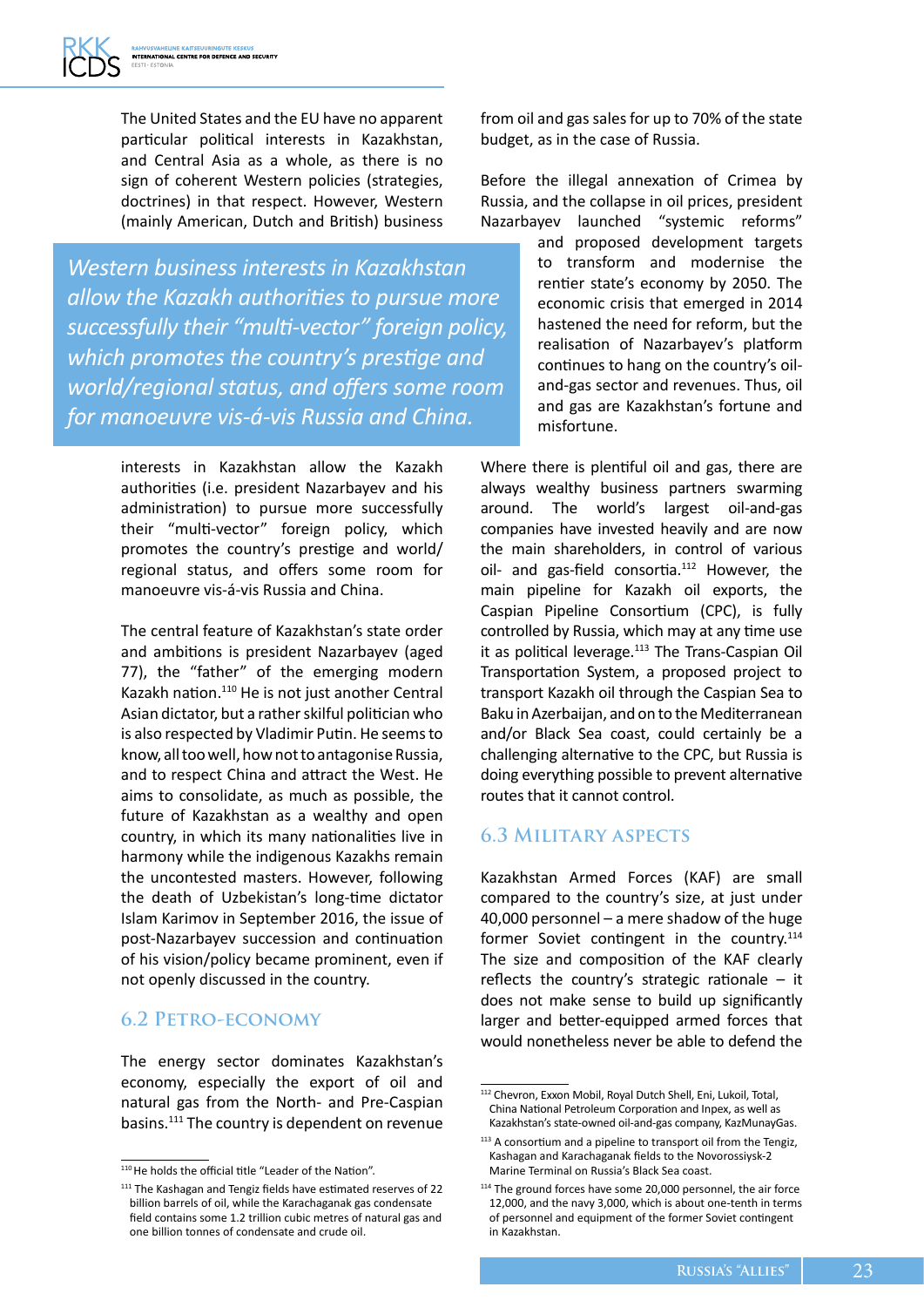country against China or Russia. Instead, the KAF only makes sense to deter Kazakhstan's main Central Asian rival, Uzbekistan, and participate in regional Russian-led CSTO "antiterrorist" operations, particularly in Tajikistan. In addition, the KAF is obviously the Kazakh authorities'/elite's ultimate tool for maintaining internal security and preserving their firm grip on power.<sup>115</sup>

There are five Russian military "scientific research ranges" in Kazakhstan, all Soviet remnants under Russian jurisdiction, including the famous Baikonur Cosmodrome, which still enables the launch of the entire range of existing types of (Russian) missile. Kazakh intellectuals recently

protested against the government's secret plans to lease to Russia tracts of land for opening new missile bases, especially due to their proposed location – sacred land in Kostanay, the birthplace of significant Kazakh historical figures.<sup>116</sup>

Kazakhstan remains rather cautious,

especially due to extreme Russian sensitivity, about engaging in any particularly visible and politically "provocative" cooperation activities with NATO and/or its member states. Nevertheless, it has conducted regular exercises (*Steppe Eagle*) with the United States, the United Kingdom and with other Central Asian countries on its territory, aimed at certifying KAZBAT, a peacekeeping force trained for UN operations according to NATO standards. It seems that Kazakhstan is also considering opportunities to diversify its list of suppliers of armaments and other military equipment.<sup>117</sup>

#### **6.4 Russia's economic struggle with China over Kazakhstan and Central Asia**

President Nazarbayev was an ardent proponent of the creation of the EAEU, which ultimately took effect on 1 January 2015. He allegedly had in mind an economic space rather than a political union.118 The EAEU, in spite of great fanfare and the political weight put behind it by the Kremlin, has not fulfilled the aspirations of Kazakhstan or other member states. The Kazakh economy has not enjoyed tangible benefits from this initiative, while it struggles with low oil prices and economic difficulties. On the contrary, the EAEU is proving to be Moscow's political Trojan

*The EAEU is proving to be Moscow's political Trojan horse, making the Kazakh economy increasingly dependent on the convulsions and fluctuations of the Russian economy.*

> horse, making the Kazakh economy increasingly dependent on the convulsions and fluctuations of the Russian economy. In addition, it has demonstrated disruptive effects with regard to Kazakhstan's economic and trade relationship with its non-EAEU neighbours, particularly China, and some other countries.119 No wonder president Nazarbayev has repeatedly threatened to leave the EAEU.120

> On the other hand, Russian activities in Central Asia have intensified because the Kremlin is concerned about growing Chinese influence. Russia is marking its territory. In this sense, we are now witnessing a "Second Great Game" in Central Asia, this time between formally "allied" Russia and China, while the West has rather moderate – mostly economic  $-$  influence.<sup>121</sup> The SCO seems to be the perfect – Western-exclusive – framework for

<sup>115</sup> For these purposes, there are also a number of special forces units that belong to various Kazakh security agencies that are not part of the KAF. The National Security Committee has the Arystan commando unit, and the Border Guard, the Police and even the Presidency also reportedly have their own units.

<sup>116 &</sup>quot;Public Protests Against Russian Military Presence Mounting in Kazakhstan," *Qostanay TV*, February 26, 2016, https:// qostanay.tv/obshchestvo/oblomki-rossiyskih-raket-budutpadat-v-kostanayskoy-oblasti?mc\_cid=5b1a036364&mc\_ eid=37ede26c1f (accessed November 3, 2017).

<sup>117</sup> Stephen Blank, "What can we learn from Kazakhstan's arms deals?" *The Diplomat*, March 5, 2014, https://thediplomat. com/2014/03/what-can-we-learn-from-kazakhstans-armsdeals/ (accessed March 10, 2017).

<sup>118</sup> Russia conveniently omits the "Economic" factor, preferring to use the name "Eurasian Union", in order to emphasise its willingness to create and strengthen a political framework, not just an economic one.

<sup>119</sup> In addition, Kyrgyzstan shows visible signs of dissatisfaction with EAEU-/Russian-imposed restrictions on trade with China.

<sup>120</sup> Fabio Indeo, "The Eurasian Economic Union and the Silk Road Economic Belt: the Impact of Sino-Russia Geopolitical Strategies in the Eurasia Region," *Centre for Eurasian Studies*, May 10, 2017, http://greater-europe.org/archives/2720 (accessed May 22, 2017).

<sup>&</sup>lt;sup>121</sup> Recalling the first Great Game between Tsarist Russia and the British Empire.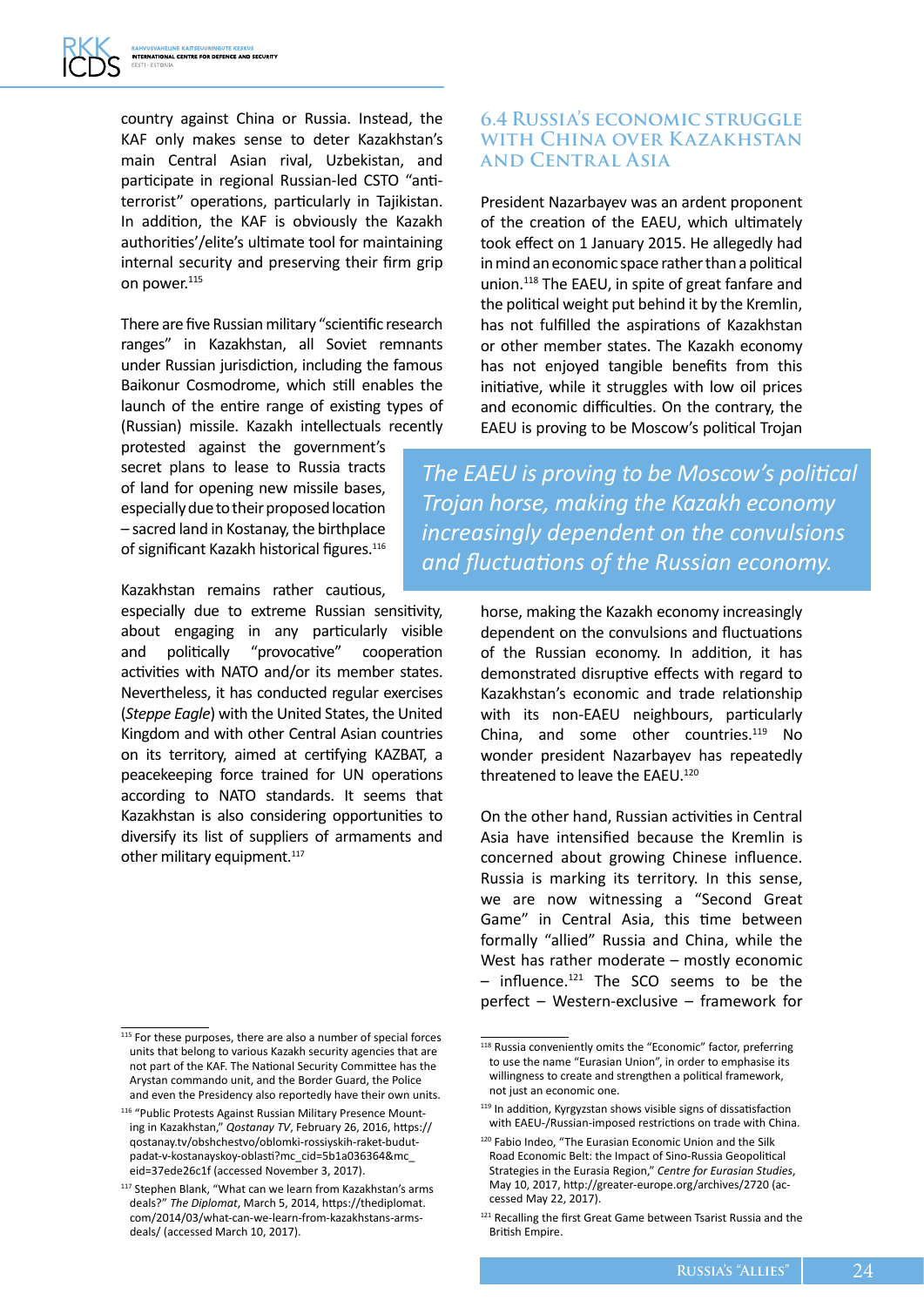balancing the interests of Russia and China in Central Asia. It does not really offer direct and significant benefits to Kazakhstan, but it serves to encapsulate the geopolitical equation of the Central Asian region: Russia is the strategic "protector" and China is the strategic "investor", while Westerners  $-$  as outsiders  $$ are simply beneficial "money-makers".

China's new "Silk Way" (OBOR) seemed for many years to be more a piece of rhetoric than a politically and eco-nomically motivated and calculated project of significant importance to Beijing. However, it appears that things have recently changed. China's president Xi Jinping pledged in May 2017 to invest 124 billion US dollars in the development of OBOR, in order to improve ports, roads and railways.<sup>122</sup> The Chinese plan aims to expand trade links between Asia, Africa, Europe and beyond, using the ancient land-based routes as a model. China will support countries engaged in OBOR with nine billion

US dollars. While China has invested heavily in the mountainous roads of the markedly poorer Kyrgyzstan, it remains to be seen to what extent Beijing will be prepared to invest in Kazakhstan's transportation infrastructure. Understandably, Beijing presents OBOR as a model of cooperation and mutual benefit rather than an expression of expanding Chinese influence. Both

Russia and India regard OBOR as geopolitical competition, but Russia cannot overtly oppose China's initiative. After all, Russia does not have many real allies, and it has made a "pivot" to Asia, towards China. In addition, the Kremlin could earn certain benefits from OBOR, mainly in terms of investment.<sup>123</sup> On the other hand, the EU has raised questions over the transparency of OBOR projects and respective procedures, rather than from a geopolitical perspective.<sup>124</sup>

### **7. The EU's Eastern Partnership and the "Allies"**

A few weeks after NATO's Bucharest Summit in April 2008, Poland and Sweden proposed the Eastern Partnership (EaP), an EU initiative for discussing and eventually concluding agreements with the European post-Soviet states on trade, rules and procedures for travel, and other issues of common interest.<sup>125</sup> Russia's aggression against Georgia in August 2008 was the Kremlin's response to what it perceived as a direct Western challenge – i.e. alleged attempts to encourage not only Ukraine and Georgia, but also the other EaP countries, including the "allies", to defect from Moscow's orbit. Russia continues, to this day, to regard the West's benign approach to the EU's and NATO's eastern neighbours as a *de facto* proxy war for political, economic and cultural zones of influence.

*Russia continues, to this day, to regard the West's benign approach to the EU's and NATO's eastern neighbours as a de facto proxy war for political, economic and cultural zones of influence.* 

> Following Russia's action against Georgia, the EU chose to appease the Kremlin and quickly resumed business as usual. Nevertheless, the EU did not abandon the EaP, and went ahead with the preparation of association agreements. In 2013, Russia exerted tremendous pressure on EaP countries, including Ukraine, in order to force them to give up plans to conclude agreements with the EU, which Moscow considered incompatible with and even destructive to its own plans for launching the EAEU on 1 January 2015.<sup>126</sup> In addition to the Kremlin's obvious aim of regaining influence over Ukraine through aggression and destabilisation, it is reasonable to assume that Russia took immediate military, political and propaganda action, after the end of the Winter

<sup>122 &</sup>quot;China encircles the World with One Belt, One Road strategy," *The Financial Times*, May 3, 2017,https://www.ft.com/ content/0714074a-0334-11e7-aa5b-6bb07f5c8e12 (accessed June 12, 2017).

 $123$  On 14 December 2017, at his 13<sup>th</sup> yearly press conference, Russia's president Vladimir Putin made clear hints that OBOR and EAEU are "compatible", and he expects further significant Chinese investments in Russia's Arctic region, as well as China using actively the Northern-Eastern Passage (which Russia has already secured by reopening virtually all Soviet-era military airfields and naval bases in the Arctic).

<sup>124</sup> Philippe Le Corre, "Europe's mixed views on China's One Belt, One Road initiative," *Brookings*, May 23, 2017, https:// www.brookings.edu/blog/order-from-chaos/2017/05/23/ europes-mixed-views-on-chinas-one-belt-one-road-initiative/ (accessed June 29, 2017).

<sup>&</sup>lt;sup>125</sup> EaP includes Armenia, Azerbaijan, Belarus, Georgia, Moldova and Ukraine. "Eastern Partnership," EEAS, accessed May 10, 2017, https://eeas.europa.eu/topics/eastern-partnership\_ en?page=2.

<sup>126</sup> Consequently, in late 2013 Ukraine, under President Viktor Yanukovich, and Armenia abandoned their plans to conclude association agreements with the EU.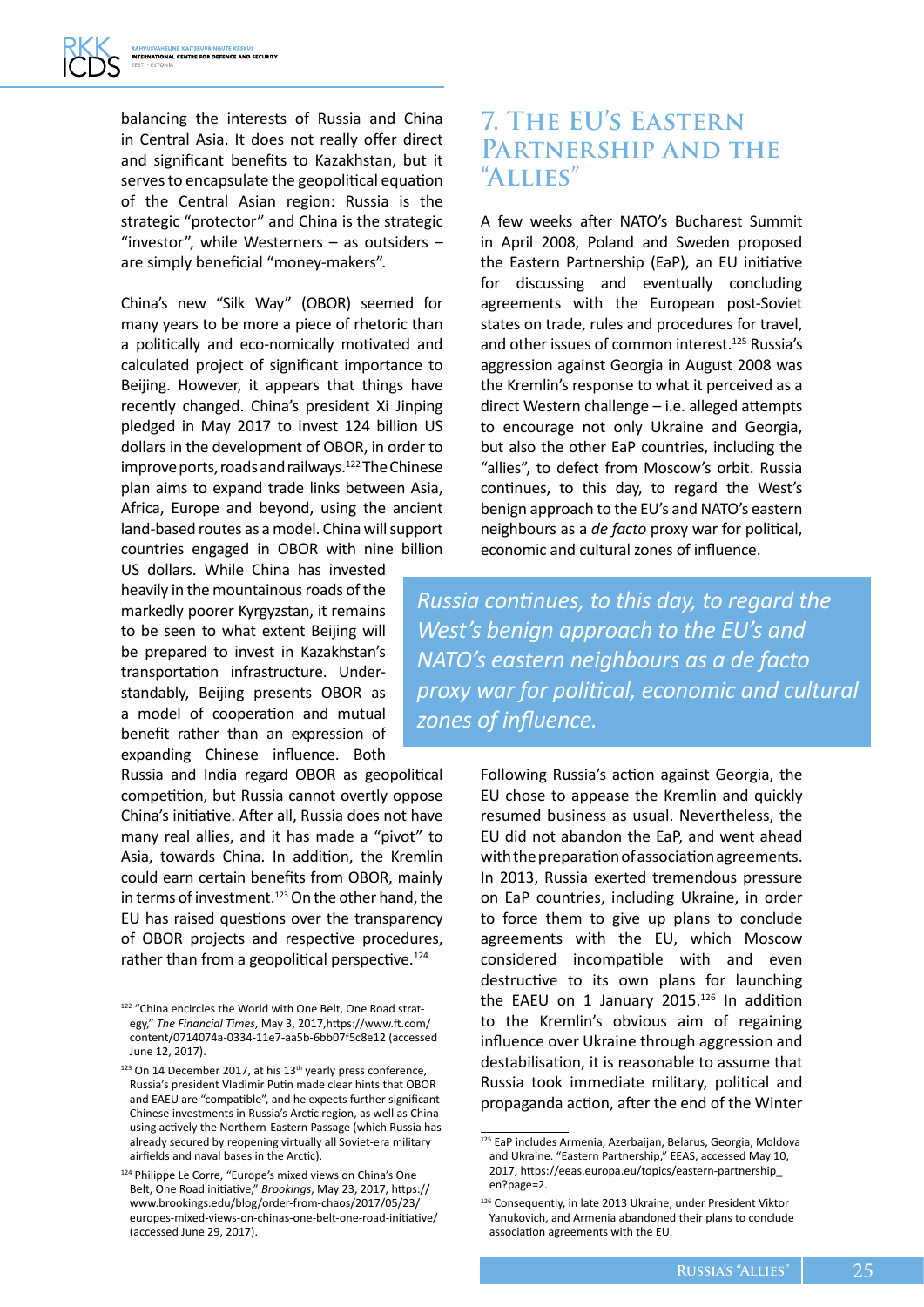Olympic Games in Sochi (February 2014), in order to deal a severe and decisive blow to the EaP and Ukraine's prospects of joining NATO.

Thereafter, the EaP process proceeded firmly, but the EaP countries seemed to become somewhat polarised. The first chapters of the EU-Ukraine Association Agreement were signed on 21 March 2014 – the very day Russia officially annexed Crimea. Ukraine, Georgia and Moldova finally concluded association agreements with the EU, which establish Deep and Comprehensive Free Trade Areas, on 27 June 2014, while Russian supported "separatists" waged fierce battles in Donbas. The agreements with Georgia and Moldova came into force in July 2016, while the agreement with Ukraine took effect only in September 2017, after rather obvious Russian attempts to derail the ratification process in the Netherlands.<sup>127</sup>

Oil-rich Azerbaijan does not have economic and political/security incentives to join the EAEU and/or the CSTO, but the negotiations on a new agreement with the EU started only in February 2017, as EU members had concerns about the country's political system.<sup>128</sup>

Belarus and Armenia, Russia's "allies", bowed to the Kremlin's pressure and

became, together with Kazakhstan, founding members of the EAEU on 1 January 2015. Armenia only signed a "light" agreement with the EU, a Comprehensive and Enhanced Partnership Agreement (CEPA), at the EaP Summit in Brussels on 24 November 2017, four years after the beginning of negotiations.129 Armenia's CEPA retains a certain amount of content from the sacrificed draft Association Agreement (of 2013) in the areas of political dialogue, justice and human rights, and it also takes into account the country's commitments and limitations as a member of the EAEU.<sup>130</sup> With Belarus, the EU "deepens, in carefully calibrated mutual steps, its critical engagement".131 In February 2017, the EU decided to prolong restrictive measures against Belarus for one year.<sup>132</sup> This was despite the increasing interest shown by Belarus in cooperation with the Union.133

Armenia's president, Serzh Sargsyan, participated in the EaP Summit in Brussels because he signed the CEPA with Federica Mogherini, the EU High Representative for Foreign Affairs and Security Policy. President Lukashenko of Belarus, whose EU travel ban (which precluded him from participating in the EaP summit in Riga in 2015) was lifted, nevertheless declined to participate in the Brussels summit. He had nothing to sign, and the EU was apparently not ready to take significant steps forward in relation to Belarus. The Belarusian foreign minister represented his country at the summit, and implied in his statements that Minsk had not been

*The EaP countries form a decreasingly homogeneous group. Belarus and Armenia, Russia's "allies", are obviously in a far more difficult position than other EaP countries because of their EAEU membership and tremendous pressure from Moscow.*

> under pressure from Moscow but expected a significantly different attitude from the EU, and achievements – most probably in terms of negotiating a CEPA similar to Armenia's – before meetings at the highest level could take place.<sup>134</sup>

<sup>127</sup> J.J. Patrick, "Dutch Senate votes in favour of the Association Agreement between the European Union and Ukraine," *ByLine*, May 30, 2017, https://www.byline.com/column/67/ article/1699 (accessed June 22, 2017).

<sup>128 &</sup>quot;EU-Azerbaijan Relations," EEAS, accessed November 5, 2017, https://eeas.europa.eu/headquarters/headquartershomepage\_en/4013/EU-Azerbaijan%20relations.

<sup>129 &</sup>quot;Armenia, EU Sign Landmark Agreement in Brussels," *The Armenian Weekly*, November 24, 2017, https://armenianweekly. com/2017/11/24/armenia-eu-sign-landmark-agreementbrussels/ (accessed November 26, 2017).

<sup>&</sup>lt;sup>130</sup> Hrant Kostanian, "EU-Armenian relations charting a new course," *CEPS*, November 15, 2017, https://www.ceps.eu/ publications/eu-armenian-relations-charting-fresh-course (accessed November 17, 2017).

<sup>131 &</sup>quot;EU Relations with Belarus," European Council, accessed November 26, 2017, http://www.consilium.europa.eu/en/ policies/eastern-partnership/belarus/.

<sup>132</sup> An arms embargo, and the asset freeze and travel ban against four people listed in connection with the unresolved disappearance of two opposition politicians, one businessman and one journalist in 1999 and 2000.

<sup>133</sup> Jaan Reinhold, "Milline on olnud Idapartnerluse hooaeg?" [How successful has been the last season of the Eastern Partnership?], *ECEAP*, November 29, 2017, https://eceap.eu/ et/2017/11/29/milline-olnud-idapartnerluse-hooaeg/ (accessed December 1, 2017).

<sup>134 &</sup>quot;The Delegation of Belarus at the Eastern Partnership Summit will be headed by Foreign Minister Makej," *Belta*, November 21, 2017, http://www.belta.by/politics/view/ delegatsiju-belarusi-na-sammite-vostochnogo-partnerstva-vbrjussele-vozglavit-makej-276813-2017/ (accessed November 22, 2017).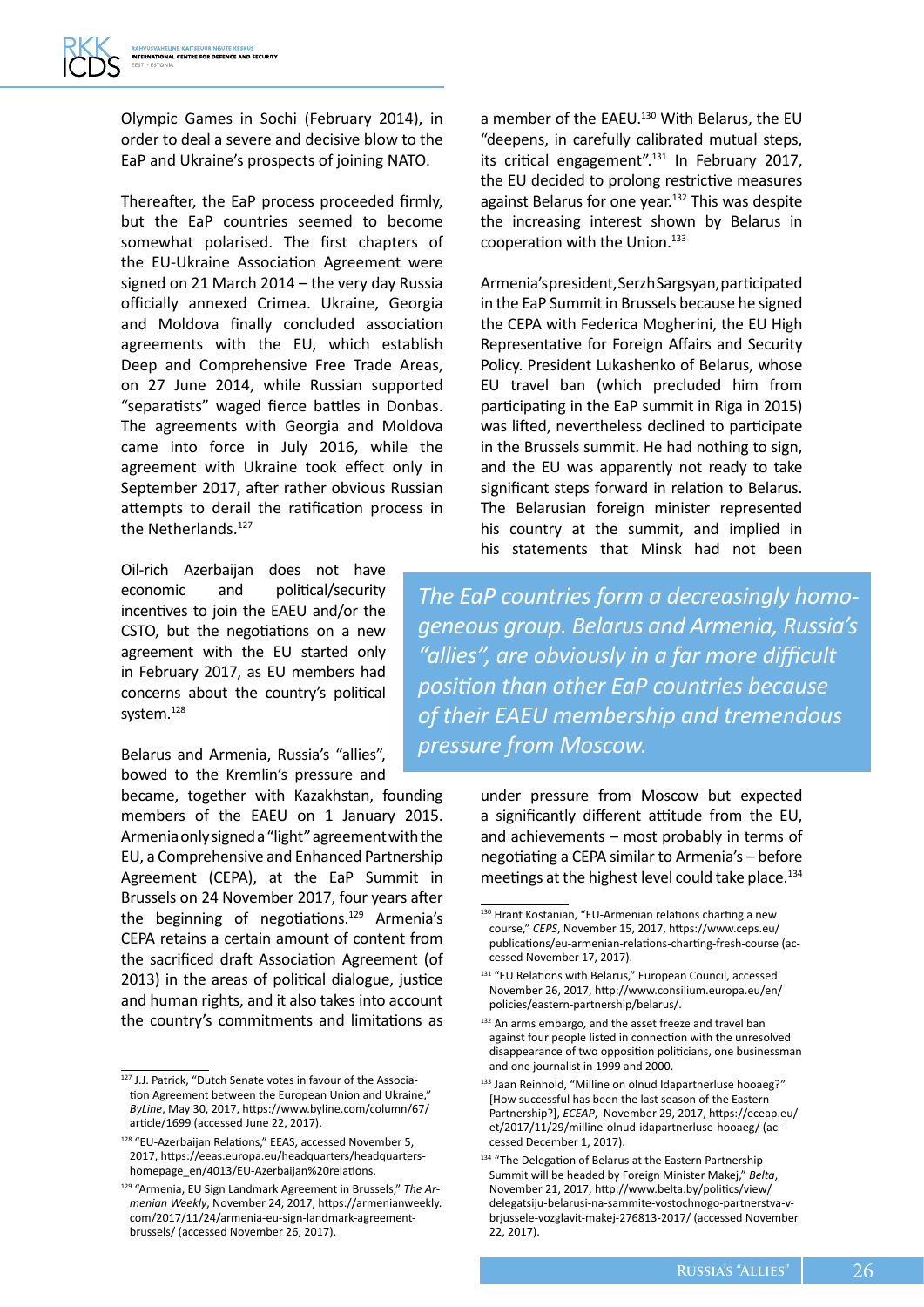The EaP summit in Brussels resulted in a common agreement on "20 practical goals for 2020" and working together in order to meet three main challenges: improving strategic communications, increasing resilience and matching cooperation.<sup>135</sup> Since 2009, the EU has given EaP countries over 5.4 billion euro, including significant sums allocated at the summit in Brussels, but money alone is not enough.<sup>136</sup>

The EaP countries form a decreasingly homogeneous group. Ukraine, Georgia and Moldova, which have Western-oriented governments, are the frontrunners. Azerbaijan is economically important to the EU, but lags

behind due to political considerations. Armenia has just taken its first modest step towards building an agreementbased relationship with the EU, while Belarus has not yet achieved even that. Belarus and Armenia, Russia's "allies", are obviously in a far more difficult position than other EaP countries because of their EAEU membership and tremendous pressure from

Moscow, which aims to impose strict limits on their political and economic relations with the Union. The implementation by Armenia of its "light" agreement will therefore not be easy and requires Western support.

The EU has pushed the EaP forward since 2009, in spite of many difficulties, including Russia's war against Ukraine. The Union has signed new agreements with four EaP countries and set out ambitious goals. It provides muchneeded financial assistance and practical support. However, the EU should do more to help those lagging behind, especially Russia's "allies". Belarus should also be invited to start negotiations on a similar CEPA, which suited Armenia, because there is no major reason to treat these countries significantly differently. Political recognition by the EU, and a clear and consistent message that all EaP members matter, is very significant.

The countries of the Southern Caucasus have a certain political and economic relevance for the EU, but they are not the Union's immediate neighbours to the east, like Ukraine, Moldova and Belarus, which are far more important. The latter should receive particular attention in the next few years, as long as Minsk demonstrates the wish to conduct dialogue and improve relations with the West. The EU should put more emphasis on projects and initiatives involving Ukraine and Belarus, as well as Georgia and Armenia, in order to develop cooperation between these neighbouring countries, make better use of the potential of Ukraine and Georgia in their respective regions, and offer additional motivation to Russia's "allies".

*The EU should put more emphasis on projects and initiatives involving Ukraine and Belarus, as well as Georgia and Armenia, in order to develop cooperation between these neighbouring countries.*

> In this context, emphasis should be placed particularly on trade relations, energy supply and security, transport corridors, the fight against corruption and organised crime, cultural cooperation and human contacts. Russia's "allies" seem not to be satisfied with their membership of the EAEU, and wish to avoid isolation. The EU has an opportunity, a moral duty and an interest to help them, without questioning or challenging their relations with Russia. Above all, the EU must pursue increased public visibility in Russia's "allies", fully corresponding to its cooperative role and the assistance provided.

### **8. NATO and Russia's "Allies"**

Two of Russia's "allies" have common borders with NATO member states. Russia regards Belarus as its spearhead to the West, from where the Kremlin pretends to be threatened. Armenia's position is rather different, having Russian border guards on its frontier with Turkey, and given the current friendly relations between Moscow and Ankara.

<sup>135 &</sup>quot;Estonian Prime Minister Jüri Ratas: we agreed on 20 practical goals for 2020 at the Eastern Partnership summit," EU2017, November 24, 2017, accessed November 25, 2017, https://www.eu2017.ee/news/press-releases/estonian-primeminister-juri-ratas-we-agreed-20-practical-goals-2020-eastern.

<sup>136</sup> Bern Riegert, "EU offers Eastern Partnership countries money, motivation," *DW*, November 24, 2017, http://www. dw.com/en/eu-offers-eastern-partnership-members-moneymotivation/a-41509363 (accessed November 25, 2017).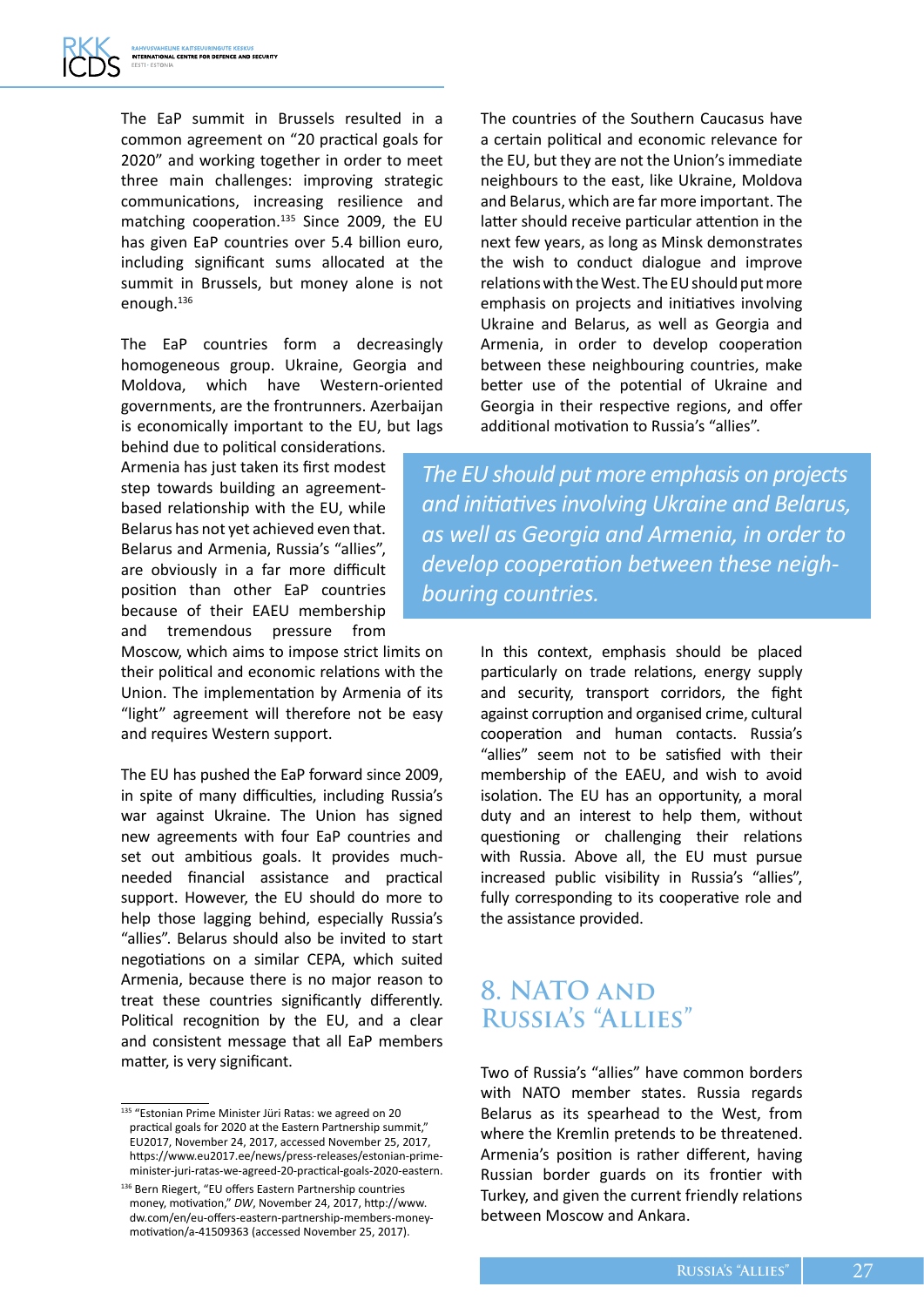Belarus, Armenia and Kazakhstan joined NATO's Partnership for Peace programme in the mid-1990s. Individual Partnership Programmes (IPP) have been developed and the "allies" have also been engaged in NATO's Planning and Review Process (PARP), but overall relations between them and the Alliance have been so far rather modest.<sup>137</sup>

NATO keeps open channels for dialogue with the "allies", including mutual visits and the organisation of joint events such as security conferences. The NATO Secretary General has appointed a Special Representative for the Caucasus and Central Asia, James Appathurai, who cooperates

with all eight countries, including Kazakhstan and Armenia, and enjoys support from NATO's Liaison Offices in Tashkent and Tbilisi.<sup>138</sup> An important aspect of his work is the promotion of understanding of NATO and security issues through engaging with the media and civil society in each country.

Armenia has been the most eager "ally" to participate in international peacekeeping operations, including under NATO's umbrella, such as Kosovo (KFOR) and Afghanistan (ISAF).<sup>139</sup> It has also participated in NATO-led exercises, but it opted out at the last minute from the most recent exercise – *Agile Spirit* in Georgia – most probably due to Russian pressure.<sup>140</sup>

Kazakhstan has conducted the *Steppe Eagle* exercises on its territory since 2003, together with the US, the UK and other Central Asian countries. The US- and UK-supported KAZBAT project is about fully preparing a Kazakh peacekeeping battalion according to NATO standards, which is suited for various international operations/tasks.141

Belarus has no experience of international

peacekeeping or participation in NATOled exercises, and has no NATO special representative or liaison office. However, Belarus has recently become more open and cooperative, including by inviting military observers from certain NATO countries (including neighbouring Baltic states and

*Russia's "allies" should be increasingly engaged in political-security dialogue, militaryto-military contacts, mutual observation of exercises and assistance in training their peacekeeping units.* 

> Poland) to the *Zapad 2017* exercise at military ranges on Belarusian territory, and by hosting a NATO-organised security conference in Minsk in December 2017.

> Russia's "allies" – especially Belarus, but also CSTO members Armenia and Kazakhstan, as an example to Belarus – should be increasingly engaged in political-security dialogue, military-to-military contacts (visits), mutual observation of exercises (not necessarily under existing frameworks, such as the OCSE Vienna Document), and assistance in training their peacekeeping units according to NATO/ UN standards (as appropriate). Confidencebuilding with Russia's "allies" is possible and necessary, especially in the confrontational atmosphere that has developed between Russia and NATO.

### **Conclusions and Recommendations**

This report now presents some general conclusions on the present state of affairs and predictions for the future of Russia's relations with Belarus, Armenia and Kazakhstan, as well as a number of general policy recommendations for the EU, NATO and their members states, especially those that have particular interests in Russia's "allies".

**Belarus** is the "ally" to which the EU and its Western partners should devote particular attention. It is not (yet) an extension of Russia, and it may have the chance not to become the Kremlin's appendage if it is not abandoned or neglected by

<sup>&</sup>lt;sup>137</sup> "Relations with Belarus," NATO, accessed August 13, 2017, https://www.nato.int/cps/ua/natohq/topics\_49119.htm.

<sup>138 &</sup>quot;NATO Secretary General's Special Representative for the Caucasus and Central Asia," NATO, accessed October 22, 2017, https://www.nato.int/cps/en/natohq/topics\_50101.htm.

<sup>139 &</sup>quot;Relations with Armenia," NATO, accessed September 17, 2017, https://www.nato.int/cps/en/natohq/topics\_48893.htm.

<sup>140</sup> Joshua Kucera, "At last minute, Armenia drops out of NATO exercises in Georgia," *Eurasia Net*, September 4, 2017, http://www. eurasianet.org/node/84956 (accessed September 15, 2017).

<sup>&</sup>lt;sup>141</sup> Desiree Dillhay, "Multinational exercise reaffirms peacekeeping partnerships," *US Army*, August 16, 2017, https://www. army.mil/article/192460/multinational\_exercise\_reaffirms\_ peacekeeping\_partnerships (accessed August 29, 2017).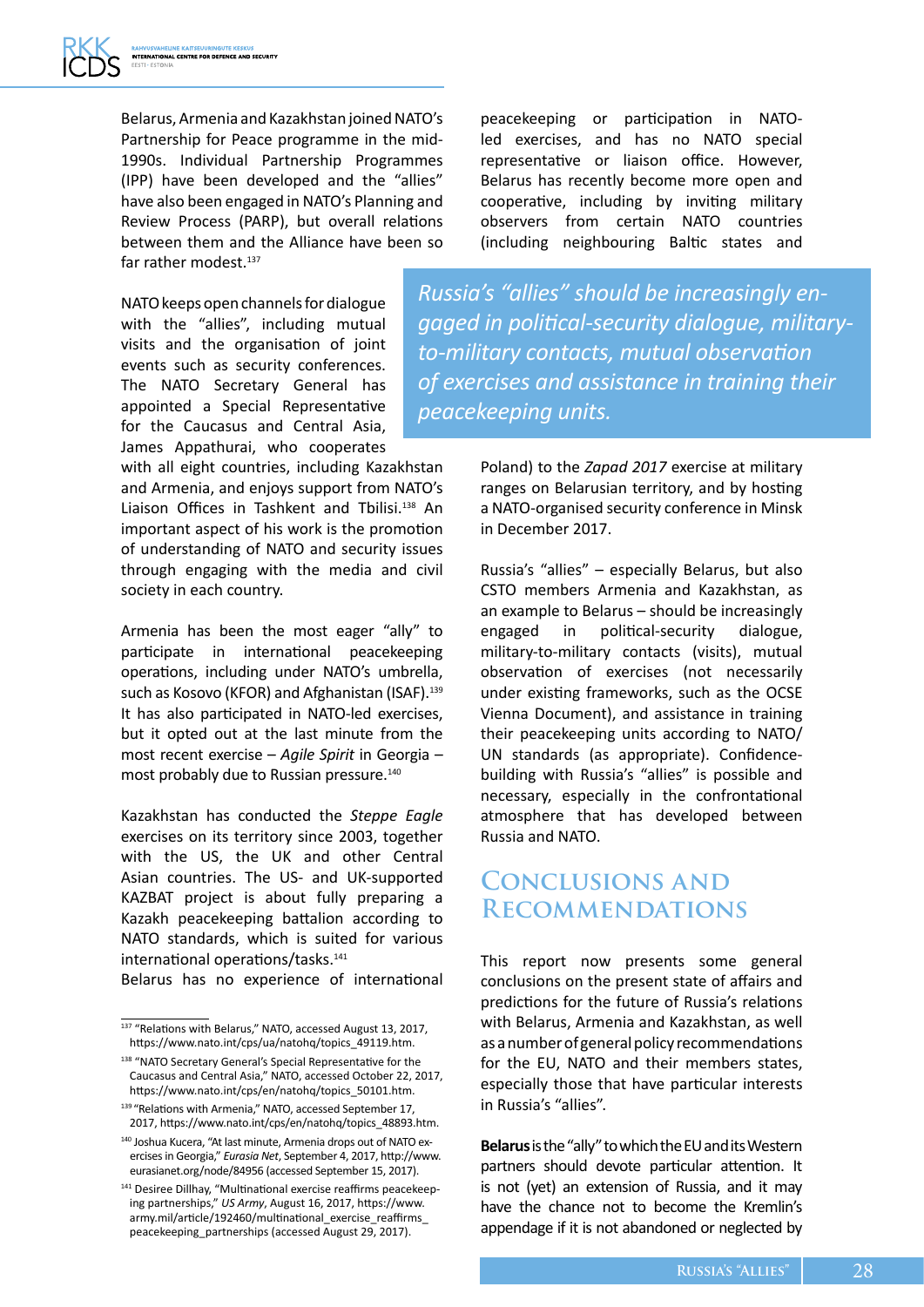the West. Belarus should be viewed not necessarily independently or in the loose context of the EU's Eastern Partnership, but also in connection with Ukraine, even if the two countries seem for now to have almost contradictory relationships with Moscow, and their own bilateral relations suffer from occasional setbacks.<sup>142</sup>

*Belarus may have the chance not to become the Kremlin's appendage if it is not abandoned or neglected by the West.*

> The central feature, which is more important even than the local average standard of living, concerns the hearts and minds of the Belarusian people. Ukraine has only recently started to de-Sovietise massively and speedily the country's

*The image of the West in Belarus can and should be changed through contacts at all levels.* 

> landscape. On the other hand, Belarus remains even more caught in the Soviet past (a deliberate

policy of president Lukashenko) than Russia or Kazakhstan, and is making very little effort to change.<sup>143</sup> More Belarusians, including the young, feel a strong connection with and nostalgia for the Soviet past than those who almost never have that sentiment.<sup>144</sup>

The image of the West in Belarus can and should be changed through contacts at all levels. The Belarusian leadership has no doubt that the West/NATO/EU is not a threat or an enemy, even if relations between the West and Russia have become very difficult and confrontational, but that understanding is not (yet) shared by

> two-thirds of the Belarusian people. On the other hand, Belarus has the chance to improve its own image in the West if it makes progress in the realms of the rule of law, civil society, entrepreneurship and so on.

**Kazakhstan** is the second important "ally", mostly due to its rich energy and mineral resources, and its location on important future trade routes, especially the Chinese OBOR. It would be unwise for the West to demand that

> Kazakhstan's autocratic and clan-ruled system should aim to develop into a liberal democracy, given the country's history, and cultural and geopolitical context. President Nazarbayev and the Kazakhstan elite actively seek international recognition, trade

relationships and foreign investment. The West can support their policy and help Kazakhstan

*It would be unwise for the West to demand that Kazakhstan's autocratic and clan-ruled system should aim to develop into a liberal democracy.*

> to break free and successfully play the role of the *stan* with a vision, a model that could be followed by other Central Asian countries.

> **Armenia** has no options other than to maintain a strong defence relationship with Russia. It has very little economic potential in order to be attractive, even to the large Armenian diaspora in the West. In addition, Russia has even chosen to bypass Armenia in terms of transit routes.145 Nevertheless, Armenia is strategically located between notable actors in the international arena – Turkey and Iran, but also Azerbaijan and Georgia. Yerevan's official

<sup>142</sup> Andrei Makhovski, "Belarus KGB says Ukrainian journalist set up spy ring in Minsk," *Reuters*, November 20, 2017, https:// af.reuters.com/article/worldNews/idAFKBN1DK1JI (accessed November 21, 2017).

<sup>&</sup>lt;sup>143</sup> For example, in the city of Brest, which is the Western gateway to Belarus, the central pedestrian street has been nicely renovated, even with old-fashioned hand-lit gas streetlights (as in the 19th century), a real delight for locals and the few tourists, but the street is still named Sovetskaya. Virtually all towns, and even villages, in Belarus still have main streets named Lenina, Oktyabrskaya, Komsomolskaya etc. The total length of streets named Sovetskaya (not counting villages, altogether some 700 km) exceeds the east-to-west dimension of the whole country. "Lenin" streets come next (440 km). In addition, there are over 400 monuments to Lenin still standing, including in front of the Belarus government building. Tatyana Melnichuk, "Belarus: strait on Sovetskaya street." *BBC Russian*, November 7, 2017, http://www.bbc.com/russian/ features-41893991 (accessed November 9, 2017)

<sup>144 44%</sup> of Belarusians "often" or "sometimes" feel a strong affiliation with the Soviet past, and only 23% never feel that way. This proportion corresponds exactly to the pro-Russian (i.e. pro-Kremlin, who regard NATO as the enemy and deem the West responsible for the economic situation in Belarus) and moderate parts of the population, which reflects the effectiveness of Russian (mainly TV) propaganda.

<sup>145</sup> Rahim Rahimov, "North–South Transport Corridor: Russia Wins, Armenia Loses," *Jamestown Foundation*, November 9, 2017, https://jamestown.org/program/north-south-transportcorridor-russia-wins-armenia-loses/?mc\_cid=77110365ef&mc\_ eid=37ede26c1f (accessed November 12, 2017).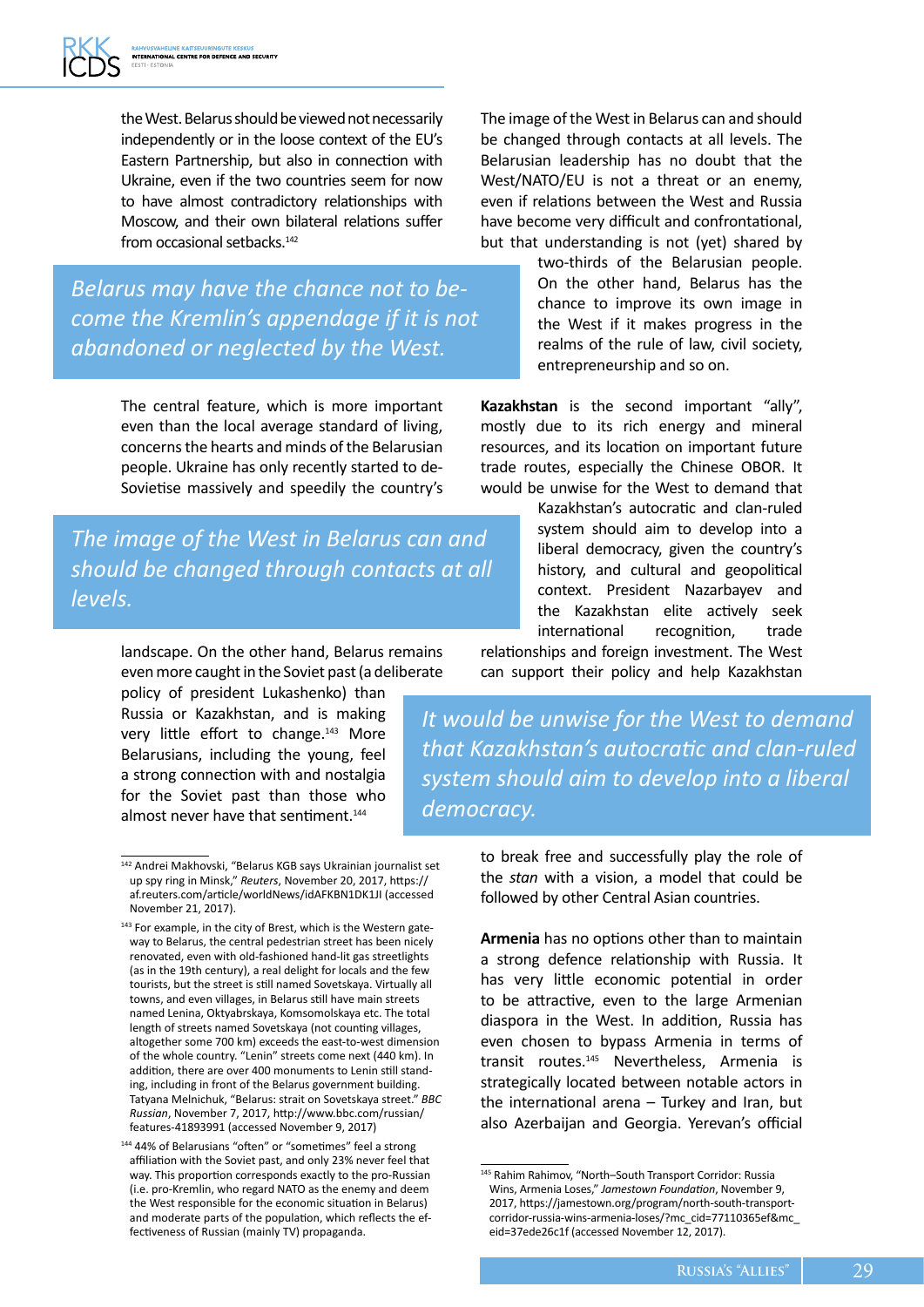interest vis-à-vis Moscow should not leave the impression that Armenian society is different or less pro-European than Georgian society. The two Christian nations have different languages, scripts and cultures, but they have great potential for mutual cooperation, especially in Armenia's interests. The West could support Armenia to be more open and cooperative, including in its relations with neighbouring Georgia.

*Yerevan's official interest vis-à-vis Moscow should not leave the impression that Armenian society is different or less pro-European than Georgian society.*

> Speaking more generally, the post-Soviet space is and will remain very diverse in all its sub-regions around Russia – Eastern Europe, the Southern Caucasus and Central Asia – while centripetal (integration) and centrifugal (breaking out) political, economic, social and cultural forces will continue to affect the 11 countries, including Russia's "allies".146 The Kremlin takes an apparently uniform approach towards its CSTO and EAEU "allies", in the context of official integration for "mutual benefit". On the other hand, through bilateral

*Moscow seeks to transform them into political vassals, i.e. mere extensions of Russia's economic space and respective military districts.* 

> agreements Moscow seeks to transform them into political vassals, i.e. mere extensions of Russia's economic space and respective military districts. In addition, Moscow places great emphasis on the preservation of the status and influence of the Russian language and Russian culture among "allies".<sup>147</sup> However, the "allies" do not perceive real or expected benefits and advantages from their membership of the

CSTO and EAEU, but rather Russian-imposed conditions and restrictions, and they sense Russia's almost total disregard and disrespect for their status as sovereign countries.

For now, Russia makes use of only one "frozen conflict" (Nagorno-Karabakh), in which it is not directly (militarily) involved, to keep an "ally" (Armenia) in Moscow's orbit. However, since

> 2014 Belarus and Kazakhstan have been increasingly concerned about Donbass-like scenarios in their border regions with Russia, which are heavily Russian populated. Both Belarus and Kazakhstan have taken certain steps to promote their national identity, and demonstrate willingness to strengthen

their sovereignty. On the other hand, Western nations and organisations do not have straightforward and individually tailored strategies for the post-Soviet countries and subregions, especially the "allies", which seem to be largely neglected or abandoned. In addition, there are some remarkable inconsistencies in the Western approach  $-$  e.g. sanctions against Belarus, imposed continuously by the US but almost terminated by the EU.

Russia's aggressions against Georgia and Ukraine

signalled to the West that the Kremlin does not tolerate further "defection" from the post-Soviet space, and stands ready to use military force in order to defend its interests and intervene against "coloured revolutions". Zapad 2017 made precisely that point. The West has signalled that it is not going

to intervene militarily anywhere in the post-Soviet space, including Ukraine, but it has not employed sufficiently clear strategic messaging towards post-Soviet countries, including "allies", and Russia, regarding Western interests and intentions, and the employment of soft power.<sup>148</sup>

Russia is continuously confrontational and escalatory in its relations with the West, and it demonstrates great sensitivity and irritation concerning the independent relations of its "allies" with the EU, NATO and the US. Thus, the Kremlin intends to deter and keep the West away, and further isolate its "allies". Russia

<sup>146</sup> Russia directly neighbours just five of them, including two "allies", Belarus and Kazakhstan, and two countries that it has attacked, Georgia and Ukraine. Non-neighbours include two "allies", Armenia and Kyrgyzstan, and a poor client state, Tajikistan. The rest are countries in which the Kremlin has obvious difficulties imposing itself: oil- and/or gas-rich Azerbaijan, Uzbekistan and Turkmenistan, as well as semi-dissident Moldova, which is separated from Russia by the Kremlin's fiercest enemy, Ukraine.

<sup>&</sup>lt;sup>147</sup> In this context, the cultural element includes various aspects related to the shared Soviet past.

<sup>148</sup> Ukraine may receive Western (US) armaments for self-defence, but there is no presence of NATO troops on its soil (anything comparable to the Enhanced Forward Presence in the Baltic states and Poland), as it is not a member of the Alliance.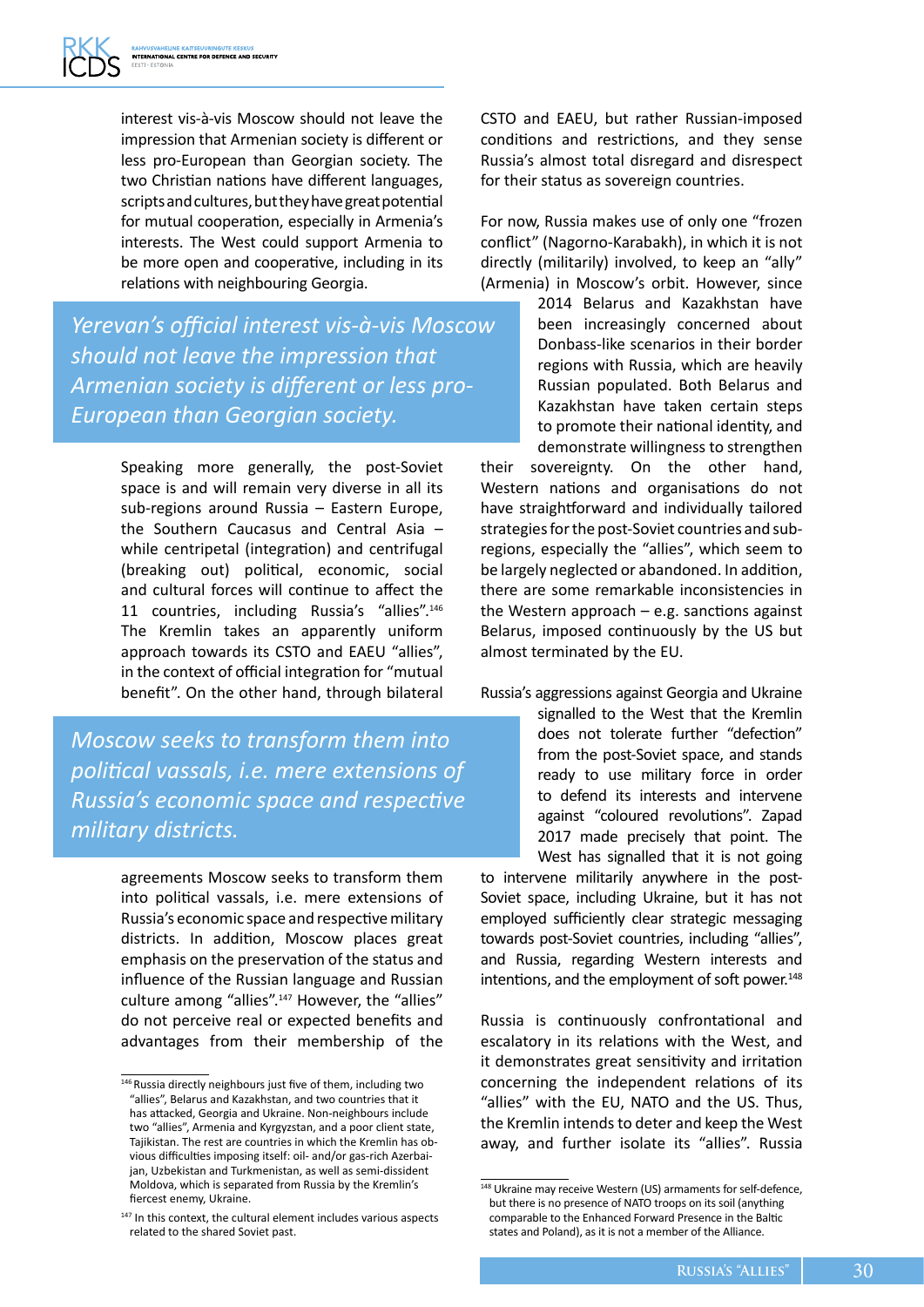signals that Western "interference" with the "allies" is "provocative", and will bring nothing but trouble. The West does not remind the Kremlin that it is entitled to have cooperative relations with Russia's "allies", just as Russia has bilateral relations and interests concerning virtually all EU and NATO member states.

*The West has signalled that it is not going to intervene militarily anywhere in the post-Soviet space, including Ukraine, but it has not employed sufficiently clear strategic messaging towards post-Soviet countries, including "allies", and Russia, regarding Western interests and intentions, and the employment of soft power.* 

> Russia's main instruments for keeping its "allies" under sufficient control are subsidies generated through supplies of relatively cheap energy (hydrocarbons), the income of "allies" from energy export transit tariffs (Belarus) or

their dependence on energy exports through Russia (Kazakhstan), military integration and collective defence, and the information space dominated by the Kremlin's propaganda machine. In this context, the West has rather limited possibilities to assist and influence Russia's "allies". Nevertheless, it can help those countries to build stronger civil societies, educate Western-minded

and friendly youth, promote the rule of law and private entrepreneurship (especially small and medium-sized businesses), and develop trade relations with Western countries. In other words, the West could offer Russia's "allies" better opportunities to develop and modernise their societies and economies, on an evolutionary

*In the long run, Russia will do everything possible to obstruct and compromise the relations of its "allies" with the West, and force them into relative isolation.* 

> rather than revolutionary path, without questioning or challenging their relationships with Moscow, and – most importantly – their internal stability and political choices.

In the long run, Russia will do every-thing possible to obstruct and compromise the relations of its "allies" with the West, and force them into relative isolation. The Kremlin would interfere directly or indirectly in these relationships with the desire to demonstrate or imply that the "allies" are unreliable partners

> and not capable of making and implementing independent decisions and policies.

> The economic dimension seems to be the ultimate determining factor of whether the Kremlin will be able to sustain its policy. Russia largely fails to fulfil the expectations of its "allies" in terms of subsidies and investments, which are particularly important for Belarus and Armenia. On top of that, the Kremlin shows disrespect for the sovereignty of the

"allies". The natural reaction of the "allies" is to balance Moscow's influence and pressure by forging and developing relations with third actors, including Western nations and organisations.

*The West does not remind the Kremlin that it is entitled to have cooperative relations with Russia's "allies", just as Russia has bilateral relations and interests concerning virtually all EU and NATO member states.*

> The West could look into the future beyond 2024, which would likely be a post-Putin, post-Lukashenko and post-Nazarbayev new era. If Russia's economic situation does not improve dramatically, the Kremlin will have to "share" its "allies" with Europe/the West, China and Middle Eastern actors, including

> > Iran. The Kremlin will have especially great difficulties to balance, not to mention countering Chinese economic expansion in Kazakhstan and the whole of Central Asia.

> > In the nearest terms, in anticipation of and preparation for Vladimir Putin's re-

election for a fourth presidential term, Russia will attempt to exert demonstratively additional pressure against its "allies", particularly Belarus, in order to "straighten out relations". Russia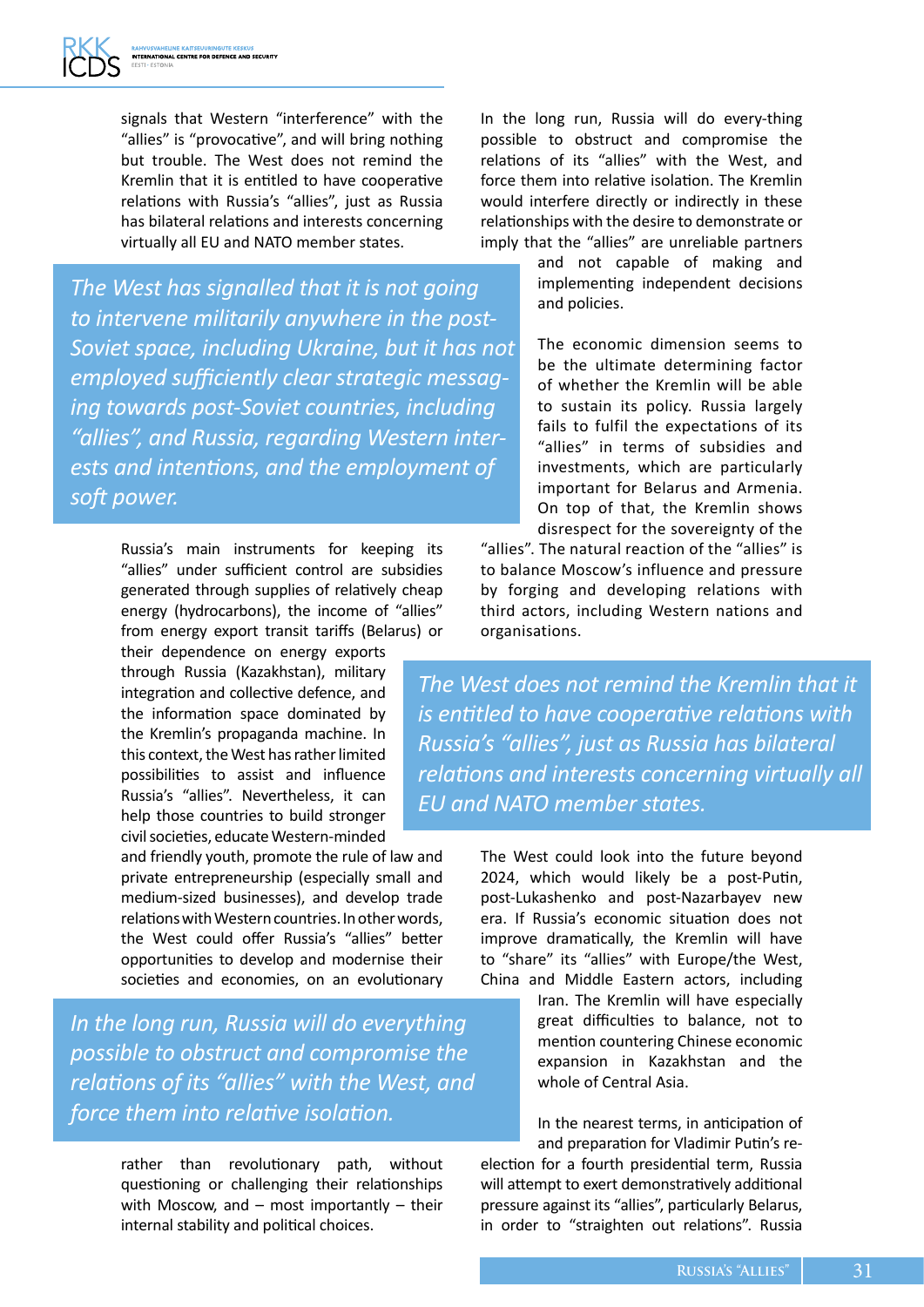dictates to Belarus precise and stringent conditions that it expects Minsk to obey without qualification. Consequently, each "ally" should assume a specific set of Russian conditions and demands. In these circumstances, under increasing pressure from Moscow, the "allies"

would seek – even if not always sincerely – more active relations with and recognition by the West. The "allies" would be further motivated to accept reasonable and clear Western terms for political recognition, economic aid/projects/programmes, and certain highly valued "bonuses" (e.g. over travel).

The obvious recommendation, which would be in line with the general opinion of many Western experts and politicians, is to practically continue to ignore Russia's "allies", i.e. to continue to

*The natural reaction of the "allies" is to balance Moscow's influence and pressure by forging and developing relations with third actors, including Western nations and organisations.*

> cooperate and do business with them in limited ways, with modest aims and very cautiously. This approach would suggest that more active relations between the West and the "allies",

countries that were "lost" many years ago, would inevitably be considered by Moscow as a direct provocation, and

will spark unnecessary conflicts. In addition, the West simply would not have anything relevant to gain. Instead, the West should concentrate on Ukraine (and Georgia), forget about Belarus and Armenia, and develop only strictly business relations with Kazakhstan.

*The "allies" would be further motivated to accept reasonable and clear Western terms for political recognition, economic aid/projects/programmes, and certain highly valued "bonuses" .*

> However, this report suggests, on the contrary, adopting a different attitude. The West should try

to find more efficient ways to engage in dialogue and develop ties with Russia's "allies", preparing the ground for stable and friendly relations in a longer-term perspective. The relationships should be transparent and clearly defined in terms of mutual and realistic expectations.

*The West should try to find more efficient ways to engage in dialogue and develop ties with Russia's "allies", preparing the ground for stable and friendly relations in a longerterm perspective.* 

> Strategic messages should also be clear to Russia: the West does not intend to antagonise or provoke the Kremlin, but only to have normal and open relations with the "allies", just as Russia

> > is entitled to have bilateral relations with any NATO/EU country. CSTO and EAEU members Belarus, Armenia and Kazakhstan, as sovereign nations (after all, they are also members of the Commonwealth of *Independent* States), have the right to develop their foreign relationships. The West does not wish to interfere in the internal political systems of Russia's "allies", to provoke

"coloured revolutions" or to induce them to switch alliances. There is no Western "hidden agenda". These considerations should be clearly emphasised.

### *There is no Western "hidden agenda".*

Therefore, in order to build steadily closer relations with Russia's "allies", the West should:

- Conduct regular bilateral and multi-lateral consultations with each "ally", with the aim of identifying and charting the issues of
	- real interest to all sides. The EU and NATO should state their readiness to cooperate in ways that strengthen the sovereignty of the "allies".
	- Design a largely harmonised approach for projecting Western soft power in all post-Soviet countries, including Russia's CSTO and EAEU "allies", according to local and regional

specificities. There should be no "red lines" between Belarus and Ukraine or Armenia and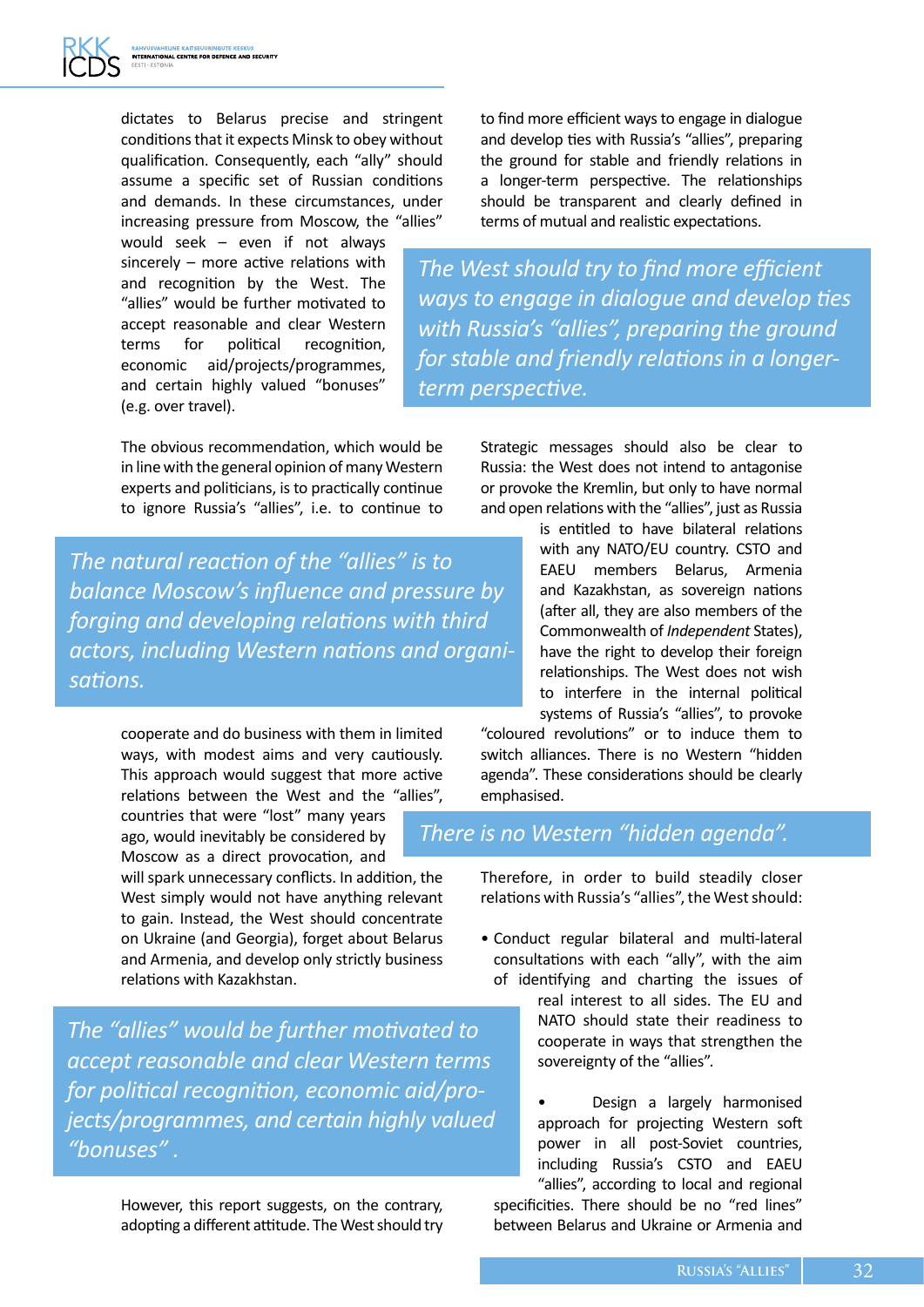Georgia but, rather, opportunities for increased economic, cultural and military cooperation.

*The EU and NATO should state their readiness to cooperate in ways that strengthen the sovereignty of the "allies".* 

> • Adopt, both in the EU and NATO, separate strategies for post-Soviet countries in Eastern Europe (including Belarus), the Caucasus (including Armenia) and Central Asia (including Kazakhstan and Kyrgyzstan), putting the emphasis on sub-regional cooperation with Western technical support and financial assistance. Appropriate formats should be established, at the highest possible level, for dialogue and cooperation with Russia's "allies", individually and in their respective sub-regional context.

*There should be no "red lines" between Belarus and Ukraine or Armenia and Georgia but, rather, opportunities for increased economic, cultural and military cooperation.*

- Elaborate and implement more ambitious projects with "allies" concerning cross-border cooperation and border control, the fight against corruption and organised crime, development of civil society, trade relations and transport routes, as well as other relevant soft-security topics. Military-to-military contacts should be encouraged, as well as mutual observation of military exercises, and participation of "allies", as appropriate, in NATO-led exercises. The EU and NATO have already made efforts in many of these areas, but their efforts need to be more ambitious, effective and visible to the recipients (including local populations).
- Make the rules of the game very clear. The "allies" need to demonstrate responsibility and accountability for the Western assistance that they receive, which should also enjoy appropriate visibility in the respective countries. The West should consider substantially larger assistance packages to the "allies", depending on their readiness to cooperate and meet the rules of the game.

Vicious circles (e.g. "no financial support given unless reforms are made" as opposed

> to "reforms cannot be made without financial assistance") should be avoided through appropriate agreements and the gradual implementation of reforms/projects.

• Design the standards for cooperation according to local conditions and specificities, particularly in the case of Central Asia. The respective models should be realistic with respect to local populations and their expectations. Set demands concerning Western liberal democratic values at a "Goldilocks" level, not necessarily corresponding to requirements presented to countries that aspire to EU/NATO membership.

- Build trade relations by also offering to Russia's "allies" export opportunities to the West. Support their small and medium-sized enterprises (start-ups), and invest in their key economic sectors. Conclude agreements and demand internal legislation that protects Western ownership and investments.
- Develop cooperation in the political-military sphere, including between NATO and the respective "allies". NATO is not a taboo for the "allies", and neither should the "allies" be one for NATO. The conduct of continuous dialogue is the best way to build and sustain friendly relations. NATO should propose to Belarus the opening of a liaison office in Minsk.

Finally, it should be reckoned that initiatives undertaken vis-à-vis individual "allies" (and their neighbours) might evolve at different speeds and with different levels of success. Nevertheless, cooperation with the "allies" is worth trying, as long as they are interested, receptive and making progress. The most important achievement would be to create mutual trust and (particularly in the case of Belarus) to improve the image of the West among the local population.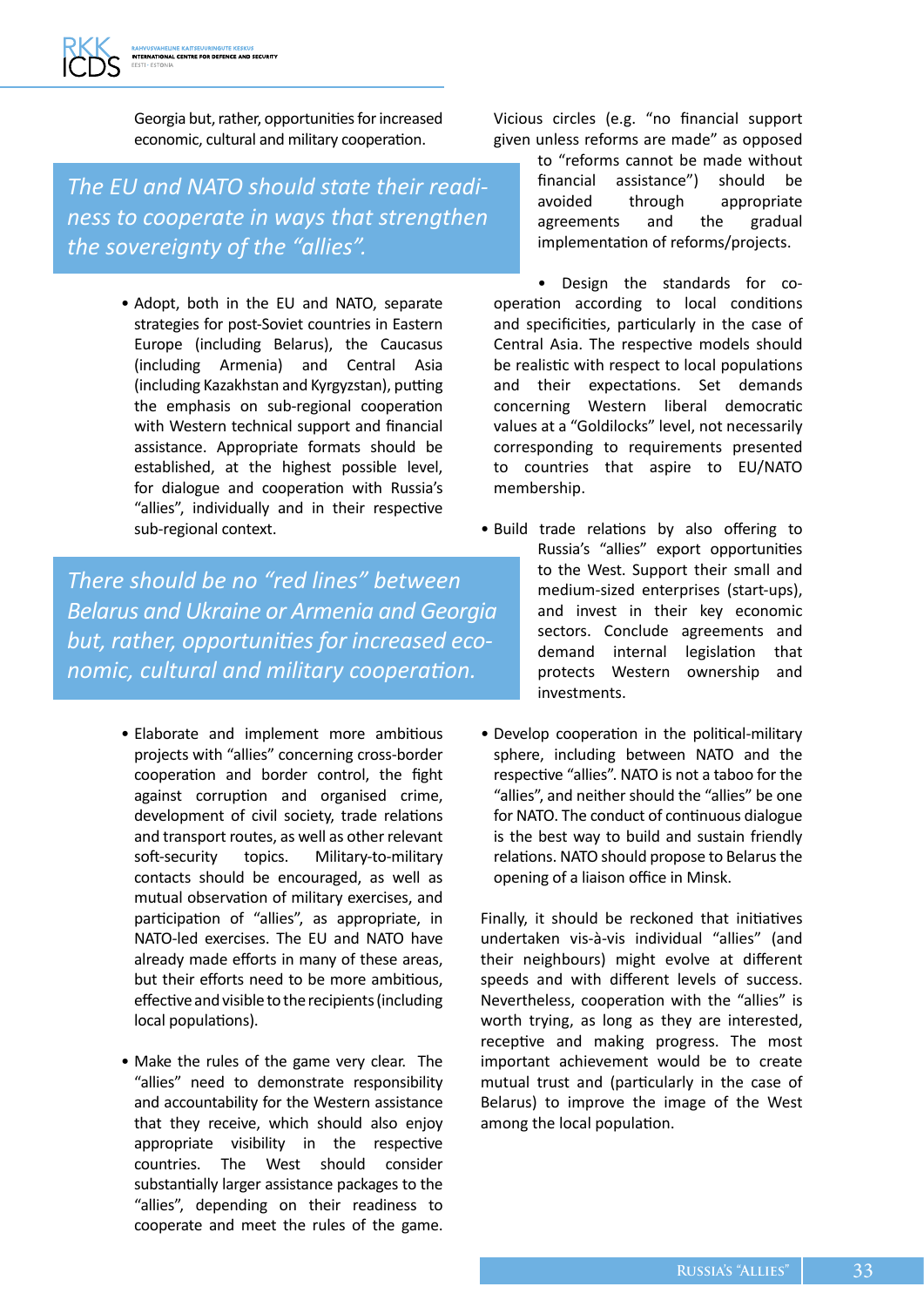# **List of References**

- Algamanbetov, Anuar and Bakhytzhan Kurmanov. "China challenges Russian influence in Kazakhstan." *East Asia Forum*, February 28, 2015. http://www.eastasiaforum.org/2015/02/28/china-challenges-russian-influence-inkazakhstan/. Accessed September 2, 2017.
- "Armenia displays new missiles at Independence Day Parade." *The Armenian Weekly*, September 22, 2016. https:// armenianweekly.com/2016/09/22/armenia-displays-new-missiles-at-independence-day-parade/. Accessed September 10, 2017.
- "Armenia, EU Sign Landmark Agreement in Brussels." *The Armenian Weekly*, November 24, 2017. https://armenianweekly. com/2017/11/24/armenia-eu-sign-landmark-agreement-brussels/. Accessed November 26, 2017.
- "Armenia Eying Higher Iranian Gas Import." *Financial Tribune*, June 21, 2017. https://financialtribune.com/articles/ energy/66905/armenia-eying-higher-iranian-gas-import. Accessed July 12, 2017.
- "Armenia Ratifies Agreement of Joint Air-Defence System with Russia." *Reuters*, June 30, 2016. http://www.reuters. com/article/us-armenia-russia-defence/armenia-ratifies-agreement-on-joint-air-defense-system-with-russiaidUSKCN0ZG2AS. Accessed May 17, 2017.
- Aslund, Anders and Andrew Huchins. *The Russia Balance Sheet.* New York: Peterson Institute for International Economics, 2009.
- Azadian, Edmond Y. "Russia and Turkey Squeeze Armenia." *The Armenian Mirror-Spectator*, August 24, 2017. https:// mirrorspectator.com/2017/08/24/russia-and-turkey-squeeze-armenia/. Accessed August 28, 2017.
- Baumgartner, Pete. "China's Massive 'One Road' Project Largely Bypasses Russia, But Moscow Still On Board." *RFE/RL*, June 26, 2017. https://www.rferl.org/a/russia-china-one-belt-one-road-project-putin-xi/28579849.html. Accessed July 2, 2017.
- "Belarus demands equal rights with Russia in the Eurasian Economic Union." *Belarusian Television Channel CTV*. March 9, 2017. http://en.ctv.by/en/1489144788-belarus-demands-equal-rights-with-russia-in-eurasian-economicunion. Accessed March 15, 2017.
- "Belarus nuclear plant gets Russian credit." *World Nuclear News,* June 20, 2017. http://www.world-nuclear-news.org/ newsarticle.aspx?id=13548&LangType=2057. Accessed October 10, 2017.
- "Belarus Plans Future Purchases of Russia's Missile Systems Ambassador." *Sputnik News,* June 26, 2017. https:// sputniknews.com/military/201706261054968240-russia-belarus-iskander-purchase/. Accessed August 14, 2017.
- "Belarus to build nuclear plant." *BBC*, October 11, 2007. http://news.bbc.co.uk/2/hi/europe/ 7039403.stm. Accessed October 10, 2017.
- Blank, Stephen. "What can we learn from Kazakhstan's arms deals?." *The Diplomat*, March 5, 2014. https://thediplomat. com/2014/03/what-can-we-learn-from-kazakhstans-arms-deals/. Accessed March 10, 2017.
- Bohdan, Siarhei. "Belarus's plan to import Iranian and Azerbaijani oil: how serious is Minsk?." *Belarus Digest*, April 6, 2017. https://belarusdigest.com/story/belaruss-plan-to-import-iranian-and-azerbaijani-oil-how-serious-is-minsk/. Accessed May 12, 2017.
- . "Does the single air defence system bring Belarus closer to Russia?." *BelarusDigest*, April 12, 2016. https://belarusdigest. com/story/does-the-single-air-defence-system-bring-belarus-closer-to-russia/. Accessed August 12, 2017.
- . "Moscow Gives Belarus Arms and Seems to Abandon Airbase Plans." *Belarus Digest*, January 12, 2016. https:// belarusdigest.com/story/moscow-gives-belarus-arms-and-seems-to-abandon-airbase-plans/. Accessed August 14, 2017.
- . "Thwarting plans for a Russian airbase, Minsk strengthens its air force." *Belarus Digest*, October 12, 2017. https:// belarusdigest.com/story/thwarting-plans-for-a-russian-airbase-minsk-strengthens-its-air-force/. Accessed July 17, 2017.
- Boulègue, Mathieu. "Five Things to Know About the Zapad-2017 Military Exercise." *Chatham House*, September 25, 2017. https://www.chathamhouse.org/expert/comment/five-things-know-about-zapad-2017-military-exercise. Accessed September 30, 2017.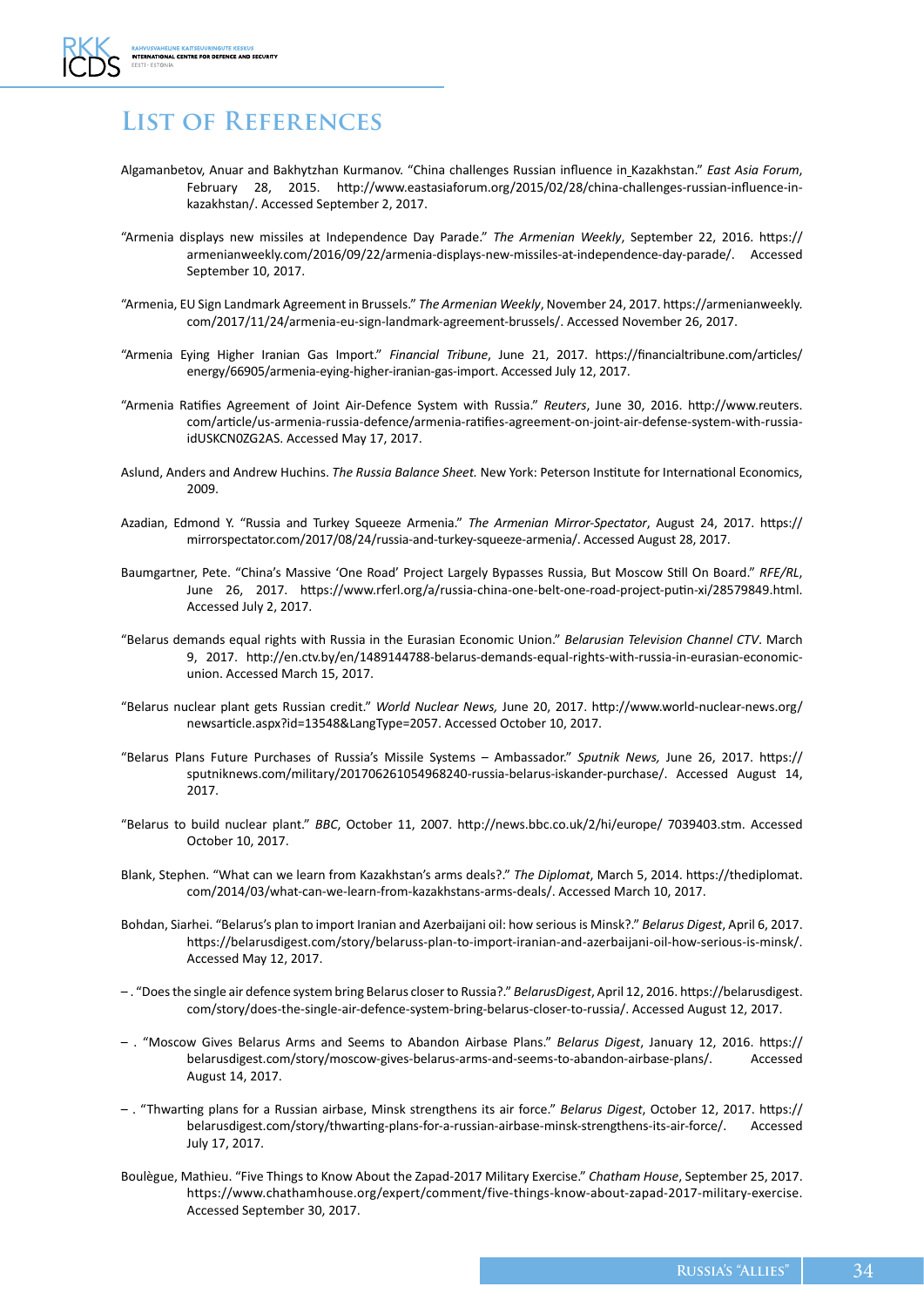- "China encircles the World with One Belt, One Road strategy." *The Financial Times*, May 3, 2017. https://www.ft.com/ content/0714074a-0334-11e7-aa5b-6bb07f5c8e12. Accessed June 12, 2017.
- "Chinese Influence in Central Asia: on the Rise." *Foreign Brief*, July 29, 2016. http://www.foreignbrief.com/asia-pacific/ china/china-russia-central-asia-great-game. Accessed July 17, 2017.
- Chudinovskikh, Olga and Mikhail Denisenko. "Russia. A Migration System with Soviet Roots." *Migration Policy Institute*, May 18, 2017. https://www.migrationpolicy.org/article/russia-migration-system-soviet-roots. Accessed July 2, 2017.
- CIA. "World Factbook 2016." Accessed September 5, 2017. https://www.cia.gov/library/publications/the-world-factbook/.
- Cooley, Alexander. "Whose Rules, Whose Sphere? Russian Governance and Influence in the Post-Soviet States." *Carnegie Endowment*, June 30, 2017. http://carnegieendowment.org/2017/06/30/whose-rules-whose-sphere-russiangovernance-and-influence-in-post-soviet-states-pub-71403. Accessed July 10, 2017.
- Cutler, Robert M. "Kazakhstan and Azerbaijan plan an undersea trans-Caspian oil pipeline." *The Central Asia Caucasus Analyst*, November 7, 2016. https://www.cacianalyst.org/publications/analytical-articles/item/13407 kazakhstan-and-azerbaijan-plan-an-undersea-trans-caspian-oil-pipeline.html. Accessed September 10, 2017.
- Danielyan, Emil. "Migrant Remittances to Armenia rebound in 2017." *Azatutyun*, September 9, 2017. https://www. azatutyun.am/a/28476831.html. Accessed October 14, 2017.
- Dillhay, Desiree. "Multinational exercise reaffirms peacekeeping partnerships." *US Army*, August 16, 2017. https://www. army.mil/article/192460/multinational exercise reaffirms peacekeeping partnerships. Accessed August 29, 2017.
- Dragneva, Rilka and Kataryna Wolcszuk. "The Eurasian Economic Union." *Chatham House*, May 2017. https://www. chathamhouse.org/sites/files/chathamhouse/publications/research/2017-05-02-eurasian-economic-uniondragneva-wolczuk.pdf. Accessed June 20, 2017.
- Drakakhrust, Yuri. "Богдан супраць Карбалевіча: што прынесла Беларусі Кастрычніцкая рэвалюцыя?" [Bogdan against Karbalevich: what did October Revolution bring for Belarus?]. *Svaboda,* November 6, 2017. https://www. svaboda.org/a/28836488.html?mc\_cid=6436aeedb6&mc\_eid=37ede26c1f. Accessed November 5, 2017.
- Duchatel, Mathieu, François Godement, Kadri Liik, Jeremy Shapiro, Louisa Slavkova, Angela Stanzel and Vessela Tcherneva. "Eurasian Integration: Caught between Russia and China." *European Council on Foreign Relations*, June 7, 2016. http://www.ecfr.eu/article/essay\_eurasian. Accessed April 13, 2017.
- EEAS. "Eastern Partnership." Accessed May 10, 2017. https://eeas.europa.eu/topics/eastern-partnership\_en?page=2.
- . "EU-Azerbaijan Relations." Accessed November 5, 2017. https://eeas.europa.eu/headquarters/headquartershomepage\_en/4013/EU-Azerbaijan%20relations.
- . "EU is helping businesses grow in Armenia." October 26, 2017, accessed November 1, 2017. https://eeas.europa.eu/ delegations/armenia/34555/eu-helping-businesses-grow-armenia\_en.
- EU2017. "Estonian Prime Minister Jüri Ratas: we agreed on 20 practical goals for 2020 at the Eastern Partnership summit." November 24, 2017, accessed November 25, 2017. https://www.eu2017.ee/news/press-releases/estonianprime-minister-juri-ratas-we-agreed-20-practical-goals-2020-eastern.
- EU Delegation to Belarus. "EU Projects with Belarus." April 12, 2017, accessed May 14, 2017. https://eeas.europa.eu/ delegations/belarus/947/eu-projects-belarus\_en.
- European Council. "EU Relations with Belarus." Accessed November 26, 2017. http://www.consilium.europa.eu/en/ policies/eastern-partnership/belarus/.
- "Factbox: Russia's energy disputes with Ukraine and Belarus." *Reuters*, December 21, 2012. https://www.reuters. com/article/us-russia-gas-disputes/factbox-russias-energy-disputes-with-ukraine-and-belarusidUSBRE8BK11T20121221. Accessed March 12, 2017.
- Galstyan, Areg. "Is the Eurasian Economic Union Slowly Coming Apart?." *The National Interest*, March 29, 2017. http:// nationalinterest.org/feature/the-eurasian-economic-union-slowing-coming-apart-19947. Accessed April 12, 2017.
- Gazanchyan, Syranush. "Russia to supply Armenia, Belarus, Kazakhstan with advanced copters, air defence systems in 2017." *Public Radio of Armenia*, May 22, 2017. http://www.armradio.am/en/2017/05/22/russia-to-supply-belarusarmenia-and-kazakhstan-with-advanced-copters-air-defense-systems-in-2017/. Accessed June 13, 2017.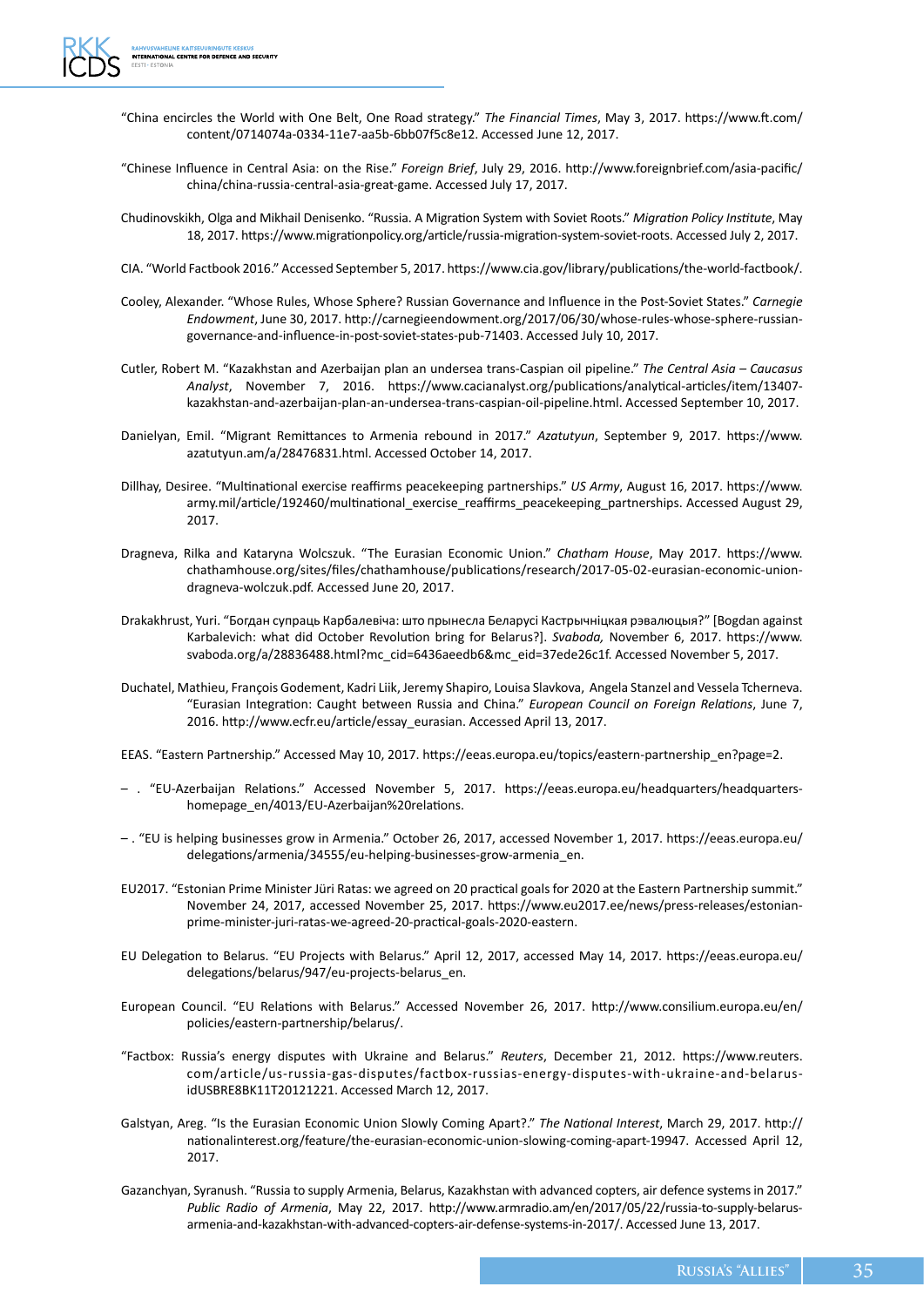- Gazprom Armenia. "Gazprom Armenia, Management." Accessed September 12, 2017. http://www.gazprom.com/about/ subsidiaries/list-items/669172/.
- "Georgian MoD Refutes Claim of Russian Military Hardware Transit to Armenia." *Sputnik News*, March 23, 2017. https:// sputniknews.com/europe/201703231051873729-georgia-mod-hardware-russia/. Accessed April 1, 2017.
- Global Security. "Operational Group of Russian Forces in the Transcaucasus." Accessed May 14, 2017. https://www. globalsecurity.org/military/world/russia/ogrv-transcaucasus.htm.
- Gubarevich, Igar. "Belarus and Ukraine cooperate in the face of Russian pressure." *Belarus Digest*, July 27, 2017. https:// belarusdigest.com/story/belarus-and-ukraine-cooperate-in-the-face-of-russian-pressure/. Accessed July 29, 2017.
- . "Belarus on the international stage: a Russian puppet or a skilful diplomat?." *Belarus Digest*, November 24, 2016. https://belarusdigest.com/story/belarus-on-the-international-stage-a-russian-puppet-or-a-skillful-diplomat/. Accessed April 25, 2017.
- Guschin, Arthur. "China, Russia and the Tussle for Influence in Kazakhstan." *The Diplomat*, March 23, 2015. https:// thediplomat.com/2015/03/china-russia-and-the-tussle-for-influence-in-kazakhstan/. Accessed September 19, 2017.
- "Idea to Send Peacekeepers to Nagorno-Karabakh Out of Agenda Russian Envoy." *Sputnik News*, June 30, 2016, https:// sputniknews.com/europe/201606301042202109-peacekeepers-karabakh-russia/. Accessed March 12, 2017.
- Indeo, Fabio. "The Eurasian Economic Union and the Silk Road Economic Belt: the Impact of Sino-Russia Geopolitical Strategies in the Eurasia Region." *Centre for Eurasian Studies*, May 10, 2017. http://greater-europe.org/ archives/2720. Accessed May 22, 2017.
- International Energy Agency. "Belarus: Natural Gas for 2015." Accessed October 10, 2017. https://www.iea.org/statistics/ statisticssearch/report/?year=2015&country=Belarus&product=NaturalGas.
- . "Belarus: Oil for 2015." Accessed October 10, 2017. https://www.iea.org/statistics/statisticssearch/report/?year=2015 &country=Belarus&product=Oil.
- Kabanenko, Ihor. "Zapad 2017: Lessons Learned by Russia and Implications for NATO." *Jamestown Foundation*, October 6, 2017. https://jamestown.org/program/zapad-2017-lessons-learned-russia-implications-nato/. Accessed October 15, 2017.
- Kaplan, Fred. "Cold War Theater." *Slate*, May 13, 2016. http://www.slate.com/articles/news\_and\_politics/war\_ stories/2016/05/our missile defense system in europe is making russia nervous should it.html. Accessed September 11, 2017.
- Klimanskis, Simonas. "Eurasian Economic Union: reality or fiction?." *Delfi by The Lithuania Tribune*, November 25, 2016. https://en.delfi.lt/opinion/eurasian-economic-union-reality-or-fiction.d?id=72980044. Accessed April 25, 2017.
- Koshkin, Pavel. "Why post-Soviet integration will be a lot harder than the Kremlin thought." *Russia Direct*, February 9, 2017. http://www.russia-direct.org/analysis/why-post-soviet-integration-will-be-lot-harder-kremlin-thought. Accessed March 10, 2017.
- Kostanian, Hrant. "EU-Armenian relations charting a new course." *CEPS*, November 15, 2017. https://www.ceps.eu/ publications/eu-armenian-relations-charting-fresh-course. Accessed November 17, 2017.
- Kucera, Joshua. "At last minute, Armenia drops out of NATO exercises in Georgia." *Eurasia Net*, September 4, 2017. http:// www.eurasianet.org/node/84956. Accessed September 15, 2017.
- . "CSTO Takes Aim at Ukraine, Coloured Revolutions." *Eurasianet*, December 23, 2013. http://www.eurasianet.org/ node/67897. Accessed August 7, 2017.
- Le Corre, Philippe. "Europe's mixed views on China's One Belt, One Road initiative." *Brookings*, May 23, 2017. https:// www.brookings.edu/blog/order-from-chaos/2017/05/23/europes-mixed-views-on-chinas-one-belt-oneroad-initiative/. Accessed June 29, 2017.
- "Major-general Biryukov became Head of Russia's FSB Border Guard Command in Armenia." *RIA Novosti*, November 26, 2014. https://ria.ru/defense\_safety/20141126/1035307367.html. Accessed June 10, 2017.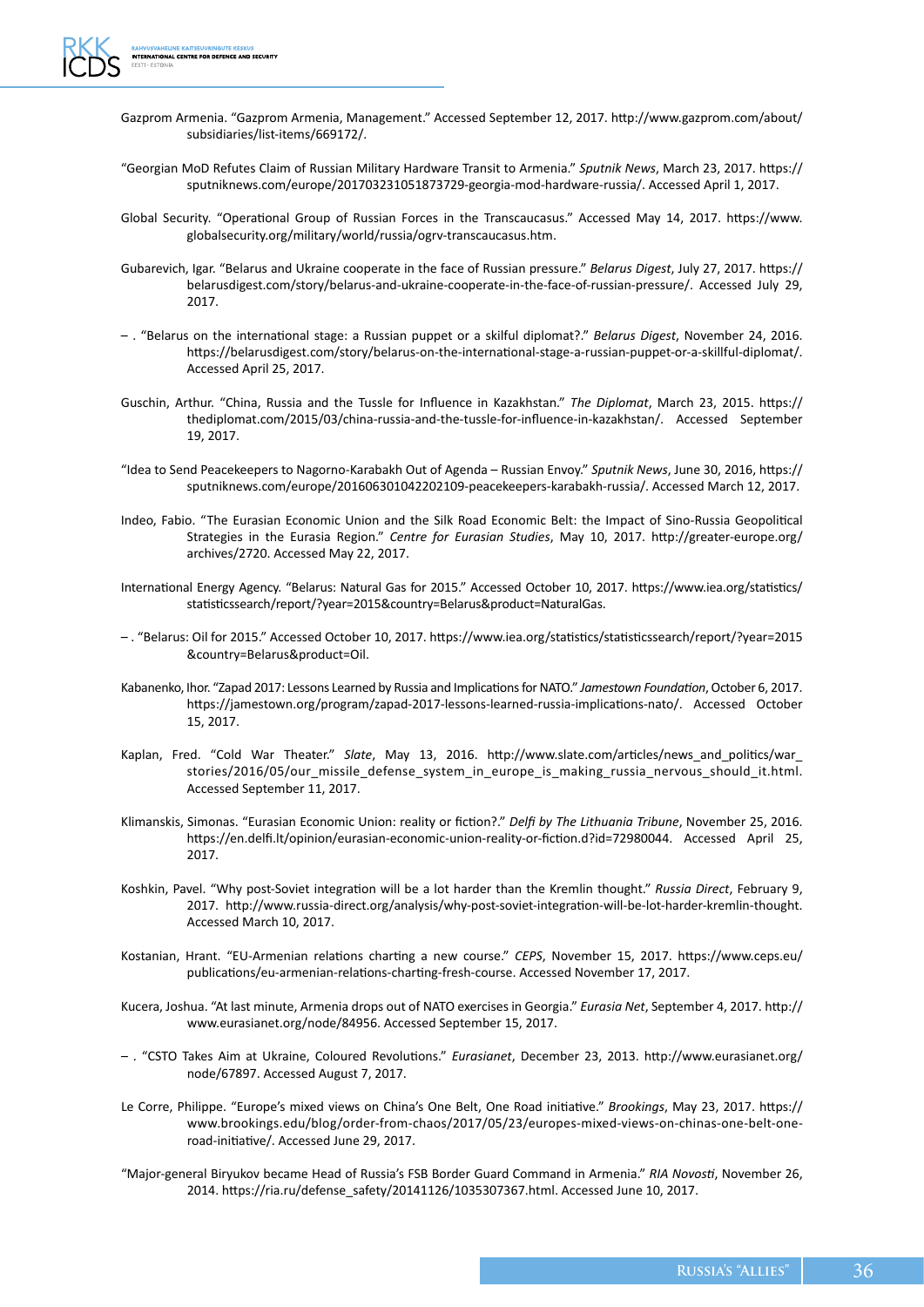- Makhovski, Andrei. "Belarus KGB says Ukrainian journalist set up spy ring in Minsk." *Reuters*, November 20, 2017. https:// af.reuters.com/article/worldNews/idAFKBN1DK1JI. Accessed November 21, 2017.
- Makhovski, Andrei and Katya Golubkova. "Belarus PM wants same gas price as Russian regions." *Reuters*, December 20, 2016. http://www.reuters.com/article/us-belarus-russia-prime-minister/belarus-pm-wants-same-gas-priceas-russian-regions-idUSKBN1490NJ. Accessed August 15, 2017.
- Melnichuk, Tatyana. "Belarus: strait on Sovetskaya street." *BBC Russian*, November 7, 2017. http://www.bbc.com/russian/ features-41893991. Accessed November 9, 2017.
- Mgdesian, Arshaluys. "EAEU's common gas market will benefit both Belarus and Armenia: interview." *EurAsia Daily*, April 28, 2017. https://eadaily.com/en/news/2017/04/28/eaeus-common-gas-market-will-benefit-both-belarusand-armenia-interview. Accessed May 27, 2017.
- Ministry of Foreign Affairs of the Republic of Belarus. "Foreign Trade of Belarus in January-September 2017." Accessed September 12, 2017. http://mfa.gov.by/en/foreign\_trade/.
- Ministry of Defence of the Republic of Belarus. "Belarusian Troops to Participate in Exercise Vzaimodeistviye 2017." October 5, 2017, accessed October 17, 2017.http://www.mil.by/en/news/68572/.
- "Moldovan President Igor Dodon attended the 9 May Victory Parade in Moscow." *moldova.org*, May 9, 2017. http://www. moldova.org/en/moldova-president-igor-dodon-attended-9-may-victory-parade-moscow-russia/. Accessed June 10, 2017.

Muzyka, Konrad. "Go West." *IHS Jane's International Defence*, November 1, 2017.

NATO. "Relations with Armenia." Accessed September 17, 2017. https://www.nato.int/cps/en/natohq/topics\_48893.htm.

- . "Relations with Belarus." Accessed November 26, 2017. https://www.nato.int/cps/ua/natohq/topics\_49119.htm.
- . "NATO Secretary General's Special Representative for the Caucasus and Central Asia." Accessed October 22, 2017. https://www.nato.int/cps/en/natohq/topics\_50101.htm.
- "NATO drills pose no threat to Minsk Belarusian Defense Ministry." *TASS*, August 29, 2017. http://tass.com/ defense/962555. Accessed September 1, 2017.
- "New head of Russian border guards in Armenia appointed." *Arka News Agency*, March 9, 2015. http://arka.am/en/news/ politics/new\_head\_of\_russian\_border\_guards\_in\_armenia\_appointed/. Accessed May 15, 2017.
- OEC. "Armenia." Accessed June 12, 2017. https://atlas.media.mit.edu/en/profile/country/arm/.
- Orazgaliyeva, Malika. "Nazarbayev, Putin note potential for expanding ties during Almaty meeting." *The Astana Times*, February 28, 2017. https://astanatimes.com/2017/02/nazarbayev-putin-note-potential-for-expanding-tiesduring-almaty-meeting/. Accessed April 3, 2017.
- O'Rourke, Breffni. "Russia, Armenia Sign Extended Defence Pact." *RFE/RFL*, August 20, 2010. https://www.rferl.org/a/ Russian\_President\_Medvedev\_To\_Visit\_Armenia/2131915.html. Accessed March 12, 2017.
- Ozharovski, Andrei and Charles Digges. "Lithuania seeks to severe ties with Russian nuclear plants." *Bellona*, January 11, 2016. http://bellona.org/news/nuclear-issues/2016-01-lithuania-seeks-to-sever-ties-with-russian-nuclearplants. Accessed May 10, 2017.
- Pantucci, Raffaello. "China's Place in Central Asia." *Eurasianet*, June 20, 2016. http://www.eurasianet.org/node/79306. Accessed May 20, 2017.
- Patrick, J.J. "Dutch Senate votes in favour of the Association Agreement between the European Union and Ukraine." *ByLine*, May 30, 2017. https://www.byline.com/column/67/article/1699. Accessed June 22, 2017.
- Petrosyan, David. "Oligarchy in Armenia." *Caucasus Analytical Digest*, July 17, 2013, 11. http://www.css.ethz.ch/content/ dam/ethz/special-interest/gess/cis/center-for-securities-studies/pdfs/CAD-53-54-11-18.pdf. Accessed September 1, 2017.
- Powell, William. "Armenia Eyes Turkmen Gas." *Natural Gas World*, October 23, 2017. https://www.naturalgasworld.com/ armenia-eyes-turkmen-gas-56230. Accessed October 25, 2017.
- President of the Republic of Belarus. "Meeting with representatives of power structures." October 13, 2017, accessed October 15, 2017. http://president.gov.by/ru/news\_ru/view/soveschanie-17303/.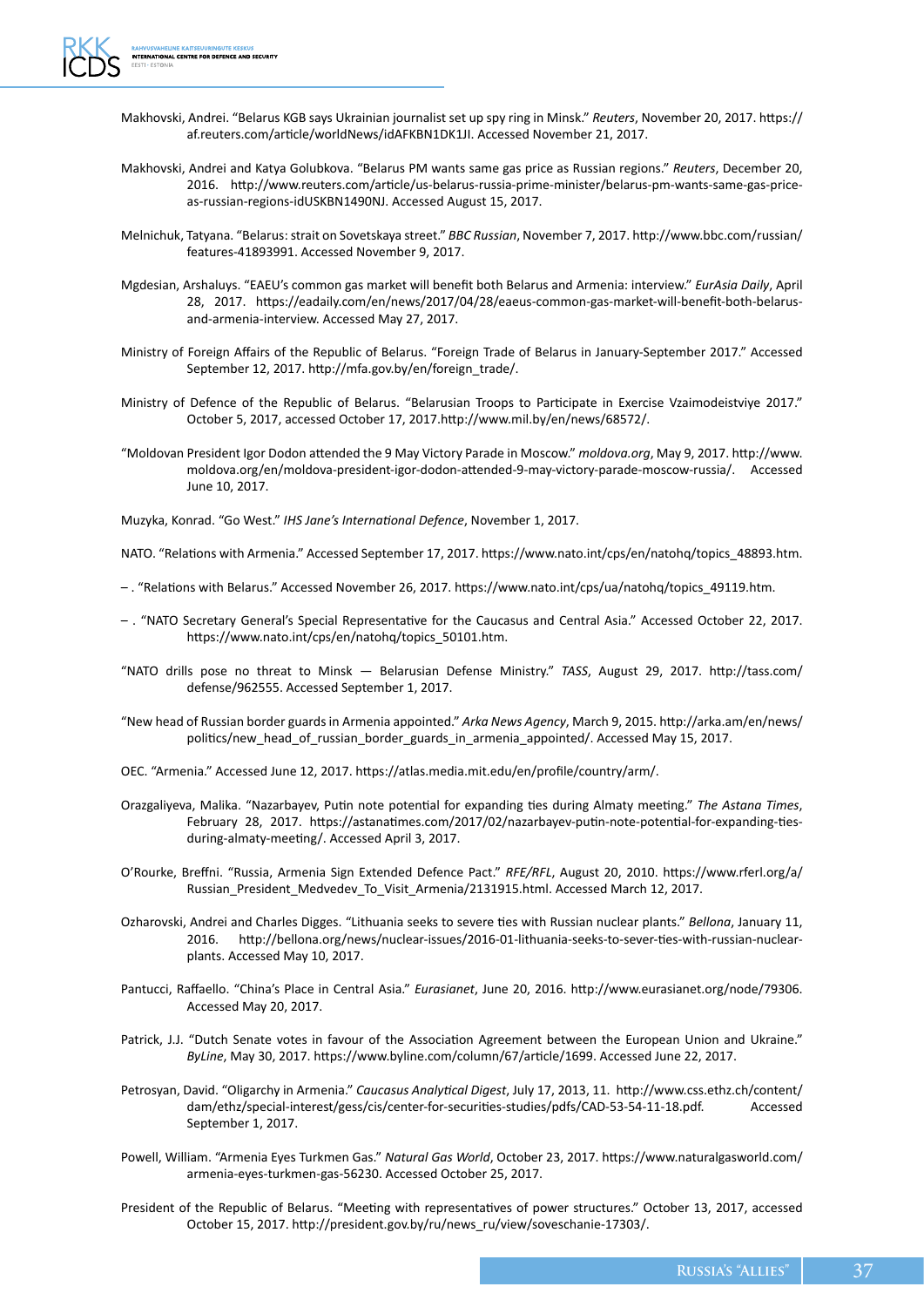- "President Lukashenko: Belarus won't fight against anyone if not touched." *Belarusian CTV*, September 20, 2017. http:// en.ctv.by/en/1505976516-president-lukashenko-belarus-wont-fight-against-anyone-if-not-touched. Accessed September 25, 2017.
- "Public Protests Against Russian Military Presence Mounting in Kazakhstan." *Qostanay TV*, February 26, 2016. https://qostanay.tv/obshchestvo/oblomki-rossiyskih-raket-budut-padat-v-kostanayskoy-oblasti?mc\_ cid=5b1a036364&mc\_eid=37ede26c1f. Accessed November 3, 2017.
- "Putin Ratifies Deal on Joint Russian-Armenian Military Units." *RFE/RL*, July 27, 2017. https://www.rferl.org/a/russiaarmenia-joint-military-units/28643630.html. Accessed July 29, 2017.
- "Putin vows to prevent "color revolutions" for Russia and its Eurasian allies." *RT*, April 12, 2017. https://www.rt.com/ politics/384451-putin-vows-to-prevent-color/. Accessed May 4, 2017.
- Quinn, Allison. "Vladimir Putin: We don't want the USSR back, but no one believes us." *The Telegraph*, December 21, 2015. http://www.telegraph.co.uk/news/worldnews/vladimir-putin/12061170/Vladimir-Putin-We-dont-want-the-USSR-back-but-no-one-believes-us.html. Accessed May 15, 2017.
- Rahimov, Rahim. "North–South Transport Corridor: Russia Wins, Armenia Loses." *Jamestown Foundation*, November 9, 2017. https://jamestown.org/program/north-south-transport-corridor-russia-wins-armenia-loses/?mc\_ cid=77110365ef&mc\_eid=37ede26c1f. Accessed November 12, 2017.
- Ramani, Samuel. "Understanding the Russia-Taliban Connection." *The Diplomat*, August 4, 2017. https://thediplomat. com/2017/08/understanding-the-russia-taliban-connection/. Accessed August 19, 2017.
- Reinhold, Jaan. "Milline on olnud Idapartnerluse hooaeg?" [How successful has been the last season of the Eastern Partnership?]. *ECEAP*, November 29, 2017. https://eceap.eu/et/2017/11/29/milline-olnud-idapartnerlusehooaeg/. Accessed December 1, 2017.
- Riegert, Bern. "EU offers Eastern Partnership countries money, motivation." *DW*, November 24, 2017. http://www.dw.com/ en/eu-offers-eastern-partnership-members-money-motivation/a-41509363. Accessed November 25, 2017.
- RUSAL. "Armenal." Accessed September 19, 2017. https://rusal.ru/en/about/9/.
- "Russia, Belarus complete formation of united air defense system." *TASS Russian News Agency*, April 6, 2016. http://tass. com/defense/867811. Accessed August 11, 2017.
- "Russia Establishes Security Zone on Belarusian Border." *RFE/RL*, February 1, 2017. https://www.rferl.org/a/russiabelarus-border-security-zone/28273799.html. Accessed March 1, 2017.
- "Russia is to give Belarus USD 700 million to repay debt." *Charter 97*, August 22, 2017. https://charter97.org/en/ news/2017/8/22/260535/. Accessed September 2, 2017.
- "Russian, Armenian Border Guards Hold Joint Drills Near Iran's Border." *Sputnik News*, July 10, 2017. https://sputniknews. com/military/201707101055407837-russia-armenia-joint-border-drills/. Accessed August 10, 2017.
- "Russian Arms Sales to Armenia Won't End Disparity with Baku." *ANCA*, August 16, 2016. https://anca.org/russian-armssales-to-armenia-wont-end-disparity-with-baku/. Accessed August 20, 2017.
- "Russian-built nuclear plant revives Chernobyl fears." *The Financial Times*, September 18, 2017. https://www.ft.com/ content/a98322de-96f7-11e7-b83c-9588e51488a0?mhq5j=e7. Accessed September 22, 2017.
- "Russian military base may interfere in case of Azerbaijan's provocation." *Armenpress,* October 31, 2013. https:// armenpress.am/eng/news/738459/russian-military-base-may-interfere-in-case-of-azerbaijan%E2%80%99sprovocations.html. Accessed May 10, 2017.
- "Russia says won't halt arms sales to arch-foes Armenia and Azerbaijan." *Reuters*, April 9, 2016. https://www.reuters. com/article/us-nagorno-karabakh-russia-arms/russia-says-wont-halt-arms-sales-to-arch-foes-armenia-andazerbaijan-idUSKCN0X60DS. Accessed June 10, 2017.
- Shraibman, Artyom. "The Far-Reaching Consequences of Belarus's Conflict with Russia." *Carnegie Moscow*, February 2, 2017. http://carnegie.ru/commentary/?fa=67939. Accessed March 15, 2017.
- Hydrocarbons Technology. "Shymkent Oil Refinery Modernisation." Accessed September 15, 2017. http://www. hydrocarbons-technology.com/projects/shymkent-oil-refinery-modernisation/.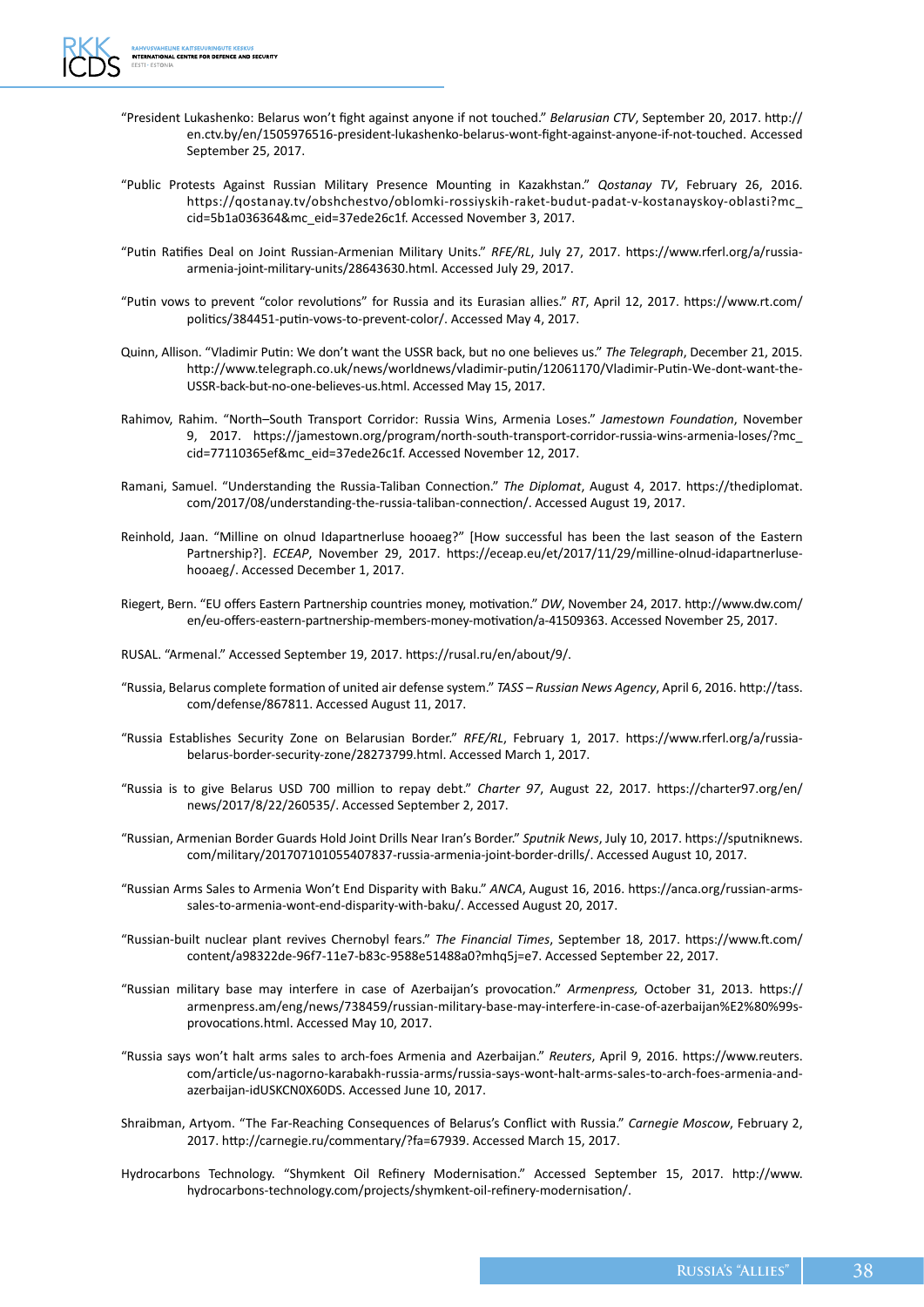- Silitski, Vital. "Explaining post-Communist Authoritarianism in Belarus." In *Contemporary Belarus: Between Democracy and Dictatorship,* edited by Elena Korosteleva, Colin Lawson and Rosalind Marsh, 36-52. London: Routledge, 2003.
- Sinelshikova, Yekaterina. "Distinguishing faces: what do Russians think about migrant workers?." *Russia Beyond*, May 18, 2017. https://www.rbth.com/politics\_and\_society/2017/05/18/distinguishing-faces-what-do-russians-thinkabout-migrants 765076. Accessed June 12, 2017.
- Sokolovskaya, Yanina. "Лукашенко: ОАЦ контролирует мой старший сын. И по закону ему подконтрольна верхушка спецслужб" [Lukashenko: My son controls the OAC. The top ranks of special services are subordinated to him according to law]. *TUT.BY*, June 18, 2013. chttps://news.tut.by/politics/353683.html. Accessed May 20, 2017.
- Stoicescu, Kalev. "Decoding Zapad-2017." *ICDS*, September 4, 2017. https://www.icds.ee/publications/article/decodingzapad-2017/. Accessed September 4, 2017.
- "The Delegation of Belarus at the Eastern Partnership Summit will be headed by Foreign Minister Makej." *Belta*, November 21, 2017. http://www.belta.by/politics/view/delegatsiju-belarusi-na-sammite-vostochnogo-partnerstva-vbrjussele-vozglavit-makej-276813-2017/. Accessed November 22, 2017.

The World Bank. "Belarus Overview." Accessed October 10, 2017. http://www.worldbank.org/en/country/belarus/overview.

Trading Economics. "Armenia GDP." Accessed November 10, 2017. https://tradingeconomics.com/armenia/gdp.

- . "Armenia Minimum Wages." Accessed November 10, 2017. https://tradingeconomics.com/armenia/minimum-wages.
- Trenin, Dmitri. "Russia's Relations with the CIS Countries: Outlook for 2020." *Carnegie Moscow Center*, March 28, 2013. http://carnegie.ru/2013/03/28/russia-s-relations-with-cis-countries-outlook-for-2020-pub-51395. Accessed June 18, 2017.
- van Staden, Cobus. "One Belt One Road and East Africa: Beyond Chinese Influence." *Jamestown Foundation*, November 10, 2017. https://jamestown.org/program/one-belt-one-road-east-africa-beyond-chinese-influence/?mc\_cid= 77110365ef&mc\_eid=37ede26c1f. Accessed November 15, 2017.
- Vartanyan, Olesya and Magdalena Grono. "Armenia and Azerbaijan's collision course over Nagorno-Karabakh." *Open Democracy*, July 14, 2017. https://www.opendemocracy.net/od-russia/olesya-vartanyan-magdalena-grono/ armenia-and-azerbaijan-collision-course-over-nagorno-karabakh/. Accessed July 25, 2017.
- "Why are Russian attitudes towards Belarus and Ukraine so different?." *Sputnik News*, April 4, 2015. https://sputniknews. com/analysis/201504041020477356/. Accessed May 14, 2017).
- "Why Russia restricts sales of Iskander missile systems to its closest partners." *Sputnik News*, September 3, 2017. https:// sputniknews.com/military/201709031057046466-iskander-exports-prospects-analysis/. Accessed September 30, 2017.
- Wikipedia. "Hantsavichy Radar Station." Accessed August 13, 2017, https://en.wikipedia.org/wiki/Hantsavichy\_Radar\_ Station.
- Wilson, Andrew. "Is Russia Practicing a Dry Run for the Invasion of Belarus." *Foreign Policy*, September 18, 2017. http://foreignpolicy.com/2017/09/18/is-russia-practicing-a-dry-run-for-an-invasion-of-belarus/. Accessed September 20, 2017.
- World Nuclear. "Nuclear Power in Belarus." October 2017, accessed October 10, 2017. http://www.world-nuclear.org/ information-library/country-profiles/countries-a-f/belarus.aspx.
- –. "Nuclear Power in Russia." December 2017, accessed December 11, 2017. http://www.world-nuclear.org/informationlibrary/country-profiles/countries-o-s/russia-nuclear-power.aspx.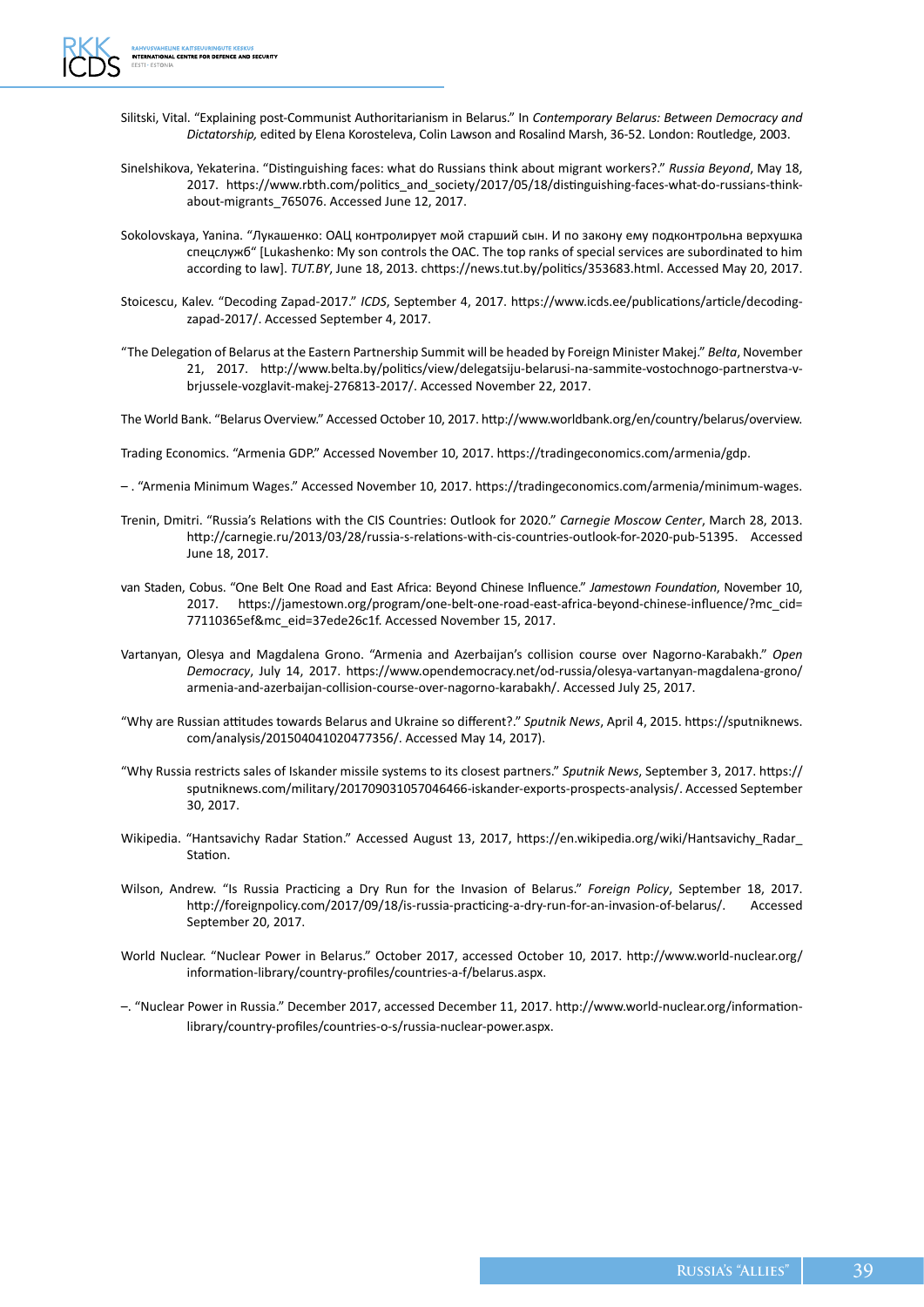